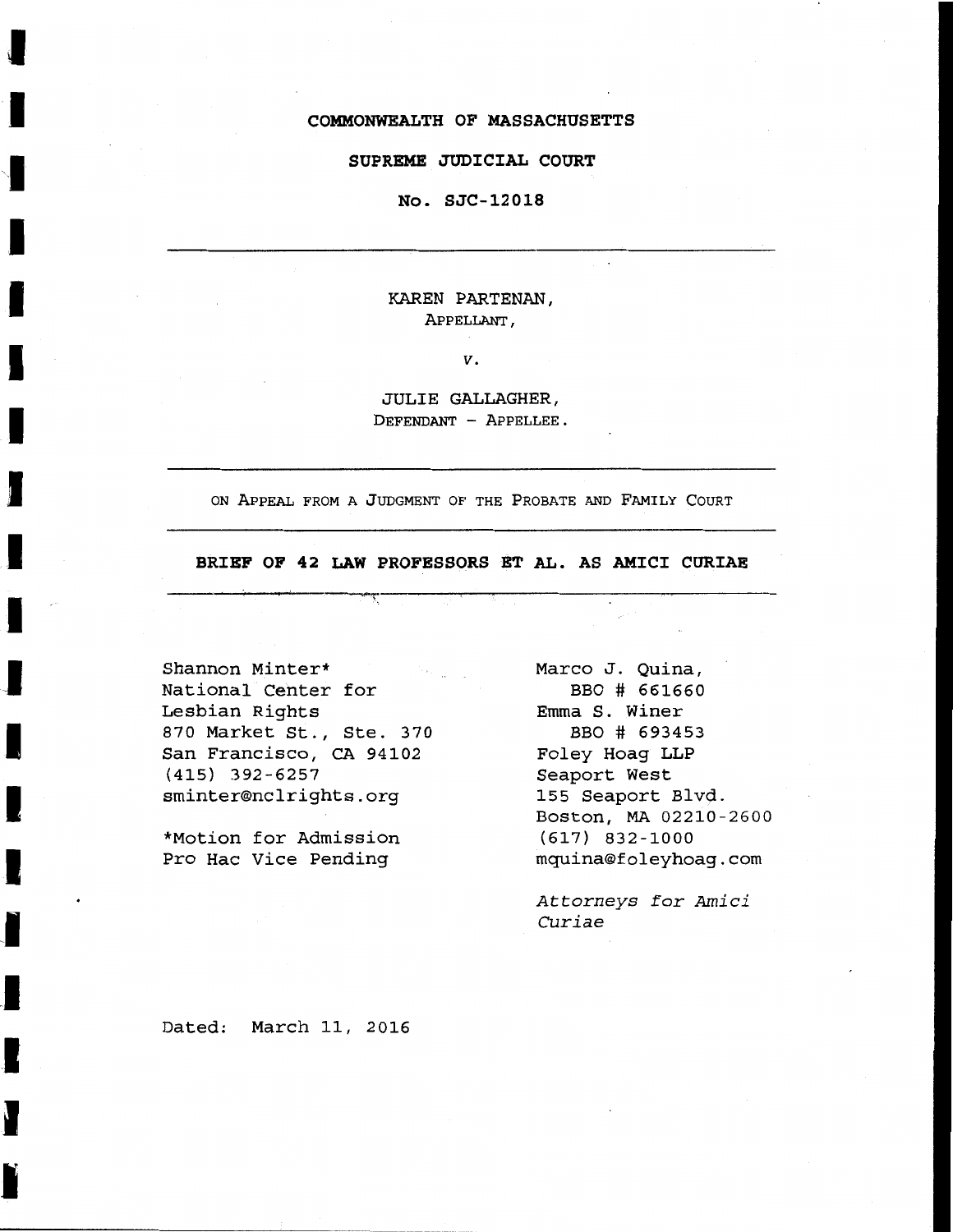# **Table Of Contents**

 $\bar{z}$ 

I

I

1

1

I

I

I

**I** 

 $\bar{\beta}$ 

I

**I** 

I

I

I

I

**.lj** 

I

,,

| Page                                                                                                                                                                                                                           |
|--------------------------------------------------------------------------------------------------------------------------------------------------------------------------------------------------------------------------------|
| Table of Authorities iii                                                                                                                                                                                                       |
| Interest of Amicus Curiae 1                                                                                                                                                                                                    |
|                                                                                                                                                                                                                                |
|                                                                                                                                                                                                                                |
|                                                                                                                                                                                                                                |
|                                                                                                                                                                                                                                |
| CHILDREN BORN TO UNMARRIED COUPLES<br>Ι.<br>THROUGH ASSISTED REPRODUCTION SHOULD HAVE<br>THE SAME PROTECTION AS CHILDREN BORN TO<br>MARRIED COUPLES 9                                                                          |
| Law and Policy Rightly Reject the<br>Α.<br>Disparate Treatment of Nonmarital                                                                                                                                                   |
| The Protections in § 4B Should Be<br><b>B</b> .<br>Applied Equally to Nonmarital<br>Children Born Through Assisted<br>Reproduction  12                                                                                         |
| Denying Nonmarital Children the<br>$C_{++}$<br>Protection of § 4B Would Be<br>Unconstitutional 22                                                                                                                              |
| AN UNMARRIED PARENT WHO CONSENTS TO HAVE<br>TT.<br>A CHILD THROUGH ASSISTED REPRODUCTION ANd<br>THEN LIVES WITH AND HOLDS THE CHILD OUT<br>AS HER OWN IS A LEGAL PARENT UNDER THE<br>HOLDING OUT PROVISION IN CHAPTER 209C  24 |
| Many Other Courts Have Applied<br>Α.<br>Holding out Provisions to Same-Sex<br>Parents who Conceive Children<br>Through Assisted Reproduction  25                                                                               |
| Application of the Holding out<br>в.<br>Provision in These Circumstances is<br>Constitutionally Required 34                                                                                                                    |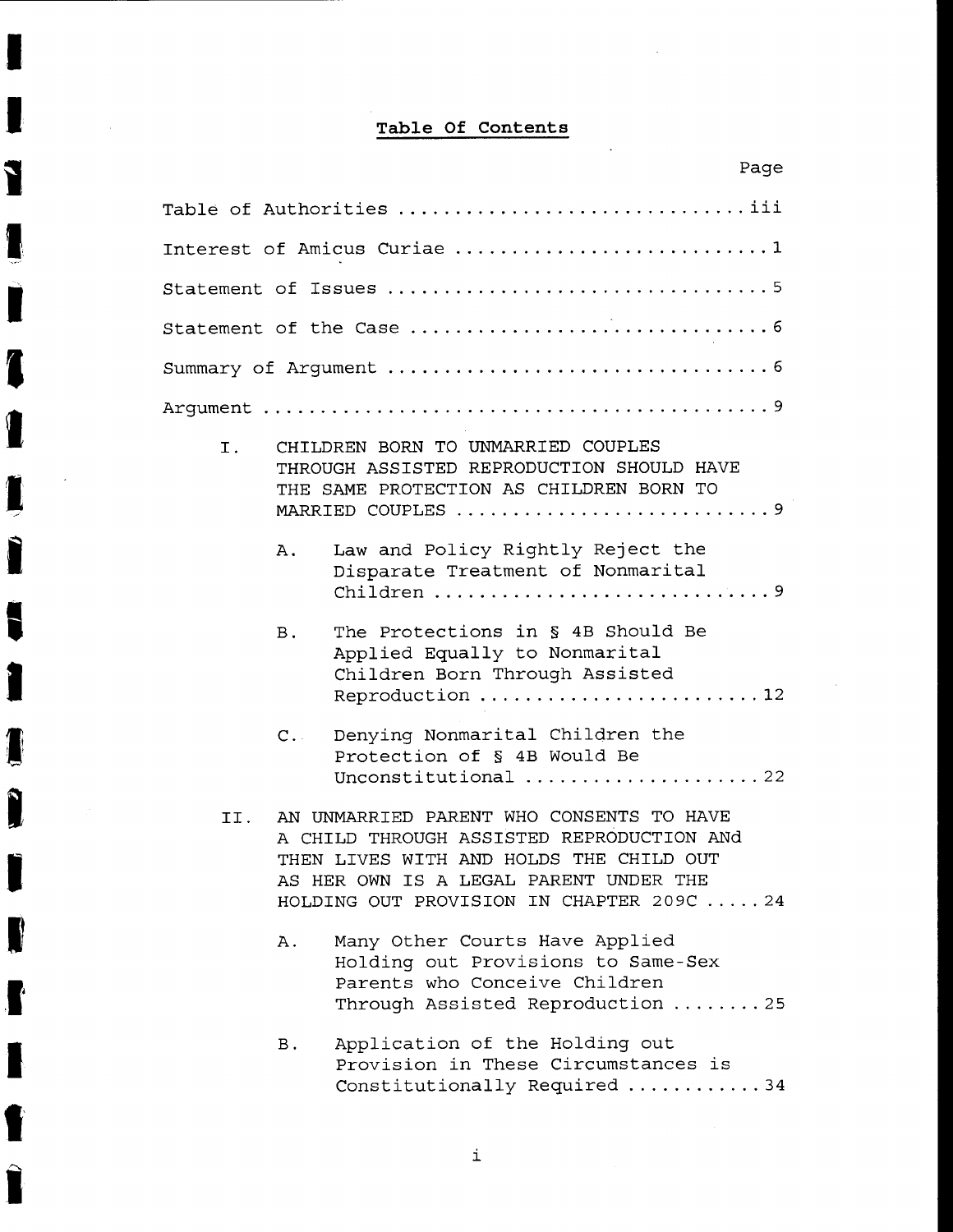| III. BOTH PARENTS WHO CONCEIVE A CHILD THROUGH<br>ASSISTED REPRODUCTION HAVE EQUAL         |
|--------------------------------------------------------------------------------------------|
| CONSTITUTIONAL RIGHTS TO PRESERVE THEIR<br>RELATIONSHIP WITH THEIR CHILDREN 36             |
|                                                                                            |
| Certification of Compliance With Massachusetts<br>Rules of Appellate Procedure  43         |
| Certificate of Service $\ldots \ldots \ldots \ldots \ldots \ldots \ldots \ldots \ldots 44$ |

 $\mathcal{L}^{\text{max}}_{\text{max}}$ 

 $\bar{\beta}$ 

 $\sim$ 

 $\mathcal{A}$ 

 $\sim$   $\sim$ 

 $\ddot{\phantom{1}}$ 

 $\frac{1}{2} \left( \frac{1}{2} \right)$ 

I

I

I

I

I

**I** 

I

I

I

I

a a an am an Dùbhad an Dùbhad an Dùbhad an Dùbhad an Dùbhad an Dùbhad an Dùbhad ann an Dùbhad an Dùbhad ann an<br>Tagairtí

 $\frac{1}{2}$ 

I

I

I

I

I

I

I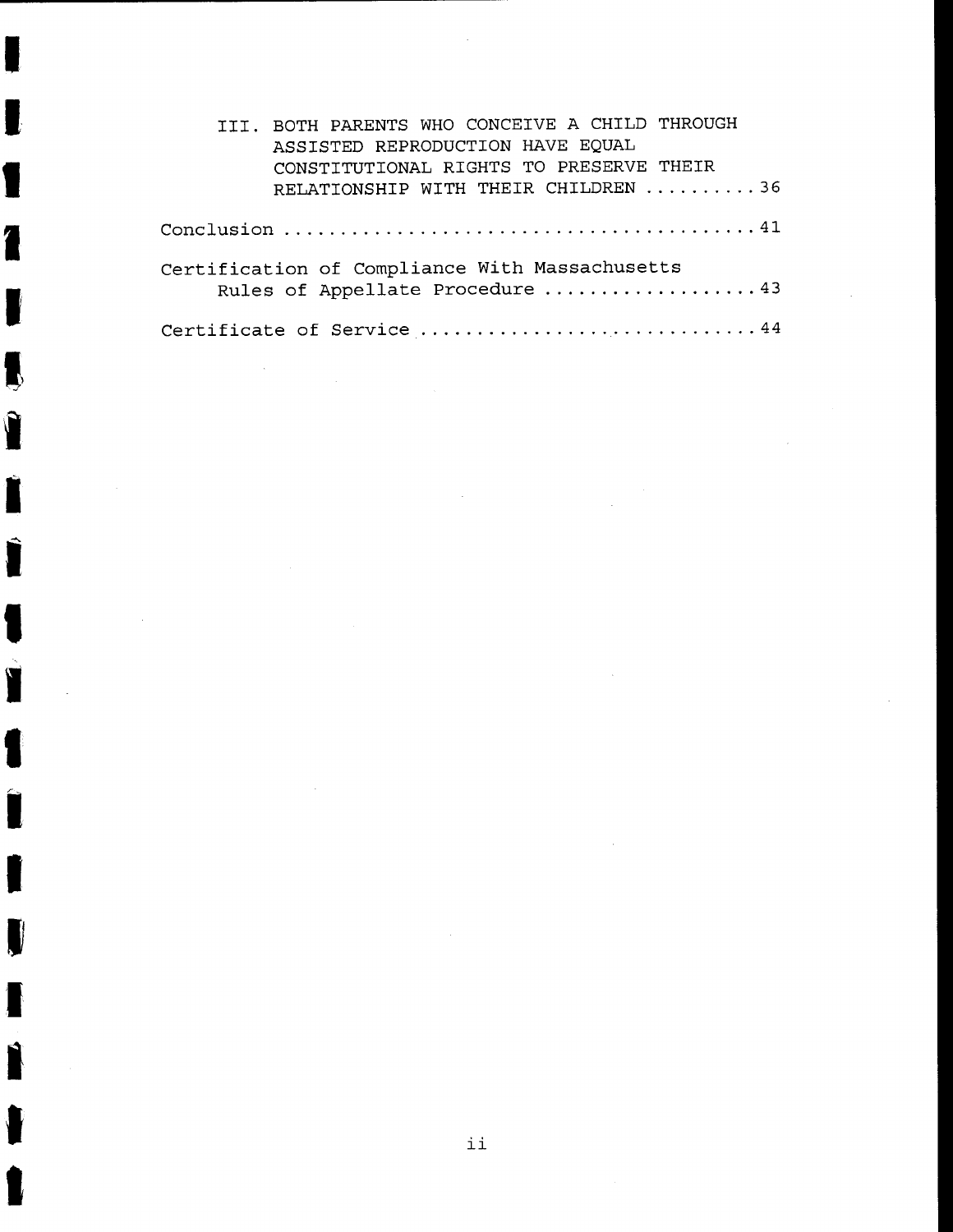# **Table of Authorities**

## **Cases**

I

Í

 $\blacksquare$ 

**1\** 

I

I

I

I

I

I

I

I

ll

I

I

I

| Adoption of Anonymous,<br>74 Misc.2d 99, (N.Y. Sur. Ct. 1973) 20                 |
|----------------------------------------------------------------------------------|
| Adoption of a Minor,<br>463 Mass. 488 (2012) 17                                  |
| In re Adoption of Vito,<br>431 Mass. 550 (2000) 38                               |
| In re Baby Doe,                                                                  |
| $C.C.$ $V.$ $A.B.,$<br>406 Mass. 679 (1990) 12, 20, 22, 38                       |
| C.E.W. V. D.E.W.                                                                 |
| In re $C.K.G.$ ,<br>173 S.W.3d 714 (Tenn. 2005) 19                               |
| Charisma R. v. Kristina S,<br>175 Cal. App. 4th 361 (2009) 39, 40                |
| Chatterjee v. King,<br>2012-NMSC-019, 280 P.3d 283                               |
| Clark v. Jeter,                                                                  |
| Commonwealth. v. King,                                                           |
| Culliton v. Beth Israel Deaconess Medical Center,<br>435 Mass. 285 (2001) 21, 22 |
| Dawn D. v. Superior Court,                                                       |
| Demetropolos v. Com.,                                                            |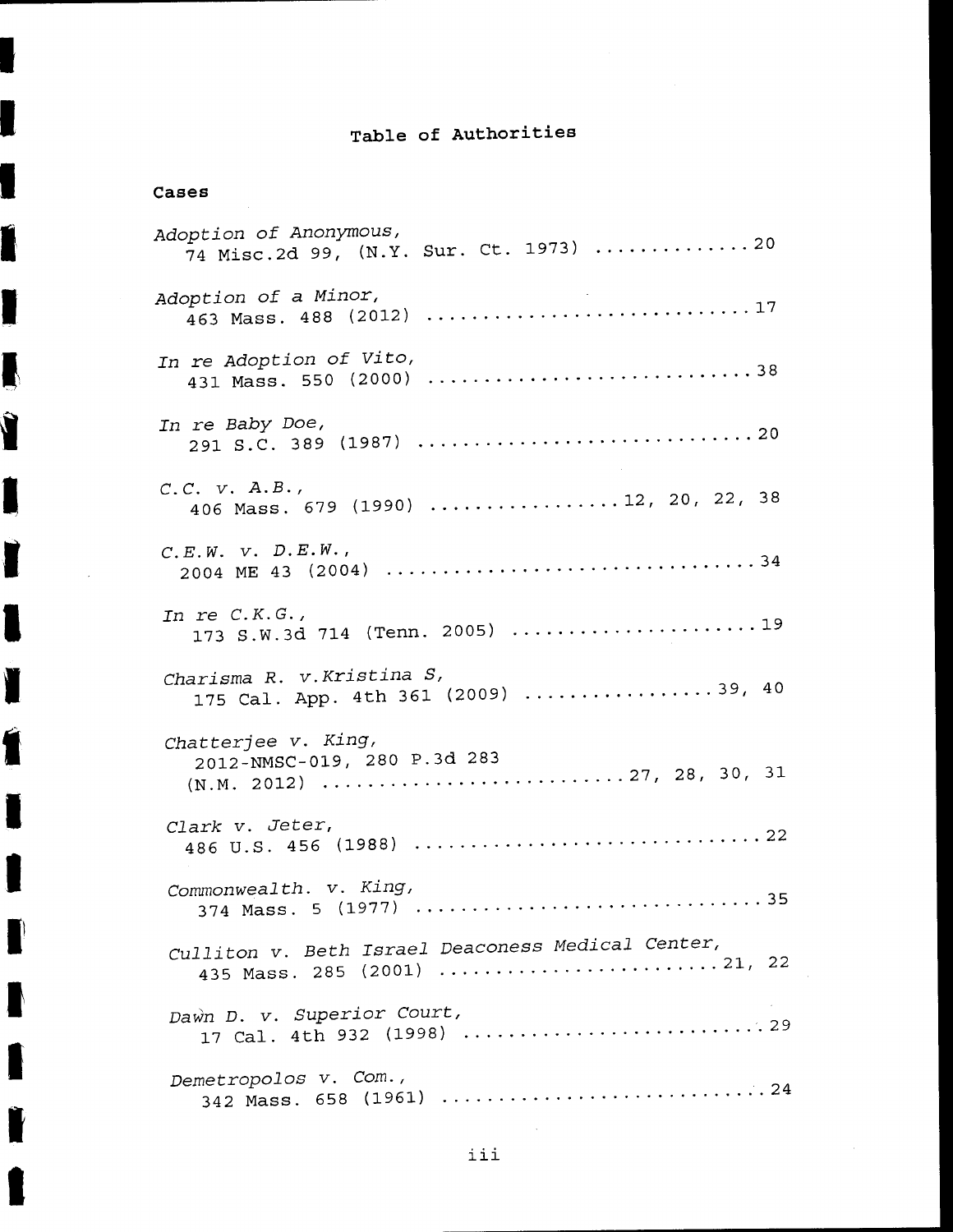| Dunkin v. Boskey,<br>82 Cal. App. 4th 171 (2000)  19         |
|--------------------------------------------------------------|
| $E.N.O.$ $V.$ $L.M.M.$ ,                                     |
| Elisa B. v. Superior Court,<br>37 Cal.4th 108 (2005) 27, 28  |
| Frazier v. Goudschaal,<br>296 Kan. 730 (2013) 27, 28, 30, 40 |
| Goodridge v. Dep't of Public Health,                         |
| In Re Guardianship of Madelyn B.,                            |
| Hodas v. Morin,                                              |
| Hunter v. Rose,<br>463 Mass. 488 (2012) 17, 29, 36           |
| K.S. V. G.S.                                                 |
| L.M.S. V. S.L.S.                                             |
| Latham v. Schwerdtfeger,                                     |
| Lehr v. Robertson,                                           |
| Levy v. Louisiana,                                           |
| Lowell v. Kowalski,                                          |
| Michael H. v. Gerald D.,                                     |

I

I

I

I

I

I

I

I

I

I

I

I

**J** 

I

I

**I'** 

I

 $\mathcal{I}$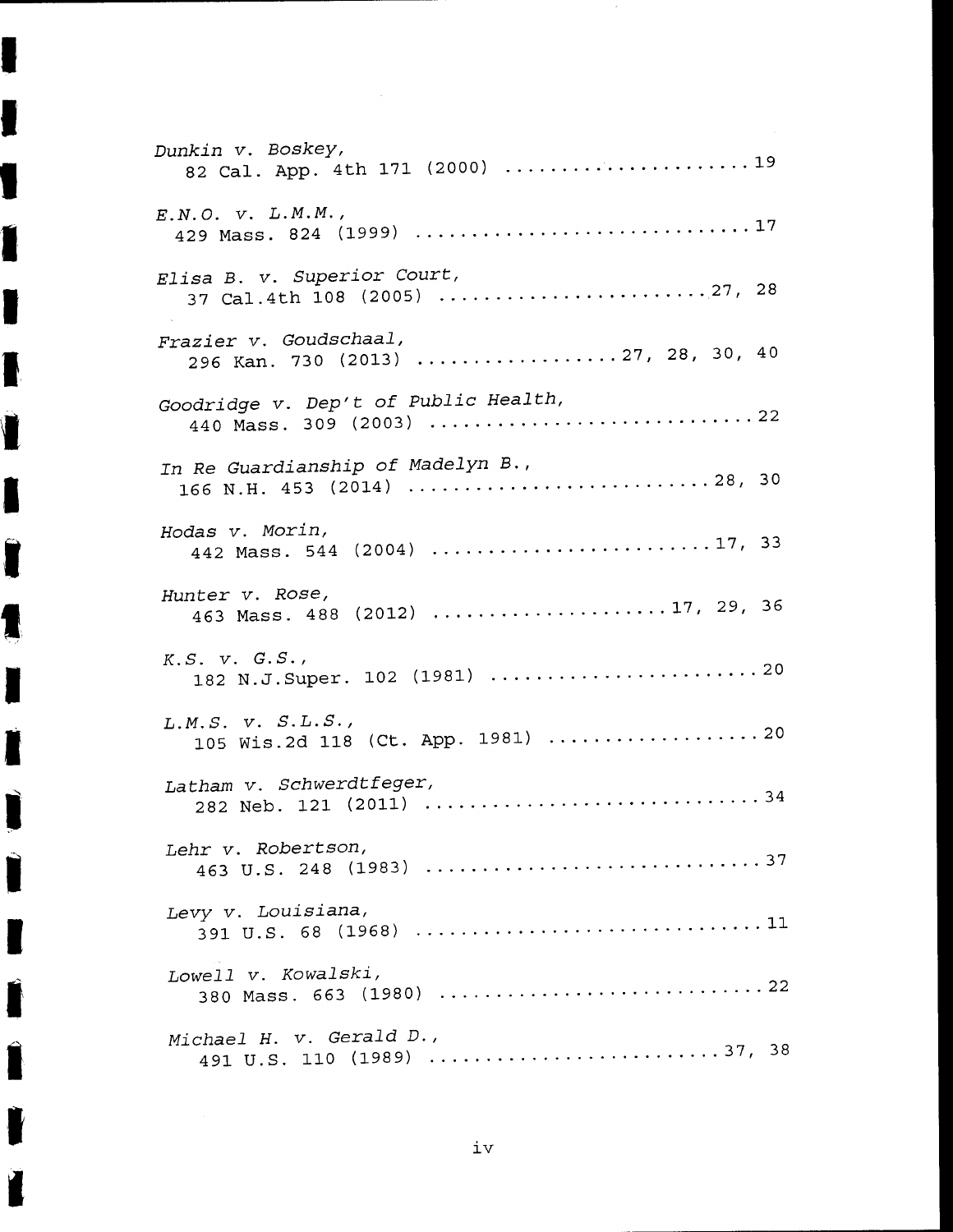| In re Parentage of A.B.,<br>837 N.E.2d 965 (Ind. 2005) 34, 40                                |
|----------------------------------------------------------------------------------------------|
| In re Parentage of L.B.,<br>155 Wash. 2d 679 (2005) 33, 40                                   |
| In re Parentage of M.J.,                                                                     |
| In re Parental Responsibilities of A.R.L.,<br>2013 COA 170 (Colo. Ct. App. 2013)  27, 28, 30 |
| In re Paternity of Cheryl,<br>434 Mass. 23 (2001) 30, 33                                     |
| Powers v. Wilkinson,                                                                         |
| Ex Parte Presse,                                                                             |
| $R.R.K.$ $V. S.G.P.$                                                                         |
| St. Mary v. Damon,<br>309 P.3d, 1027 (Nev. 2013) 30                                          |
| Smith v. Guest,                                                                              |
| Smith v. McDonald,<br>458 Mass. 540 (2010)  16                                               |
| Smith v. Organization of Foster Families for<br>Equal. & Reform,                             |
| People v. Sorensen,                                                                          |
| Stanley v. Illinois,                                                                         |
| T.B. V. L.R.M.<br>567 Pa. 222 (2001) 34, 40                                                  |

I

I

I

I

I

I

I

I

I

I

I

I

I

I

I

I

**.I** 

I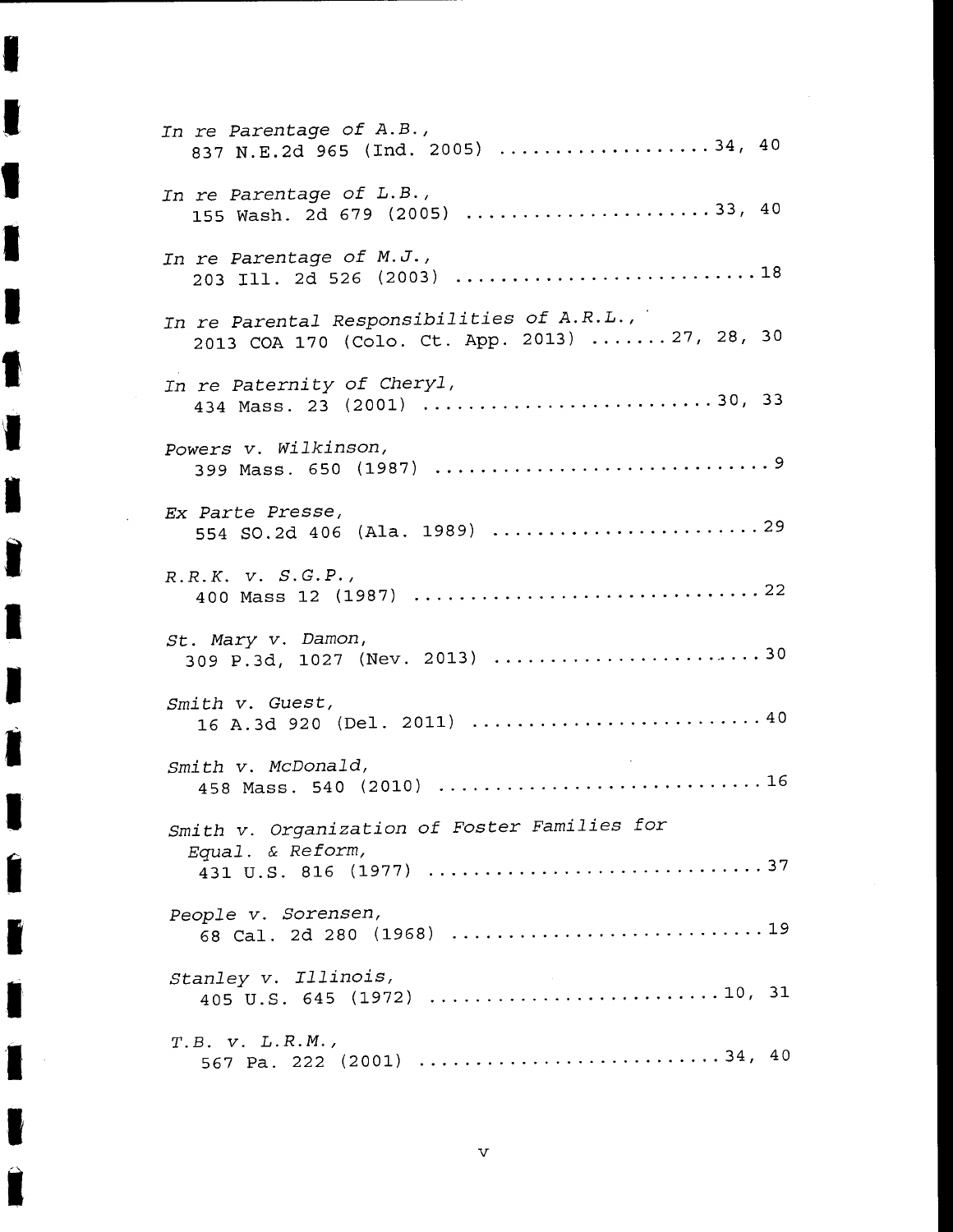| In re $T.P.S.$ ,<br>978 N.E.2d 1070 (Ill. Ct. App. 2012)  18, 40                      |
|---------------------------------------------------------------------------------------|
| Troxel v. Granville,<br>530 U.S. 57 (2000) 38, 39                                     |
| V.C. V. M.J.B.,                                                                       |
| United States v. Virginia,                                                            |
| Wakefield v. Hegarty,<br>67 Mass. App. Ct. 772, 775 (2006) 16                         |
| Matter of Walter,<br>408 Mass. 584, 588 (1990) 16                                     |
| Weber v. Aetna Casualty & Surety Co.,<br>406 U.S. 164 (1972) 11, 24                   |
| Woodward v. Commissioner of Social Sec.,<br>435 Mass. 536 (2002) 22, 23               |
| Statutory Authorities                                                                 |
| Cal. Fam. Code § 7613 14                                                              |
| DC Code § 16-909 (e) (1) $\ldots \ldots \ldots \ldots \ldots \ldots \ldots \ldots 14$ |
|                                                                                       |
|                                                                                       |
|                                                                                       |
|                                                                                       |
|                                                                                       |
| G. L. c. 209C, § 6(a)(4) 8, 24, 25, 36                                                |
|                                                                                       |
|                                                                                       |
| Nev. Rev. Stat. Ann. § 126.670 14                                                     |

l,

I

 $\bar{z}$ 

I

I

I

I

l

I

I

I

**I,** 

I

I

I

I

I

I

I

I

I

vi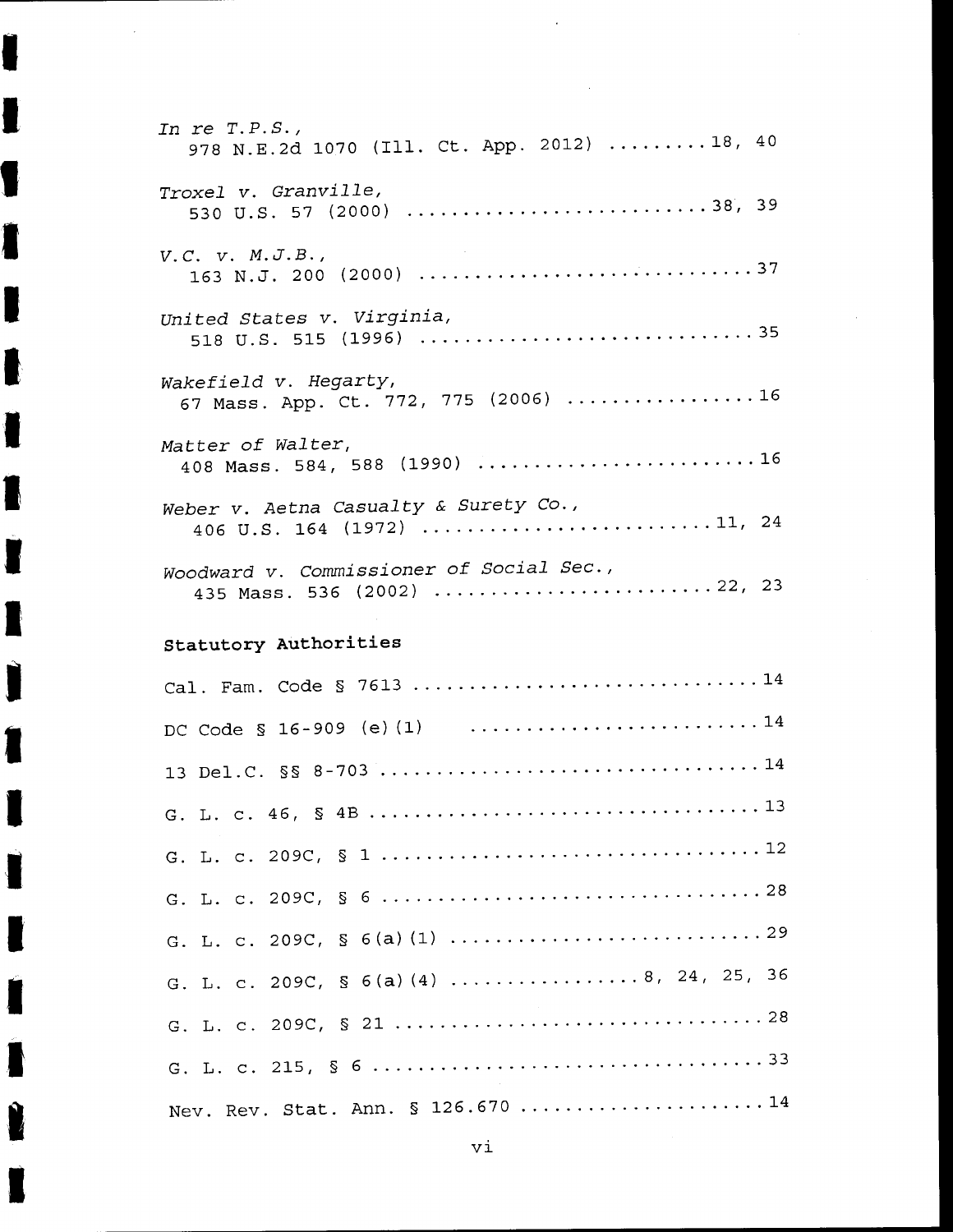| N.H. Rev. Stat. Ann. § 168-B:2 14                                                                                                                                                         |
|-------------------------------------------------------------------------------------------------------------------------------------------------------------------------------------------|
|                                                                                                                                                                                           |
| N.M. Stat. Ann. § 40-11A-703 14                                                                                                                                                           |
|                                                                                                                                                                                           |
| N.D. Cent. Code Ann. § 14-20-62 14                                                                                                                                                        |
| Wash. Rev. Code Ann. § 26.26.710 14                                                                                                                                                       |
|                                                                                                                                                                                           |
| Wyo. Stat. Ann. § 14-2-904 14                                                                                                                                                             |
| Other Authorities                                                                                                                                                                         |
| American Bar Association, Model Act Governing<br>Assisted Reproductive Technology, § 603 (2008) 15                                                                                        |
| Michael S. Dukakis, News Release: Dukakis Signs<br>Sweeping Child Support Legislation; Says New<br>Law Will Provide Economic Justice for<br>Vulnerable Families (July 22, 1986) 32        |
| Governor's Office of Human Resources, Fact Sheet:<br>Recommendations of the Governor's Commission on<br>Child Support, 2 (Oct. 30, 1985) $\ldots$ 32                                      |
| Charles P. Kindregan & Steven H. Snyder,<br>Clarifying the Law of ART: The New American Bar<br>Association Model Act Governing Assisted<br>Reproductive Technology, 42 Fam. L.Q. 203, 211 |
| Harry D. Krause, Illegitimacy: Law and Social<br>Policy (1971) $\ldots$ 9, 10                                                                                                             |
| Harry D. Krause, The Uniform Parentage Act, 8                                                                                                                                             |

I

I

I

I

I

I

I

I

I

I

I

 $\bar{\beta}$ 

I

I

I

I

I

I

I

I

 $\hat{\mathcal{A}}$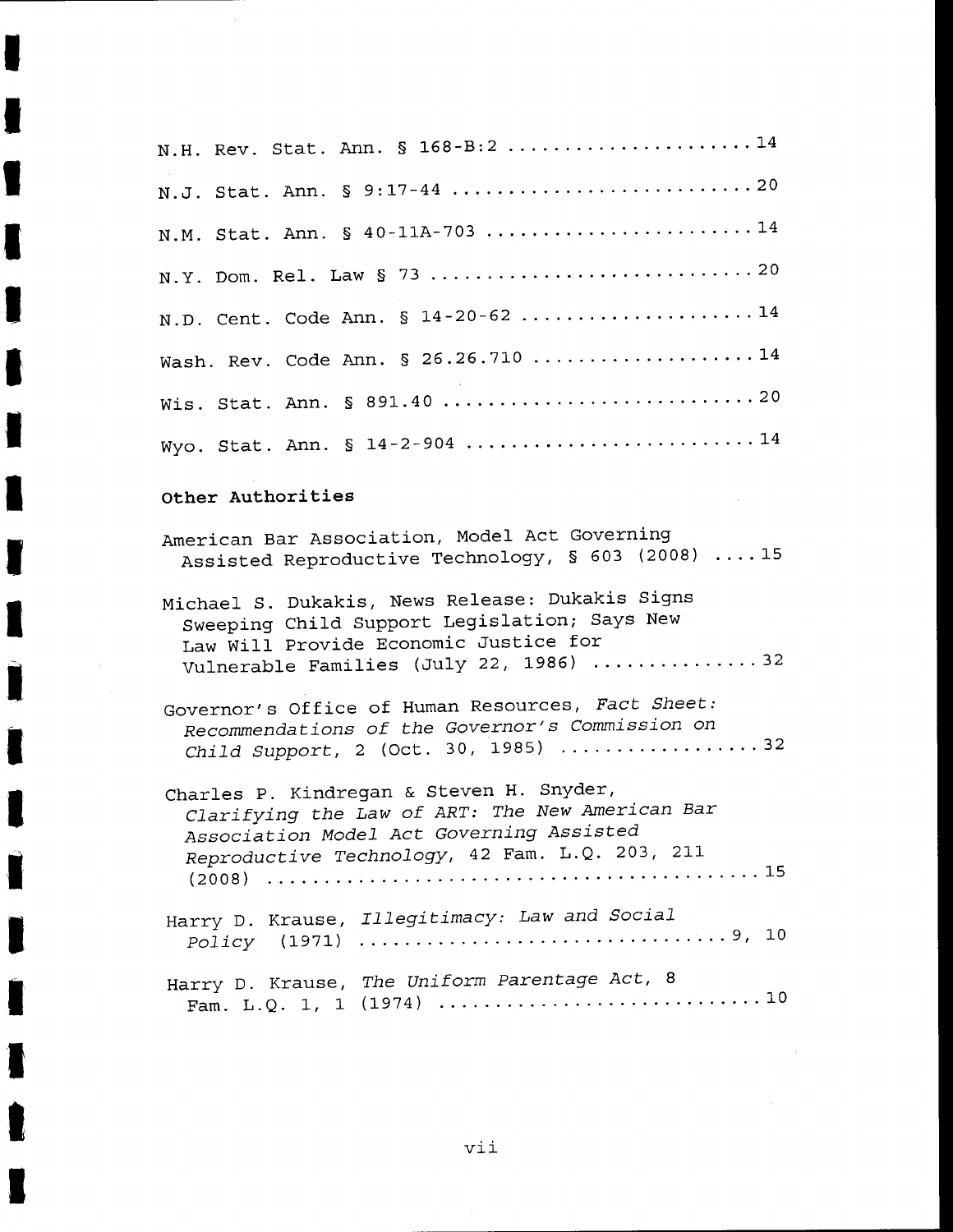| Laurence Nolan, Unwed Children and their Parents<br>Before the United States Supreme Court from<br>Levy to Michael H.: Unlikely Participants in<br>Constitutional Jurisprudence, 28 Cap. U. L.                          |
|-------------------------------------------------------------------------------------------------------------------------------------------------------------------------------------------------------------------------|
| Legislative Fact Sheet, Unif. Parentage Act                                                                                                                                                                             |
| Legislative Fact Sheet, Unif. Parentage Act                                                                                                                                                                             |
| Prefatory Note, Unif. Parentage Act (2002)  12                                                                                                                                                                          |
| Nancy D. Polikoff, A Mother Should Not Have to<br>Adopt Her Own Child: Parentage Laws for<br>Children of Lesbian Couples in the Twenty-First<br>Century, 5 Stan. J. Civ. Rts. & Civ. Liberties<br>201, 212 (2009) 9, 12 |
| Unif. Parentage Act § 2, cmt. (1973), available<br>at http://www.uniformlaws.org/shared/docs/<br>parentage/upa73.pdf 11, 12                                                                                             |
| Unif. Parentage Act of 1973 § 5, cmt (1973)  15                                                                                                                                                                         |
| Unif. Parentage Act § 5 (1973) 13, 26                                                                                                                                                                                   |
| Unif. Parentage Act § 204 cmt. (2002) 26                                                                                                                                                                                |
| Unif. Parentage Act § 703 (2002) 14                                                                                                                                                                                     |

I

I

I

I

I

I

I

I

I

I

**l** 

I

I

I

I

I

**IN** 

I

I

viii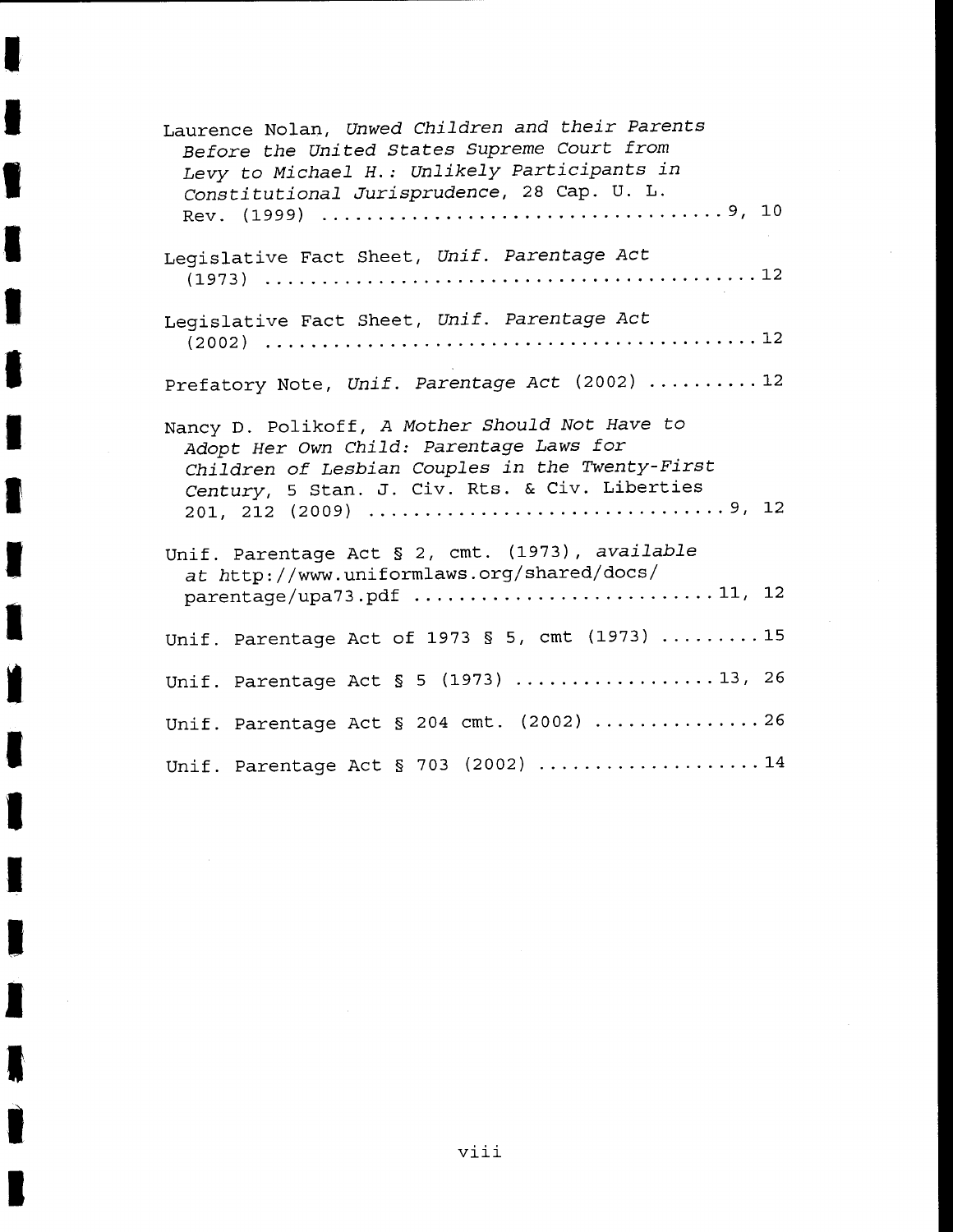Law professor *amici* respectfully submit this brief pursuant to the Court's solicitation of amicus briefs issued on December 23, 2015.

I

I

I

**I** 

I

I

I

I

I

I

**i** 

I

I

I

I

I

I

I

I

## **Interest of Amicus Curiae**

Amici are law professors with expertise in parentage law and children's rights and can provide this Court with information about the history of parentage law, how courts across the country have decided cases involving unmarried same-sex parents conceiving children through assisted reproduction, and the relevant constitutional considerations in these cases. As scholars of family law, child welfare, and constitutional law, amici have a strong interest in ensuring that the law protects the bonded parent-child relationships that children form with their parents and that the law protects all children equally. Law professor amici include:

- Libby Adler, Professor of Law, Northeastern University School of Law
- Susan Frelich Appleton, Lemma Barkeloo & Phoebe Couzins Professor of Law, Washington University School of Law
- Carlos A. Ball, Distinguished Professor of Law, Rutgers University School of Law
- Katharine T. Bartlett, A. Kenneth Pye Professor of Law, Duke University School of Law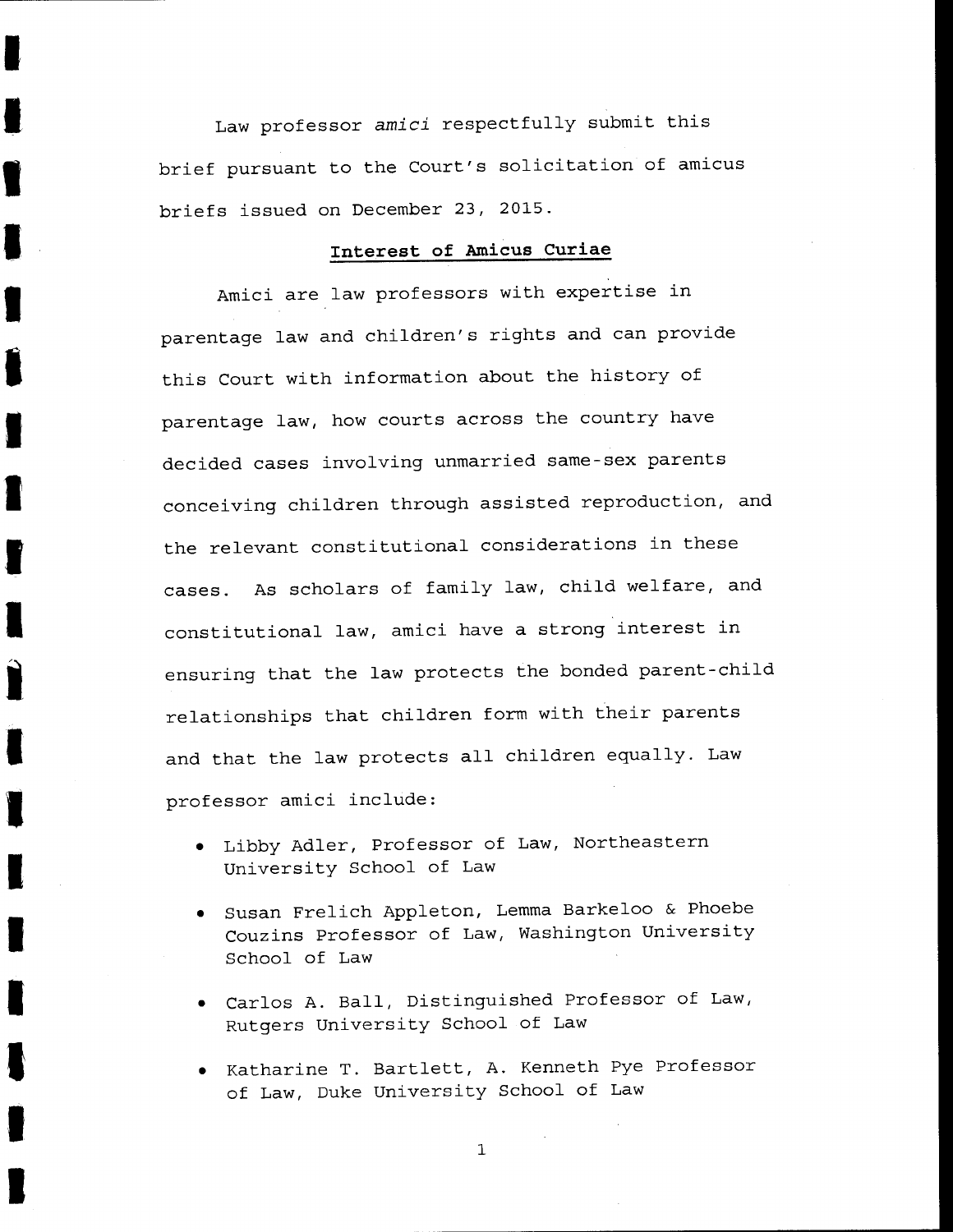• Cynthia G. Bowman, Professor of Law, Cornell Law School

I

I

I

**'**<br>1

I

I

I

I

I

I

I

I

I

I

I

I

I

- Melissa L. Breger, Professor of Law, Albany Law School
- Leonore F. Carpenter, Associate Professor of Law, Temple University Beasley School of Law
- J. Stephen Clark, Professor of Law, Albany Law School
- Nancy E. Dowd, Professor and David Levin Chair in Family Law, University of Florida Levin College of Law
- Margaret Drew, Professor of Law, University of Massachusetts School of Law
- Dr. Jennifer Drobac, R. Bruce Townsend Professor of Law, Indiana University Robert H. McKinney School of Law
- Ira Ellman, Charles J. Merriam Distinguished Professor of Law and Affiliate Professor of Psychology, Arizona State University
- Katie Eyer, Associate Professor, Rutgers Law School
- Taylor Flynn, Professor of Law, Western New England School of Law
- Deborah L. Forman, Professor of Law, J. Allan Cook & Mary Schalling Cook Children's Law Scholar, Whittier Law School
- Ann E. Freedman, Associate Professor of Law, Rutgers Law School
- Theresa Glennon, Professor of Law, Temple University Beasley School of Law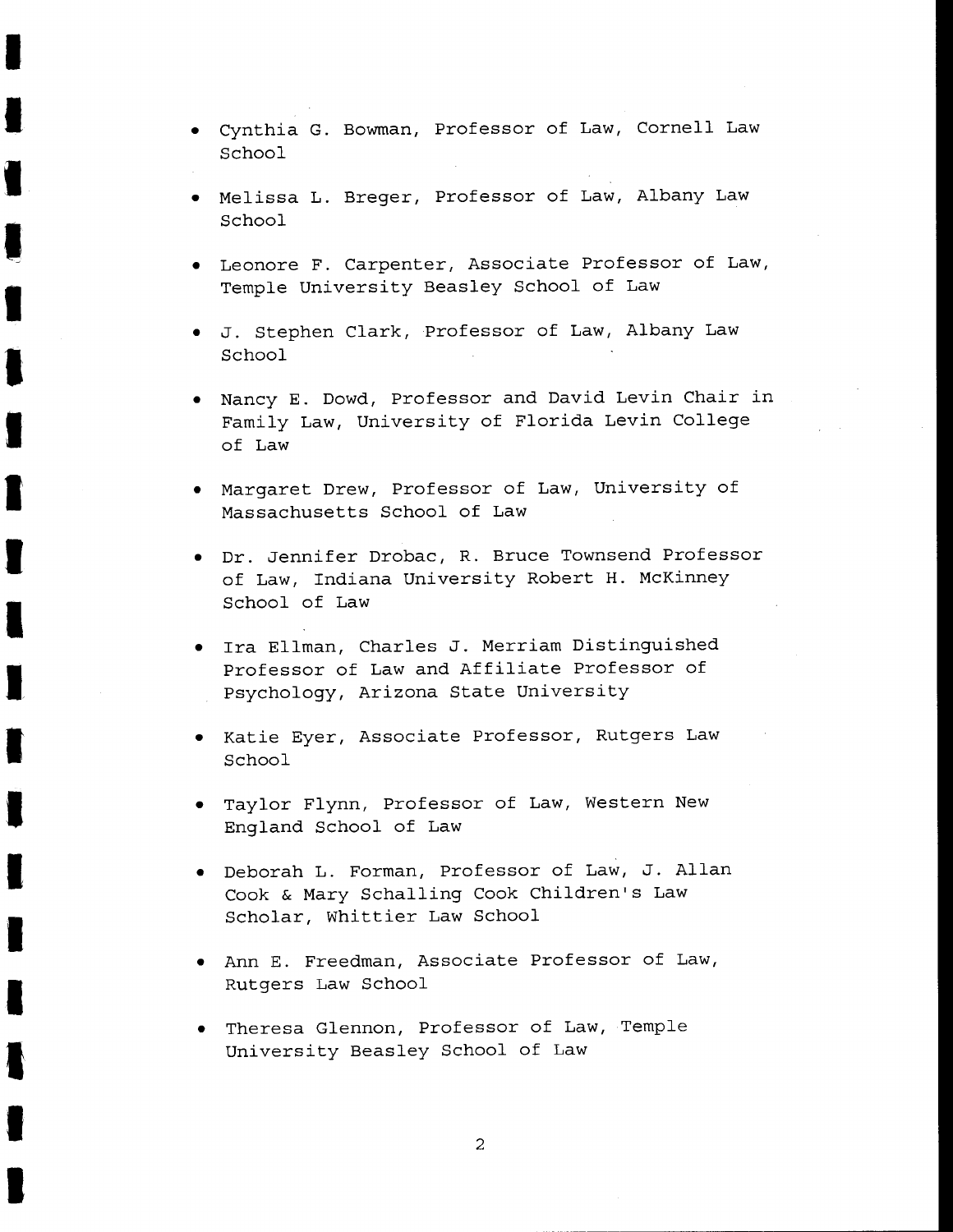• Joanna L. Grossman, Sidney and Walter Siben Distinguished Professor of Family Law, Hofstra Law School

I

I

I

I

I

I

I

I

I

I

I

I

I

I

I

I

I

I

I

- Joan Heifetz Hollinger, John & Elizabeth Boalt Lecturer-in-Residence, Emerita, University of California Berkeley Law School
- Joseph Jackson, Associate Director, Center on Children and Families, University of Florida Levin College of Law
- Melanie B. Jacobs, Professor of Law, Michigan State University College of Law
- Courtney G. Joslin, Professor of Law, University of California Davis School of Law, King Hall
- Suzanne A. Kim, Professor of Law, Rutgers Law School
- Margaret Martin Barry, Professor and Associate Dean of Clinical and Experiential Programs, Vermont Law School
- Linda C. McClain, Professor of Law and Paul M. Siskind Research Scholar, Boston University School of Law
- Kimberly M. Mutcherson, Vice-Dean & Professor of Law, Rutgers Law School
- Julie A. Nice, Herbst Foundation Professor of Law, University of San Francisco School of Law
- Nancy D. Polikoff, Professor of Law, American University Washington College of Law
- Rachel Rebouche, Associate Professor of Law, Temple University Beasley School of Law
- Catherine J. Ross, Professor, George Washington University Law School and Visiting Scholar, Harvard Graduate School of Education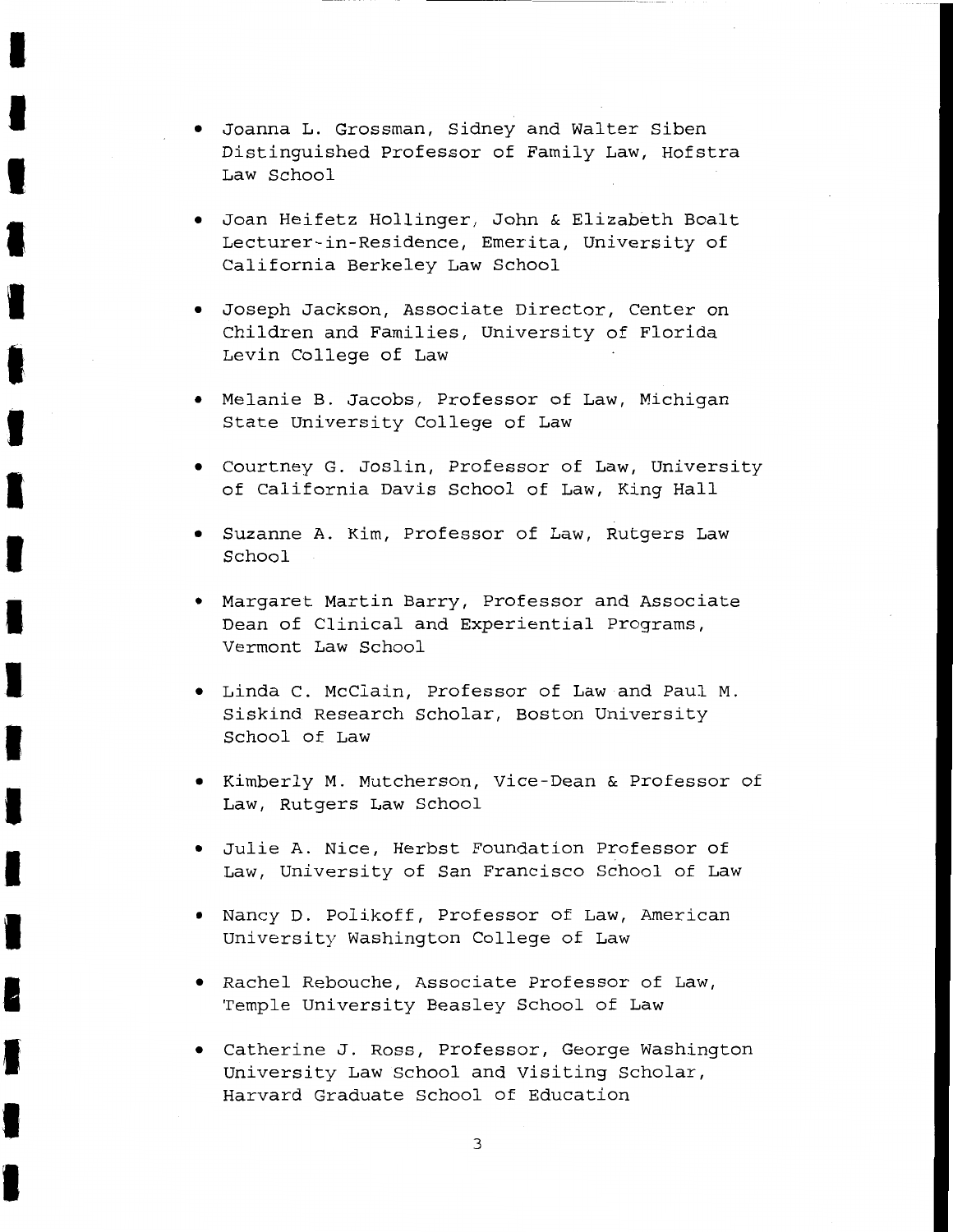• Susan Schmeiser, Professor of Law, University of Connecticut School of Law

I

I

I

I

I

i produkter i kommer van de kommer van de kommer van de kommer van de kommer van de kommer van de kommer van de<br>De kommer van de kommer van de kommer van de kommer van de kommer van de kommer van de kommer van de kommer va

I

I

I

I

I

I

I

I

I

I

I

I

I

- Elizabeth Scott, Harold R. Medina Professor of Law, Columbia Law School
- Julie Shapiro, Professor of Law, Faculty Fellow, Fred T. Korematsu Center for Law and Equality, Seattle University School of Law
- Katharine Silbaugh, Professor of Law and Law Alumni Scholar, Boston University School of Law
- Deirdre M. Smith, Professor and Director of the Cumberland Legal Aid Clinic, University of Maine School of Law
- Richard F. Storrow, Professor of Law, City University of New York School of Law
- Monica Teixeira de Sousa, Professor of Law, New England Law I Boston
- Michael S. Wald, Professor of Law Emeritus, Stanford Law School
- Rhonda Wasserman, Professor of Law, University of Pittsburgh School of Law
- Lois A. Weithorn, Professor of Law; University of California, Hastings College of the Law
- Barbara Bennett Woodhouse, L.Q.C. Lamar Professor of Law, Emory University School of Law
- Jennifer Wriggins, Sumner T. Bernstein Professor of Law, University of Maine School of Law

The Center on Children and Families (CCF) at the University of Florida Fredric G. Levin College of Law in Gainesville, Florida promotes the highest quality teaching, research and advocacy for children and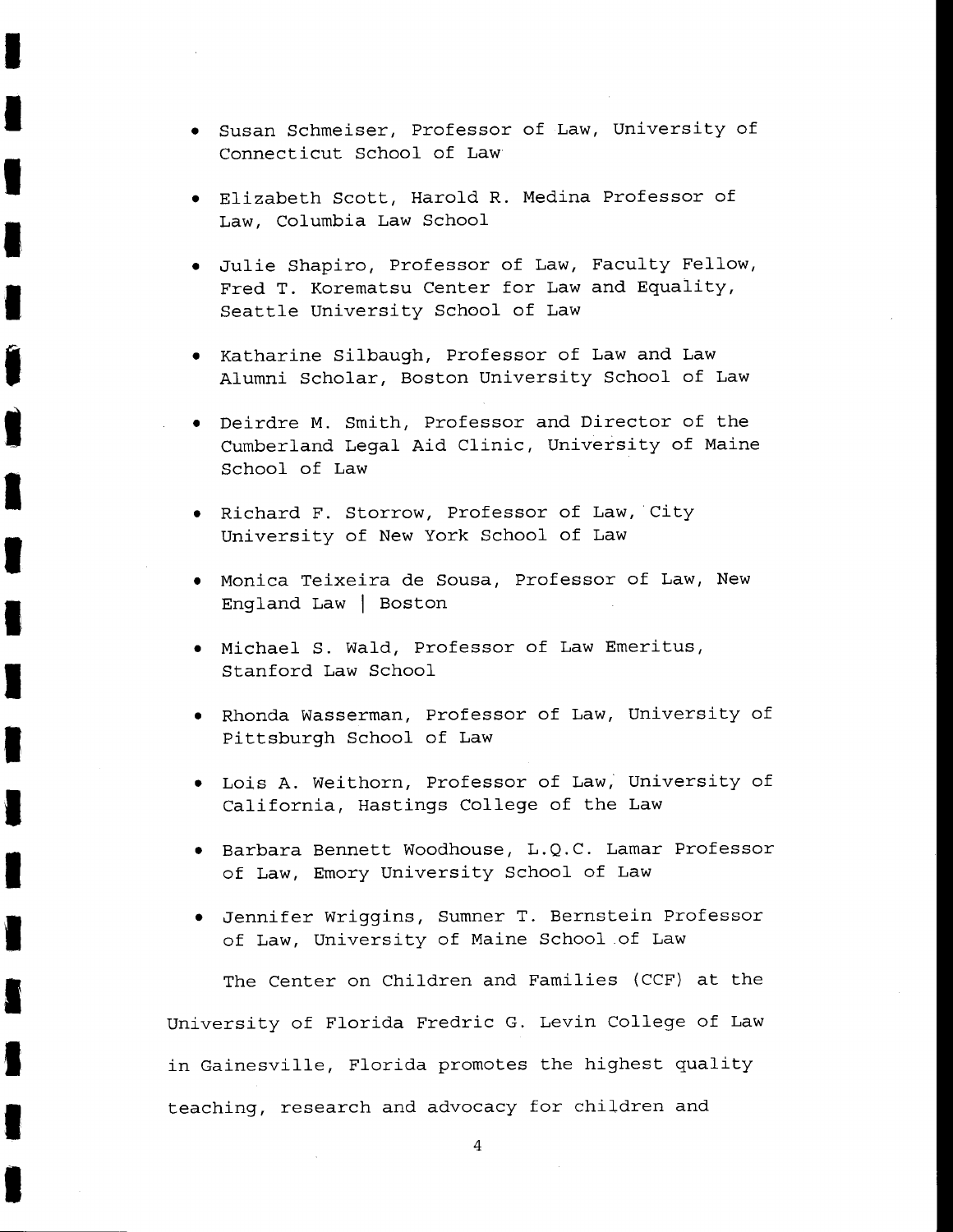families and supports child-centered, evidence-based policies and practices in family law, dependency and juvenile justice systems. CCF's directors and associate directors are experts in children's law, constitutional law, criminal law, family law, and juvenile justice, as well as related areas such as psychology and psychiatry, and have many decades of experience in advocacy for children and youth in a variety of settings.

I

I

I

I

I

**I** 

I

I

I

I

**I** 

I

I

I

I

I

I

I

I

#### **Statement of Issues**

The Court has solicited amicus briefs on three questions. This brief addresses the first two:

1) Whether the plaintiff, whose same-sex partner gave birth to two children by artificial insemination with the plaintiff's consent during their relationship, was entitled to assert a claim of parentage pursuant to G. L. c. 46, § 4B ("Any child born to a married woman as a result of artificial insemination with the consent of her husband, shall be considered the legitimate child of the mother and such husband"), even though the couple was not married.

2) Whether the plaintiff was entitled to assert a claim of parentage pursuant to G. L. c. 209C, the so-called "paternity" statute governing children born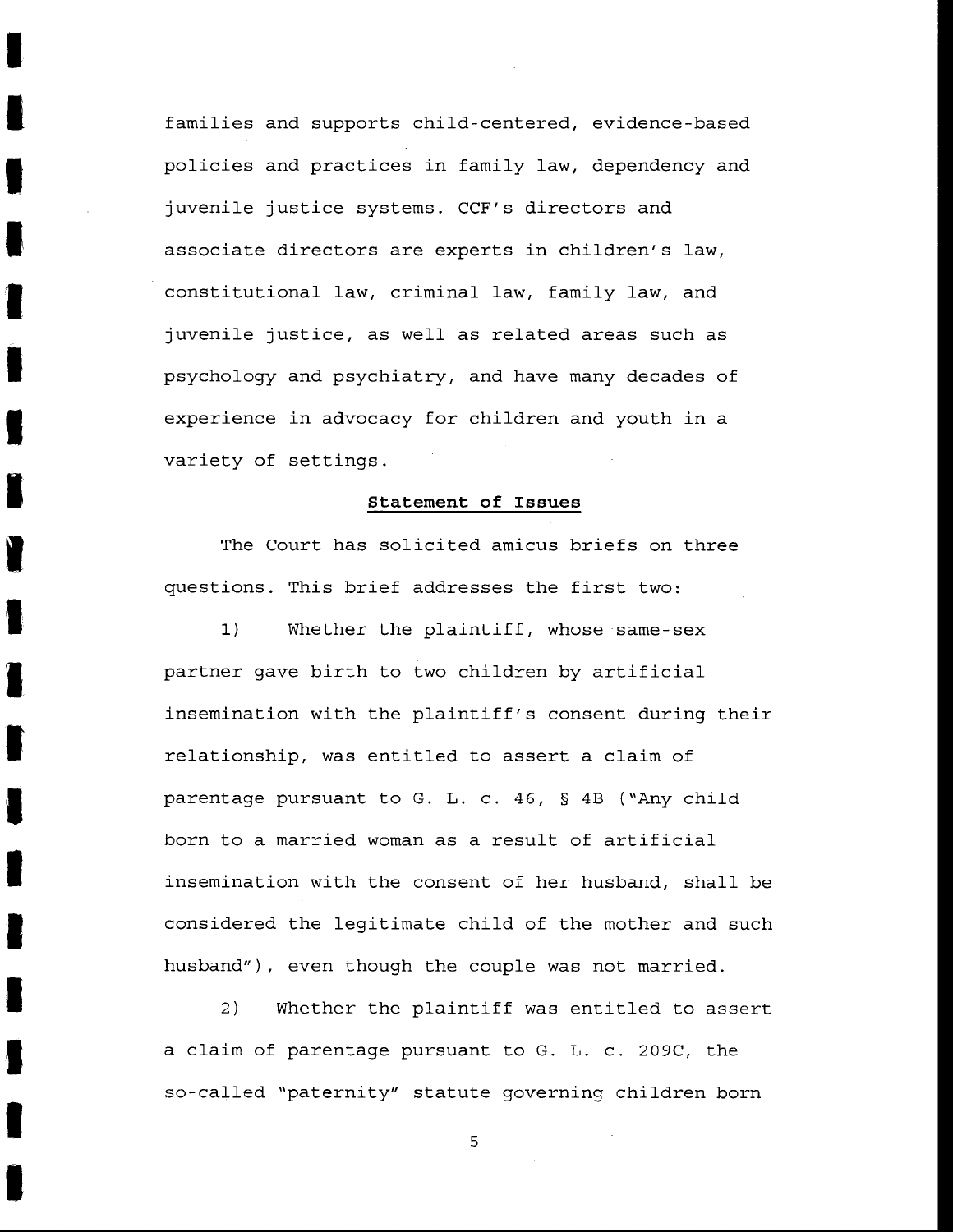out of wedlock, even though she had no biological connection to the children.

I

I

I

I

I

I

I

I

I

**I** 

I

I

I

I

I

**I** 

I

I

I

#### **Statement of the Case**

Karen Partanen ("Partanen") and Julie Gallagher ("Gallagher")were in a committed relationship for over twelve years. During that time, they planned for, conceived and raised two children together, Jo and Ja. Partanen and Gallagher were, in all respects, equal parents to the children and openly held themselves out as a family.

After the couple ended their relationship, when the children were seven and four, Partanen filed a complaint to establish herself as a full legal parent of Jo and Ja. The trial court dismissed her complaint finding that she did not qualify as a legal parent under G. L. c. 46, § 4B or G. L. c. 209C, after which Partanen sought Direct Appellate Review by this Court.

#### **Summary of Argument**

As more children are born through assisted reproduction to unmarried parents, courts are called upon to determine their parentage so these children can have the support and care of two. legal parents. This case Massachusetts law: how to determine the parentage of raises an important issue under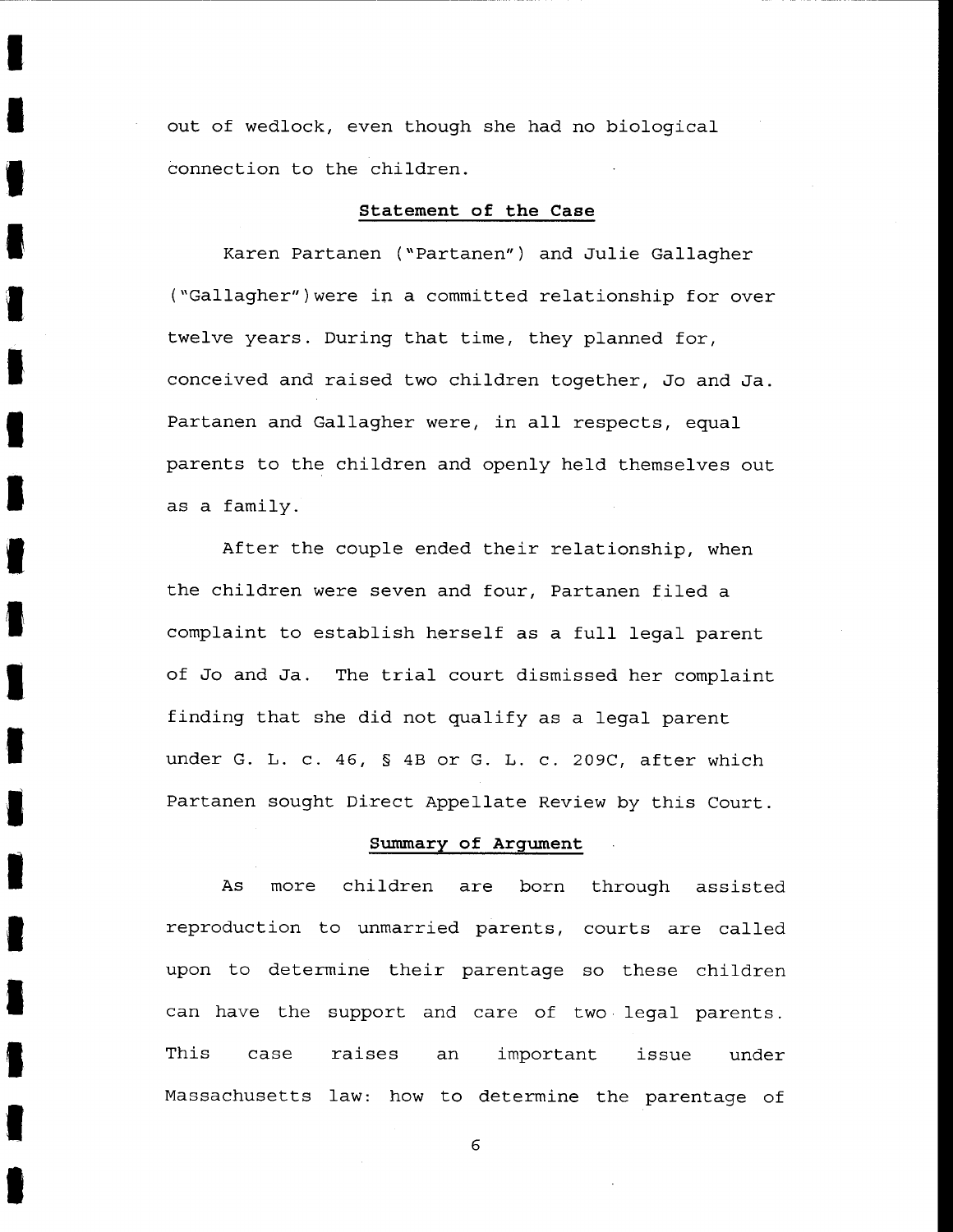children unmarried couples who consented to the children's conception with the intent to parent them together. Here, the trial court held that Partanen could not establish legal parentage because she and Gallagher born through assisted reproduction to were not married when their children. were born and because Partenan is not a biological parent.

I

I

**I** 

I

I

I

I

I

**T** 

I

I

I

I

I

I

I

I

I

I

Across the country, courts have recognized families like the one in this case and have protected their established parent-child bonds. Excluding these families from legal protection would relegate children born to unmarried parents through assisted reproduction to a new class of "illegitimate" children who are denied the security and stability of having two legal parents responsible for their support and care because of their parents' marital status.

Amici urge this Court to reverse the trial court's decision and determine the legal parentage of the children in this case based on the same principles applied to children with married parents, as numerous other states have done, consistent with constitutional, statutory, and doctrinal principles prohibiting the disparate treatment of children based on their parents' marital status. Specifically, amici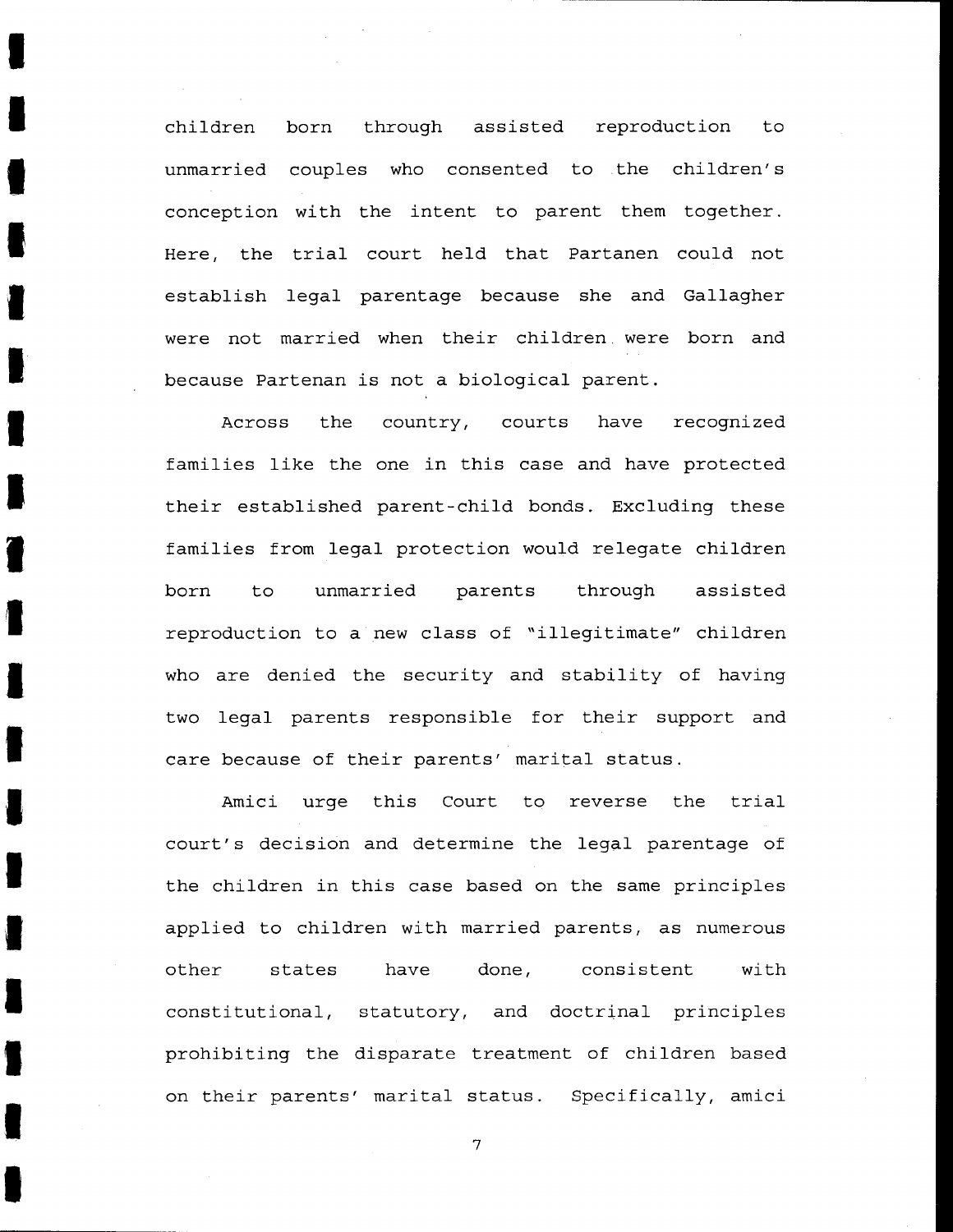urge the Court to apply G. L. c. 46, § 4B equally to unmarried parents who conceived children through assisted reproduction with the intent to parent those children together. In addition, amici- urge the Court to hold that when unmarried couples have children through assisted reproduction and then go on to live with their children and hold them out as their own, they can be legal parents under G. L. c. 209C, § 6(a) (4). Finally, amici explain that a birth parent has no constitutional right to prevent the identification of a second legal parent where the couple jointly decided to conceive a child through assisted reproduction with the intent to parent together; in such a case, the parents have equal constitutional rights that arise from their decision to procreate a child and the development of bonded parent-child relationships.<sup>1</sup>

I

I

I

I

I

I

I

I

I

I

I

I

I

I

I

I

I

I

I

 $1$  Amici also support the additional arguments in Partanen's opening brief, but focus here on the application of these two statutory provisions to unmarried, same-sex parents who have intentionally conceived children through assisted reproduction, on how other states have interpreted similar statutory provisions to apply to these families, and on related constitutional issues.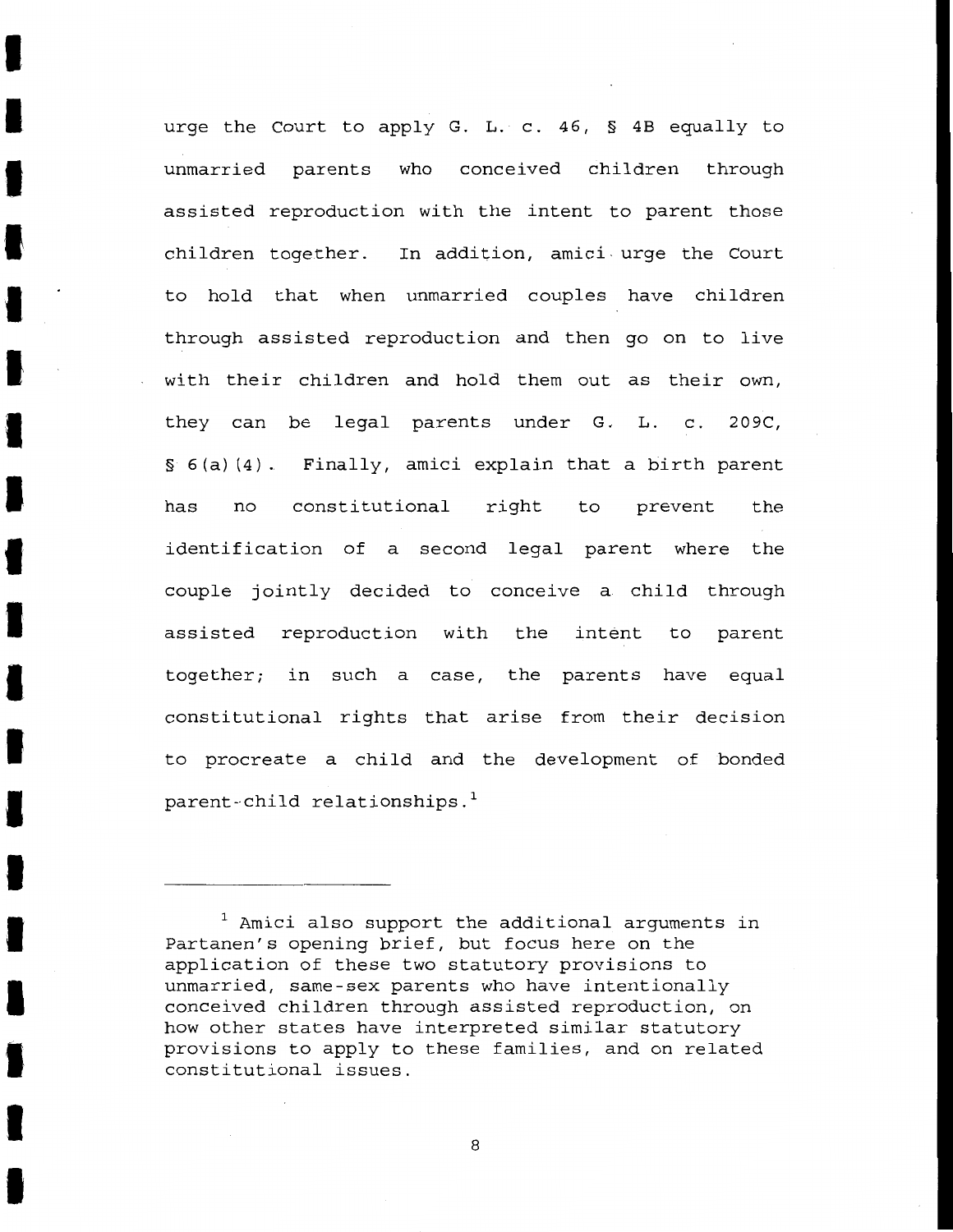#### **Argument**

I

I

I

I

I

I

I

I

I

I

I

I

I

I

I

I

I

I

I

I. **CHILDREN BORN TO UNMARRIED COUPLES THROUGH ASSISTED REPRODUCTION SHOULD HAVE THE SAME PROTECTION AS CHILDREN BORN TO MARRIED COUPLES** 

# **A. Law and Policy Rightly Reject the Disparate Treatment of Nonmarital Children**

The lower court's refusal to recognize Partanen as a parent because she and Gallagher were not married threatens to turn back the clock to the days when the law treated nonmarital children as "filius nullius": the children of no one. See Powers v. Wilkinson, 399 Mass. 650, 658 (1987). Upholding the lower court's decision would once again "divide[]... children into two classes, the privileged one whose parents were married and the subordinate one whose parents were not." Nancy D. Polikoff, A Mother Should Not Have to Adopt Her Own Child: Parentage Laws for Children of Lesbian Couples in the Twenty-First Century, 5 Stan. J. Civ. Rts. & Civ. Liberties 201, 212 (2009).

Before the last half century, the law treated children born to unmarried parents harshly. See, e.g., Harry D. Krause, Illegitimacy: Law and Social Policy 2-5 (1971); Laurence Nolan, Unwed Children and Their Parents Before the United States Supreme Court from Levy to Michael H.: Unlikely Participants in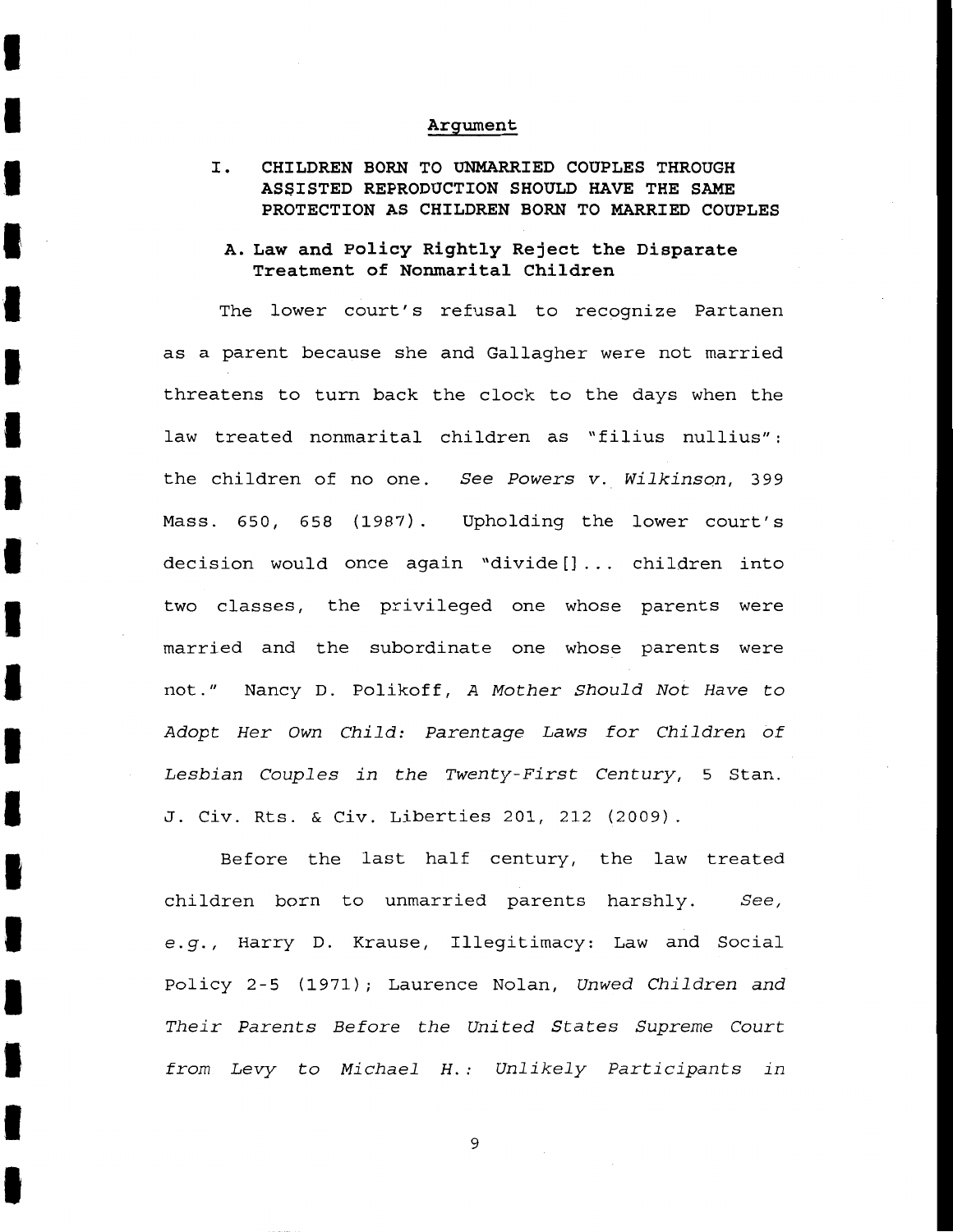*Constitutional Jurisprudence,* 28 Cap. U. L. Rev. 1, 1 (1999). Nonmarital children generally had no right to support or inheritance from both parents, no right to bring a wrongful death suit on behalf of a deceased father, and no right to benefits provided to surviving children of married fathers. Krause, *supra,* at 3; Nolan, *supra,* at 8-9. These children were usually considered legally unrelated to their fathers, without the right to maintain a relationship with their fathers even if the fathers had lived with their children and developed a close and loving relationship with them. *See, e.g., Stanley v. Illinois,* 405 U.S. 645, 648 (1972) (striking down statutory scheme under which an unmarried father was "treated not as a parent, but as a stranger to his children").

I

I

I

I

I

I

I

I

I

I

I

I

I

I

I

I

I

I

I

Starting in the late 1960s, "the U.S. Supreme Court decided a series of cases on the basis of the Equal Protection Clause of the Federal Constitution which established the principle that the [nonmarital] child is entitled to legal equality with the [marital] child." Harry D. Krause, *The Uniform Parentage Act,* 8 Fam. L.Q. 1, 1 (1974). In one of these cases, the Supreme Court explained: "[I] mposing disabilities on the [nonmarital] child is contrary to the basic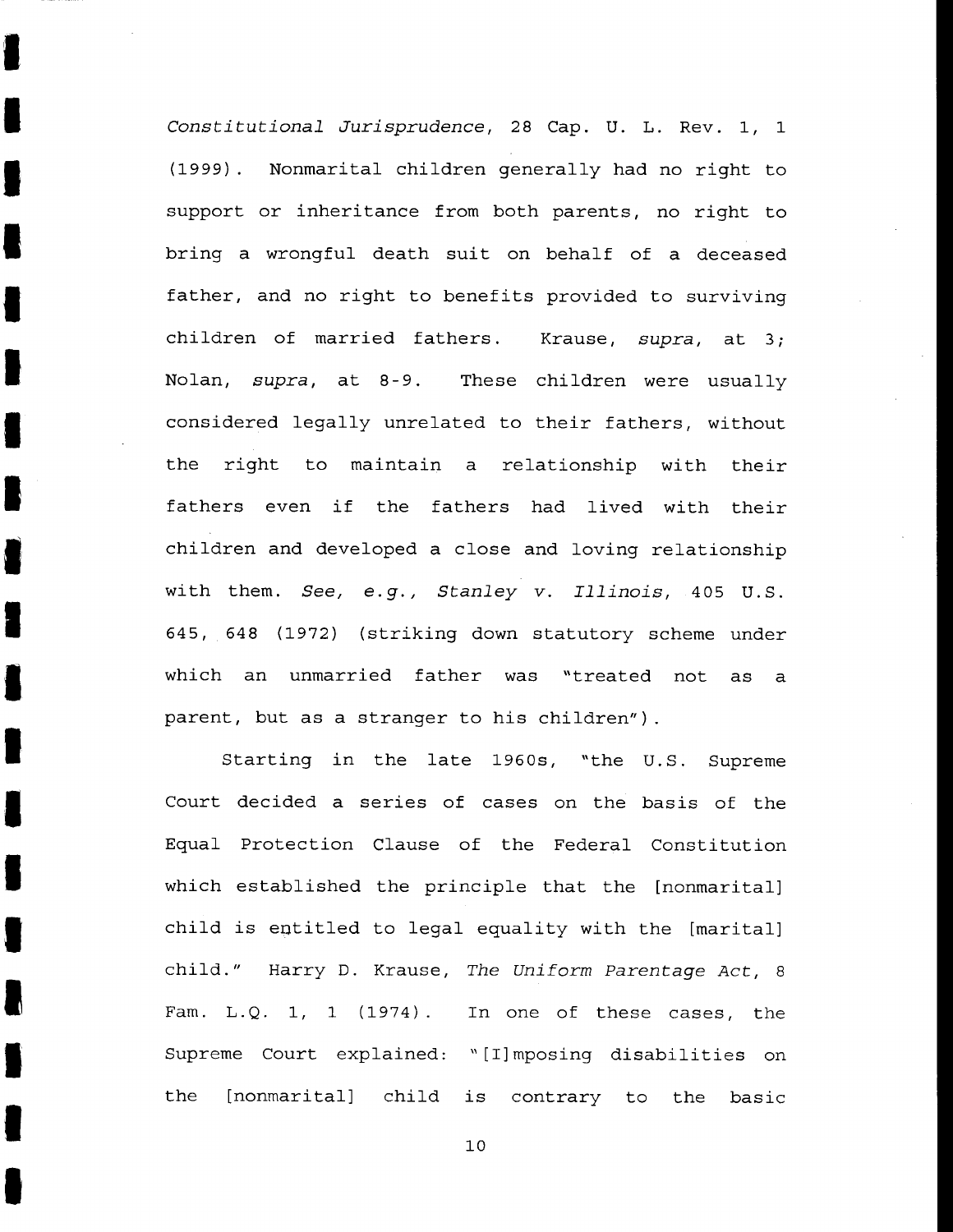concept of our system that legal burdens should bear some relationship to individual responsibility or wrongdoing." *Weber v. Aetna Casualty* & *Surety* Co., 406 u.s. 164, 175 (1972). "Obviously, no child is responsible for his birth and penalizing [a nonmarital] child is an ineffectual - as well as an unjust - way of deterring the parent." *Id.; see also Levy v. Louisiana,* 391 U.S. 68, 72 (1968) (denying nonmarital children right to recover for the wrongful death of their mother constituted invidious discrimination) .

I

I

I

I

I

I

I

I

I

I

I

I

I

I

I

I

I

I

I

Following these Supreme Court decisions, the National Conference of Commissioners on Uniform State Laws<sup>2</sup> adopted the Uniform Parentage Act ("UPA") in 1973 to provide equal protections for marital and nonmarital children. Section 2 of the 1973 UPA states: "The parent and child relationship extends equally to every child and every parent, regardless of marital status of the parent." Unif. Parentage Act § 2, cmt. (1973), available at http://www.uniformlaws.org/shared/docs/parentage/upa73

<sup>2</sup> NCCUSL has since changed its name and is now the Uniform Law Commission.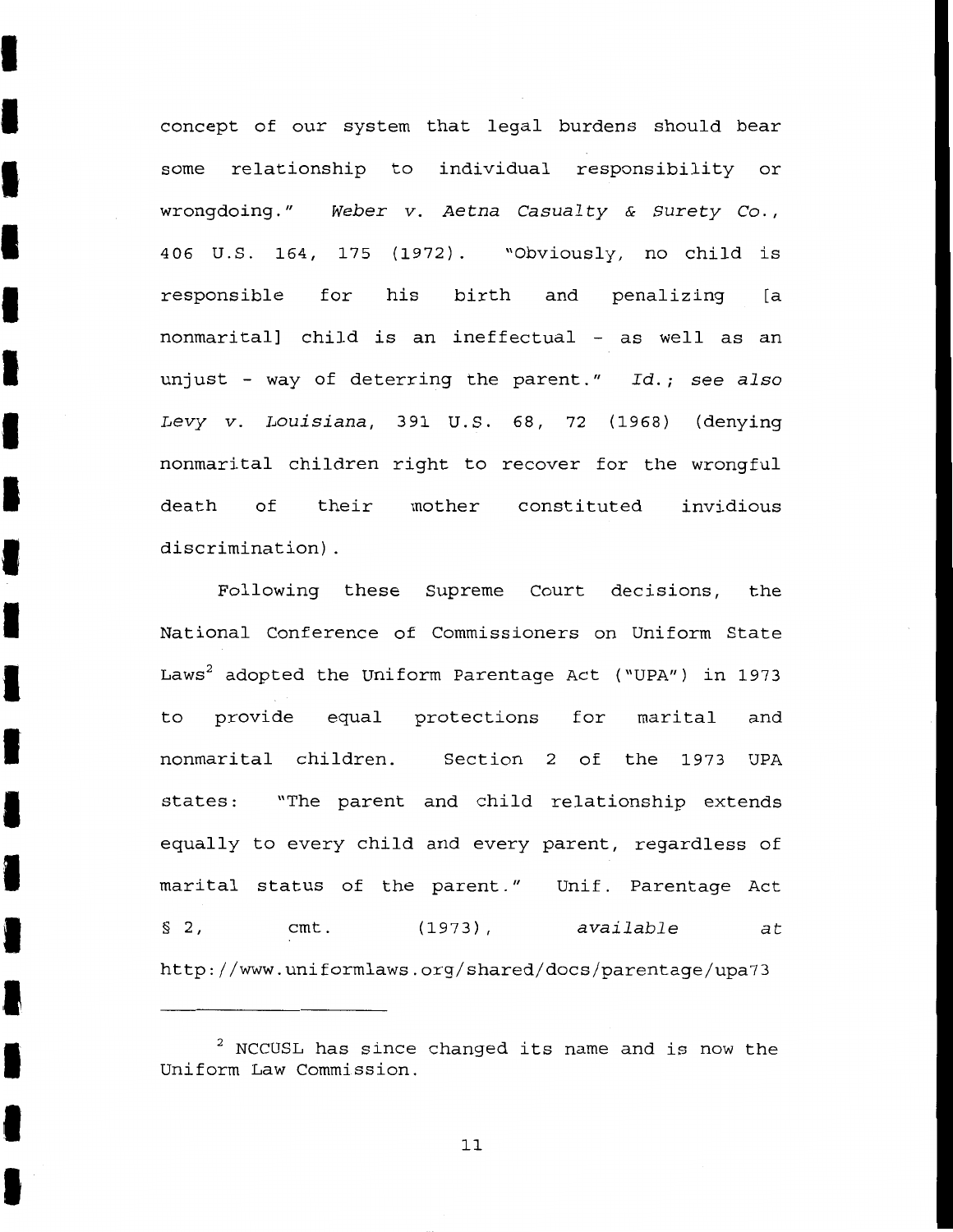.pdf. This provision was considered one of "the major substantive sections" of the UPA. Id., § 2, cmt.<sup>3</sup> Massachusetts embraced these changes, and the Commonwealth's law now provides that "children born to parents who are not married to each other shall be entitled to the same rights and protections of the law as all other children." G. L. c. 209C, § 1. "Society has come to recognize that discrimination against [nonmarital] children is not justified. [T]he trend of the law has been to remove the disadvantages placed on [nonmarital] children." C. C. *v. A.B.,* 406 Mass. 679, 685 (1990).

I

I

I

I

I

I

I

I

I

I

I

I

I

I

I

I

I

I

I

# **B. The Protections in § 4B Should Be Applied Equally to Nonmarital Children Born Through Assisted Reproduction**

Amici urge this Court to hold that G. L. c. 46, § 4B, ("§ 4B") applies to unmarried parents who

<sup>&</sup>lt;sup>3</sup> The UPA has "greatly influenced new laws in every state." Nancy D. Polikoff, A Mother Should Not Have to Adopt Her Own Child: Parentage Laws for Children of Lesbian Couples in the Twenty-First Century, 5 Stan. J. Civ. Rts. & Civ. Liberties 201, 211 (2009) . It has been adopted in some form in twenty-one states, "stretching from Delaware to California; in addition, many other states have enacted significant portions of it." Prefatory Note, Unif. Parentage Act (2002); Legislative Fact Sheet, Unif. Parentage Act (1973); Legislative Fact Sheet, Unif. Parentage Act (2002).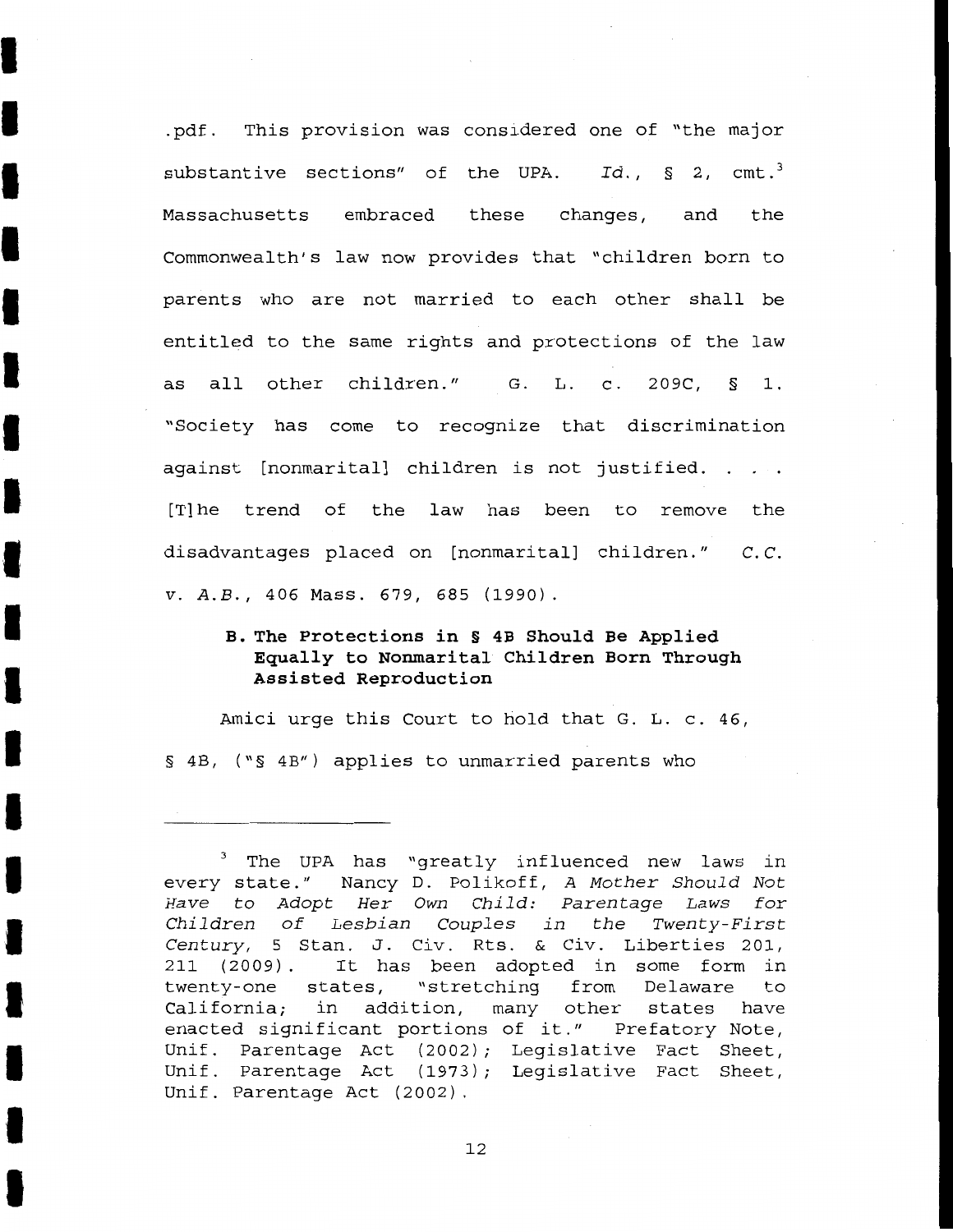jointly conceive children through assisted reproduction, or in the alternative, that the same rule in § 4B can be applied to unmarried parents and their children under courts' equitable powers to protect the welfare of nonmarital children.

I

I

I

I

I

I

I

I

I

I

I

I

I

I

I

I

I

I

I

## **1. The history and purpose of § 4B supports equal application to nonmarital children**

Massachusetts has enacted statutes that are substantially similar to key provisions of the UPA of 1973. Of particular relevance here, § 4B is similar to Section 5 of the UPA of 1973. Compare § 4B ("Any child born to a married woman as a result of artificial insemination with the consent of her husband, shall be considered the legitimate child of the mother and such husband.") *with* Unif. Parentage Act § 5 (1973) ("If, under the supervision of a licensed physician and with the consent of her husband, a wife is inseminated artificially with semen donated by a man not her husband, the husband is treated in law as if he were the natural father of a child thereby conceived.").

The history and purpose of § 4B and its UPA counterpart strongly support equal treatment for nonmarital children born through assisted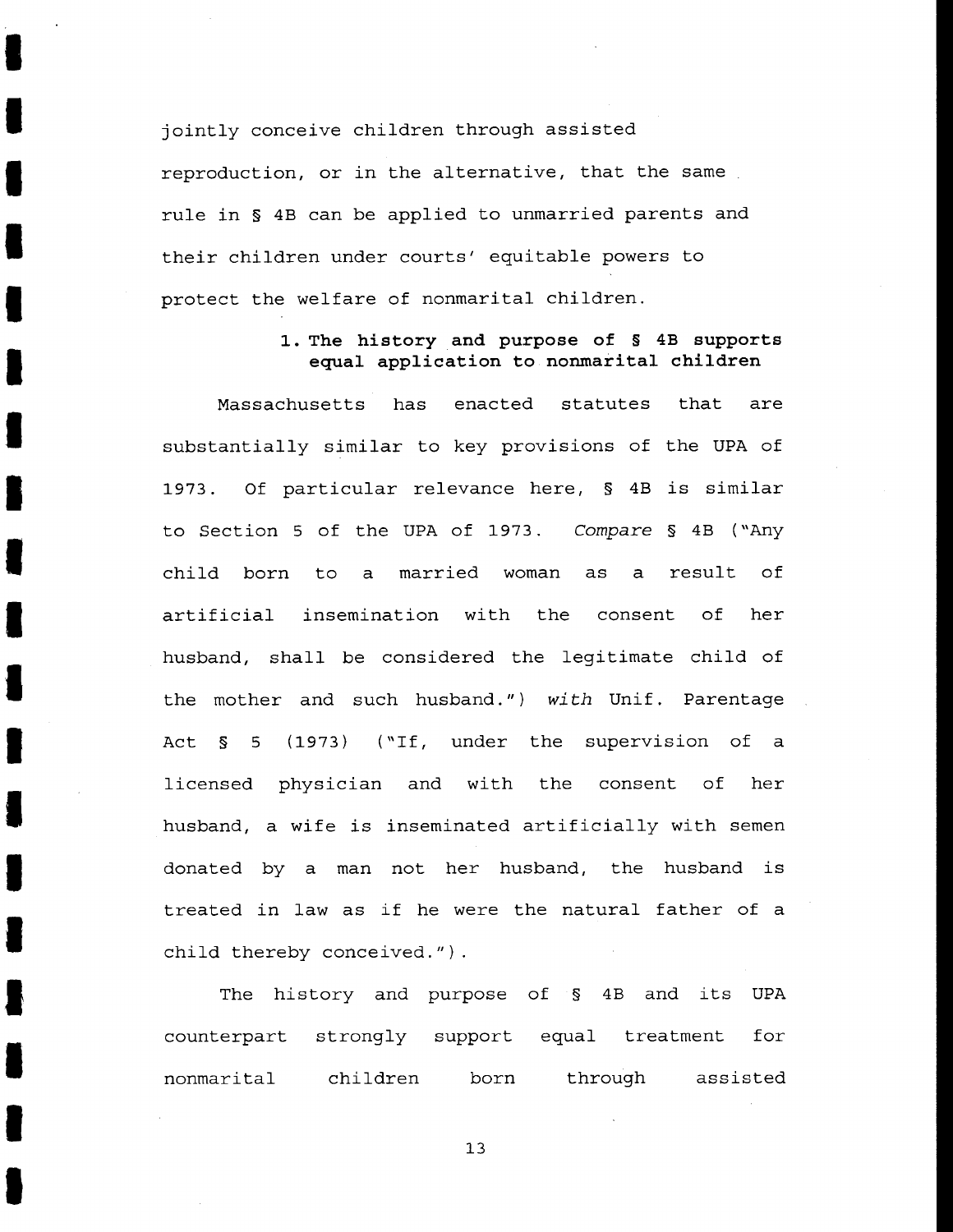reproduction. At the time the original UPA was written, state laws had not addressed the use of assisted reproduction. Section 5 addressed one of the most common situations in which assisted reproduction was used. It was not intended to cover the entire field or to preclude courts from applying similar rules to determine the parentage of children born through assisted reproduction in other circumstances. <sup>4</sup> The official comments to the UPA of 1973 explained: "This Act does not deal with many complex and serious legal problems raised by the practice of artificial

I

I

I

I

I

I

I

I

I

I

I

I

I

I

I

I

I

I

<sup>&</sup>lt;sup>4</sup> Since 1973, assisted reproductive technology and options for creating families have advanced significantly. In light of those changes and the constitutional requirement to treat nonmarital children equally, the UPA of 2002 and a number of states have expressly addressed the use of assisted reproduction by unmarried parents (including both same-sex and different-sex couples), applying the same rule used to determine the parentage of marital children. Unif. Parentage Act § 703 (2002); Cal. Fam. Code § 7613 (a); DC Code § 16-909 (e) (1); 13 Del. C. §§ 8-703; Nev. Rev. Stat. Ann. § 126.670; N.H. Rev. Stat. Ann. § 168-B:2; N.M. Stat. Ann. § 40-11A-703; N.D. Cent. Code Ann. § 14-20-62; Wash. Rev. Code Ann. § 26.26.710; Wyo. Stat. Ann. § 14-2-904. Like the original UPA of 1973, these statutes do not purport to anticipate every permutation of assisted reproduction, but they recognize its increasing use by unmarried couples and the importance of securing equal protection for their children.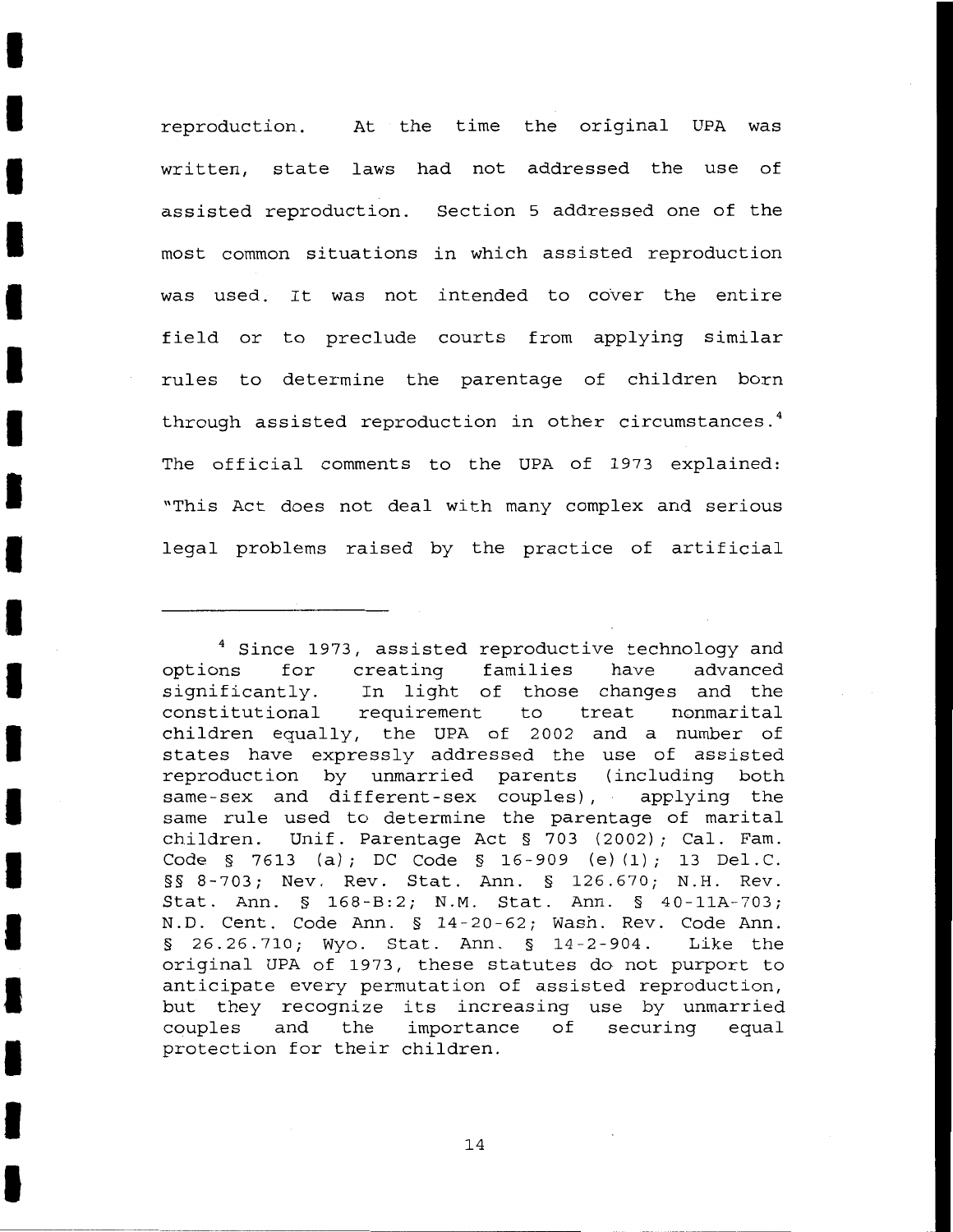insemination. It was thought useful, however, to single out and cover in this Act at least one fact situation that occurs frequently." Unif. Parentage Act of 1973 § 5, cmt. (1973). It would contravene a core purpose of both the UPA and Massachusetts law to put all children on equal footing  $-$  to apply § 4B only to marital children.<sup>5</sup>

I

I

I

I

I

I

I

I

I

I

I

I

I

I

I

I

I

I

I

This Court has held that other statutes that expressly protect only marital children must be applied equally to nonmarital children. This result is mandated by G. L. c. 209C, § 1, which requires that all children have an equal right to legal recognition of their parent and child relationships regardless of

<sup>5</sup> Applying §4B equally to unmarried couples is also consistent with the Model Act Governing Assisted Reproductive Technology published by the American Bar Association (ABA) in 2008. This Act provides that "[a]n individual who provides gametes for, or *consents*  to, assisted reproduction by a woman . . with the intent to be a parent of her child is a parent of the resulting child." American Bar Association, Model Act Governing Assisted Reproductive Technology, § 603 (2008) (emphasis added). This section focuses on the intent of the parents, rather than their marital status. The ABA has explicitly acknowledged that "unmarried persons frequently use ART and the drafters of the Model Act made every effort to provide for that reality." Charles P. Kindregan & Steven H. Snyder, *Clarifying the Law of ART: The New American Bar Association Model Act Governing Assisted Reproductive Technology,* 42 Fam. L.Q. 203, 211 (2008).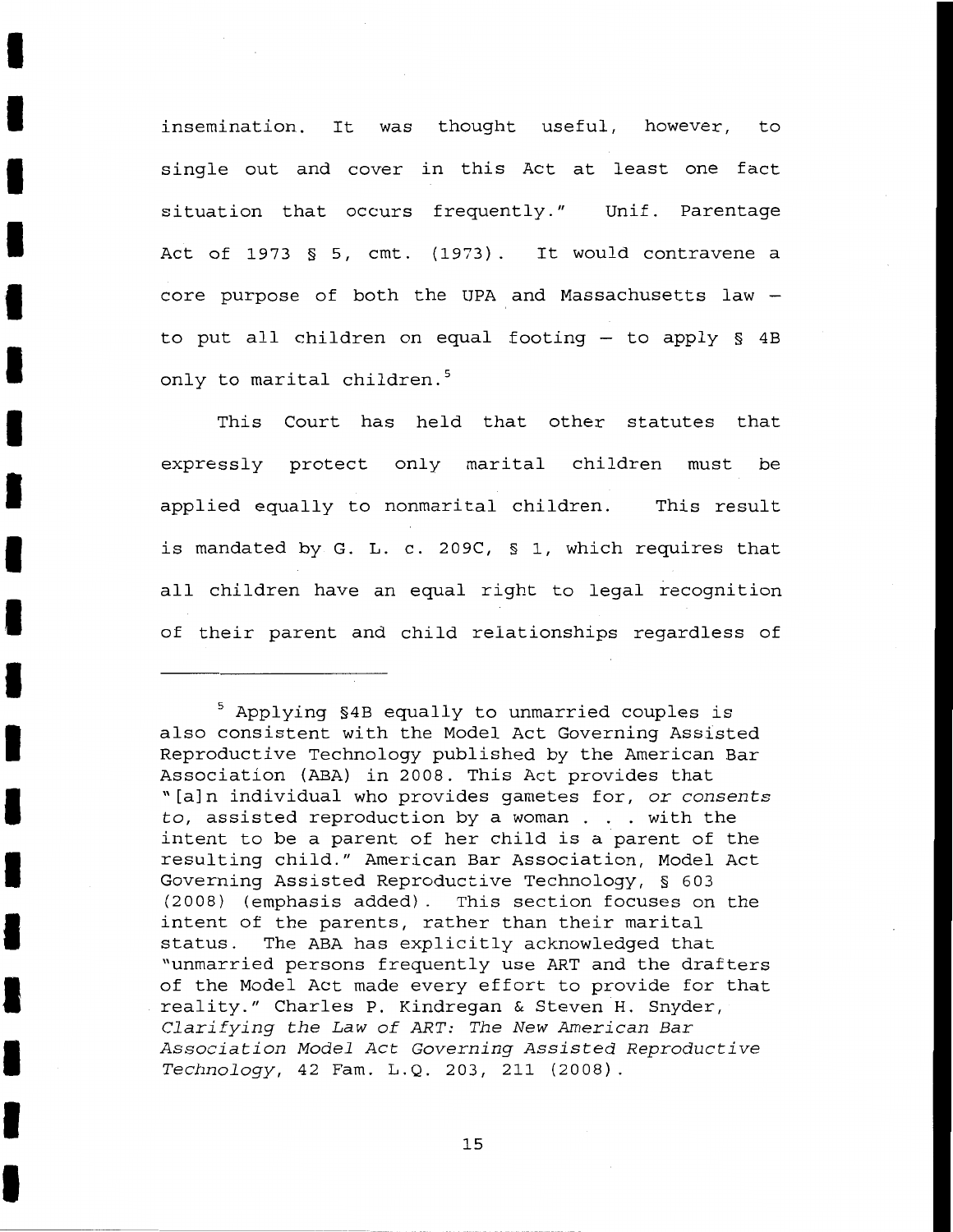the parents' marital status. In Smith v. McDonald, 458 Mass. 540, 546 (2010), this Court held that nonmarital children must be given the same protections under the Massachusetts statute governing custody when parents relocate, even though the statute expressly applied only to marital children. "While a statute governing divorced children is not applicable directly to nonmarital children, the legal equality of nonmarital children pursuant to G. L. c. 209C, § 1, dictates the same rule apply for children in comparable circumstances." Id.; see also Matter of Walter, 408 Mass. 584, 588 (1990) (recognizing that the "express purpose" of Chapter 209C is to "to establish a means for children born out of wedlock to have their paternity adjudicated and to obtain orders for support, custody, and visitation"); Wakefield v. Hegarty, 67 Mass. App. Ct. 772, 775 (2006) (holding that even where statutory protections refer only to marital children, a nonmarital child "is entitled to the same rights and protections of the law as other children.") .

I

I

I

I

I

I

I

I

I

I

I

I

I

I

I

I

I

I

I

This Court has already held that § 4B must be applied to situations that are not expressly addressed by the statutory language. For example, this Court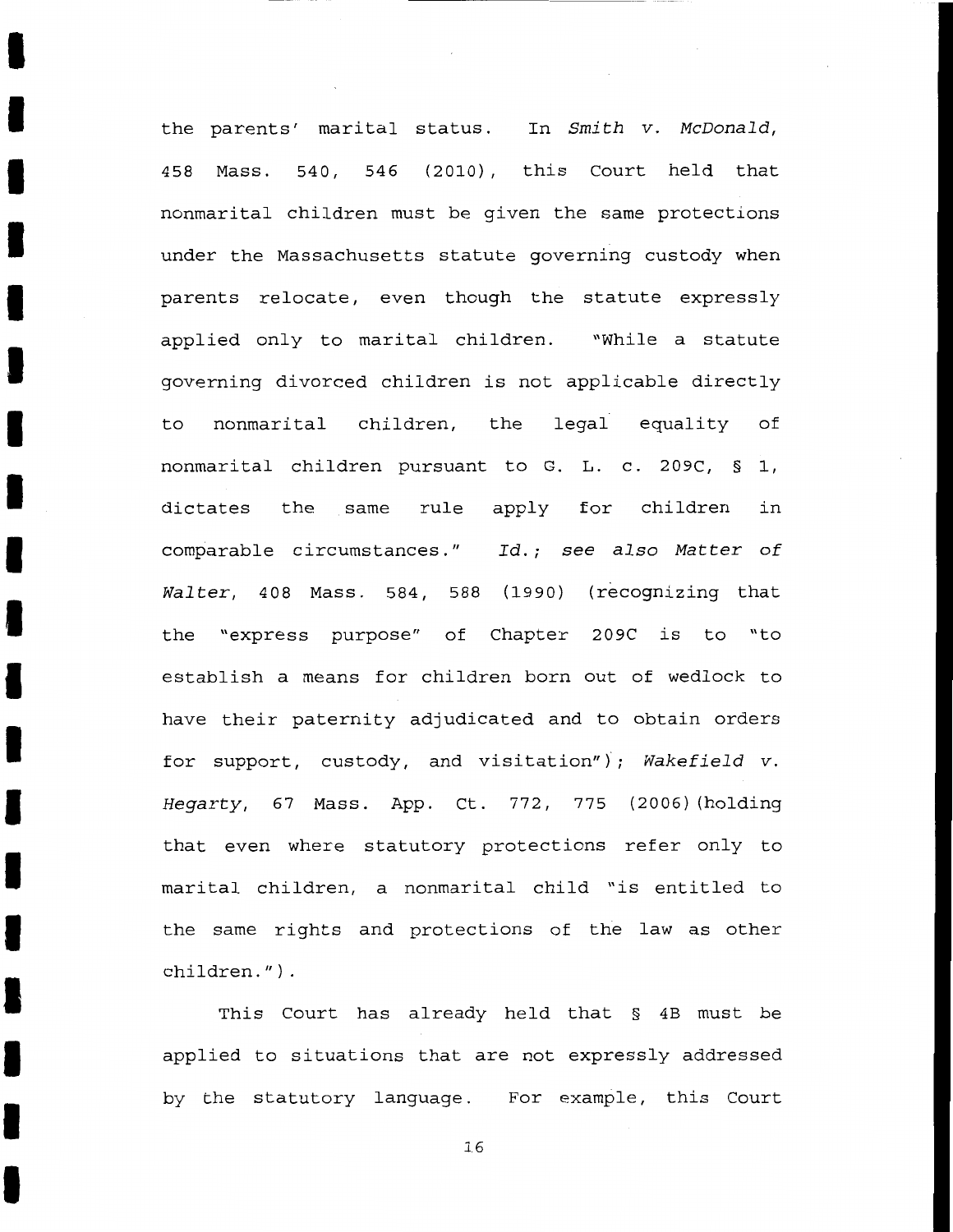held in Adoption of a Minor that § 4B applies to any form of assisted reproduction although the statute only refers to "artificial insemination." 471 Mass. 373 376 (2015) And in Hunter v. Rose, this Court held that § 4B applies to a woman who consented to her wife's insemination notwithstanding the statute's reference only to a "husband" who consents. 463 Mass. 488, 492-493 (2012).

I

I

I

I

I

I

I

I

I

I

I

I

I

I

I

I

I

I

I

2. In **the alternative, the same rule in § 4B**  should be applied to nonmarital children **in equity in order to protect their welfare** 

In the alternative, if this Court finds that § 4B does not apply to the children of unmarried parents, it should exercise its equitable powers to apply the same rule to these children to ensure that nonmarital children have the benefit of care and support from both of their parents. G. L. c. 215, § 6 grants probate and family courts jurisdiction to determine issues of parentage in equity, Rodas *v.* Morin, 442 Mass. 544, 547 (2004), and this Court has previously used this equitable jurisdiction to protect "children of nontraditional families." E.N.O. *v.* L.M.M., 429 Mass. 824, 829 (1999) (holding that a woman could seek visitation as a de facto parent where she raised a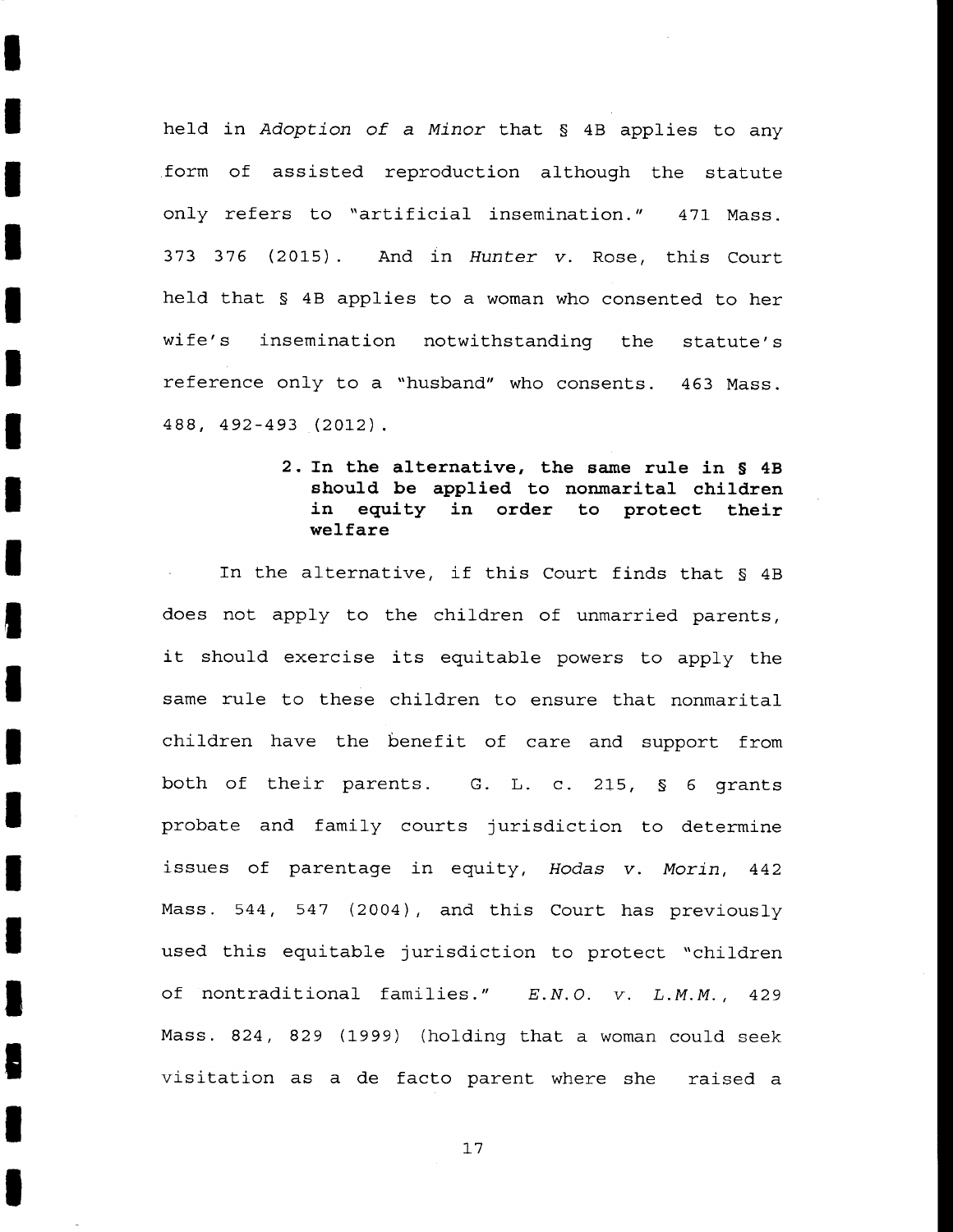child born through assisted reproduction with her female partner, lived with the child and the biological mother as a family, actively parent the child, and developed a parent-child bond with the encouragement of the biological parent). Nonmarital children born through assisted reproduction have the same need as marital children for the security of having a legally-protected relationship with their two parents.

I

I

I

I

I

I

I

I

I

I

I

I

I

I

I

I

I

I

I

Courts in other states have used their equitable powers to apply assisted reproduction laws equally to nonmarital children so that these children can have the same rights as marital children to care and support from both of their parents. For example, the Illinois Supreme Court held that an unmarried man who consented to conception of a child through assisted reproduction was liable for the child's support even though no Illinois statute addressed this family structure because "[r]egardless of the method of conception, a child is born in need of support." *In*  re *Parentage of M.J.,* 203 Ill. 2d 526, 541 (2003); *see also In* re *T.P.S.,* 978 N.E.2d 1070, 1079-80 (Ill. Ct. App. 2012) (holding that an unmarried woman who consented to her female partner's insemination was a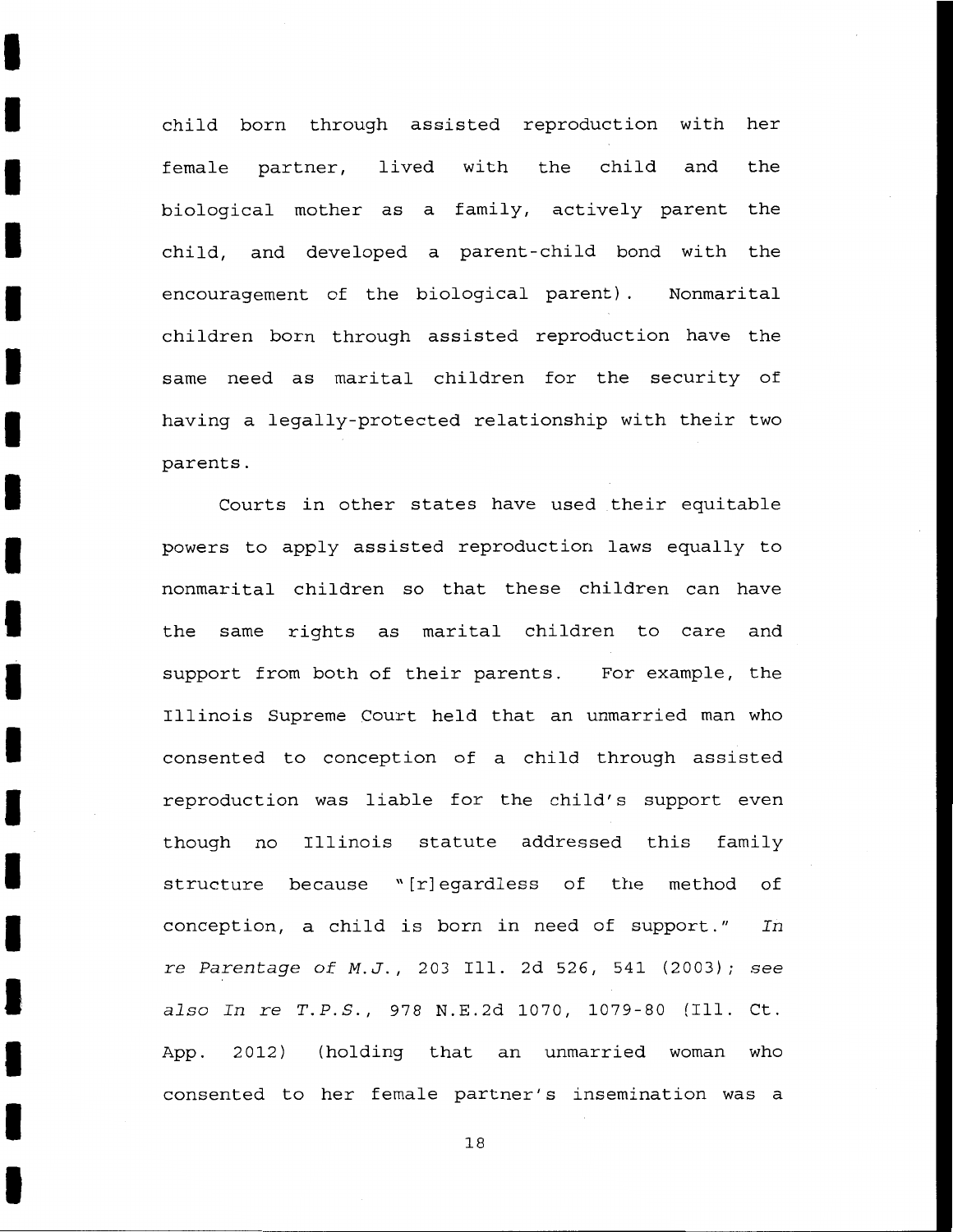parent); Dunkin v. Boskey, 82 Cal. App. 4th 171, 188 (2000) (noting the legislature's "preference for the extension of parent and child relationship[s] equally to married and unmarried parties"); *In* re *C. K. G.,* 173 S.W.3d 714 (Tenn. 2005) (holding that an unmarried couple who used assisted reproduction to have triplets were both legal parents) .

I

I

I

I

I

I

I

I

I

I

I

I

I

I

I

I

I

I

I

Courts have long exercised equitable powers to protect indeed, statutes largely codified common law and equitable children through assisted reproduction; across the country, assisted reproduction decisions. For example, long before any state had enacted a statute addressing children born through assisted reproduction, courts applied equitable principles to hold that a husband who consented to his wife's insemination is a legal parent to ensure that parents conceiving children through assisted reproduction could be held responsible for their support. People v. Sorensen, 68 Cal. 2d 280, 285 ( 1968) ("One who consents to the production of a child cannot create a temporary relation to be assumed and disclaimed at will, but the arrangement must be of such character as to impose an obligation of supporting those for whose existence he is directly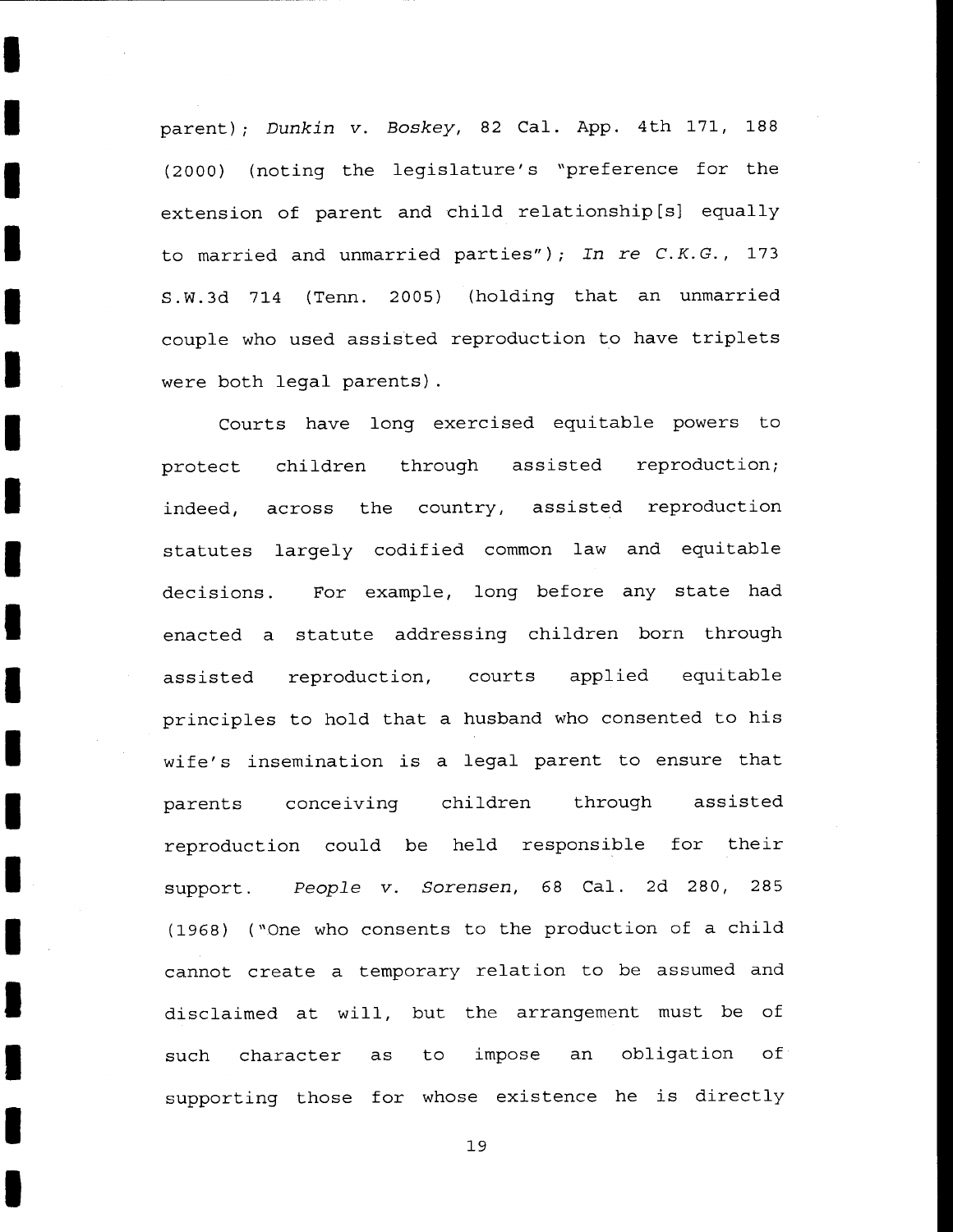responsible."). "Almost exclusively, courts which have addressed this issue have assigned paternal responsibility to the husband based on conduct evidencing his consent to the artificial insemination." In re Baby Doe, 291 S.C. 389, 392 (1987). And many states that statutorily protect children born to married couples through assisted reproduction initially protected such children through common law or equity. Compare, e.g., Wis. Stat. Ann. § 891.40 with *L.M.S. v. S.L.S.,* 105 Wis.2d 118 (Ct. App. 1981); N.J. Stat. Ann. § 9:17-44 with K.S. *v.*  G.S., 182 N.J.Super. 102 (1981); N.Y. Dom. Rel. Law § 73 with Adoption of Anonymous, 74 Misc.2d 99 (Sur. Ct. 1973). <sup>6</sup>

I

I

I

I

I

I

I

I

I

I

I

I

I

I

I

I

I

I

I

Massachusetts should likewise recognize that the rule in § 4B can be applied to unmarried parents in equity if this Court finds that the statute itself does not apply. From the moment a child is born, parents may face difficult decisions with respect to who can act for the newborn infant, authorize medical

<sup>6</sup> Massachusetts itself initially recognized a common law marital presumption of parentage, which was later codified. C.C. *v.* A.B., 406 Mass. 679, 684 (1990) .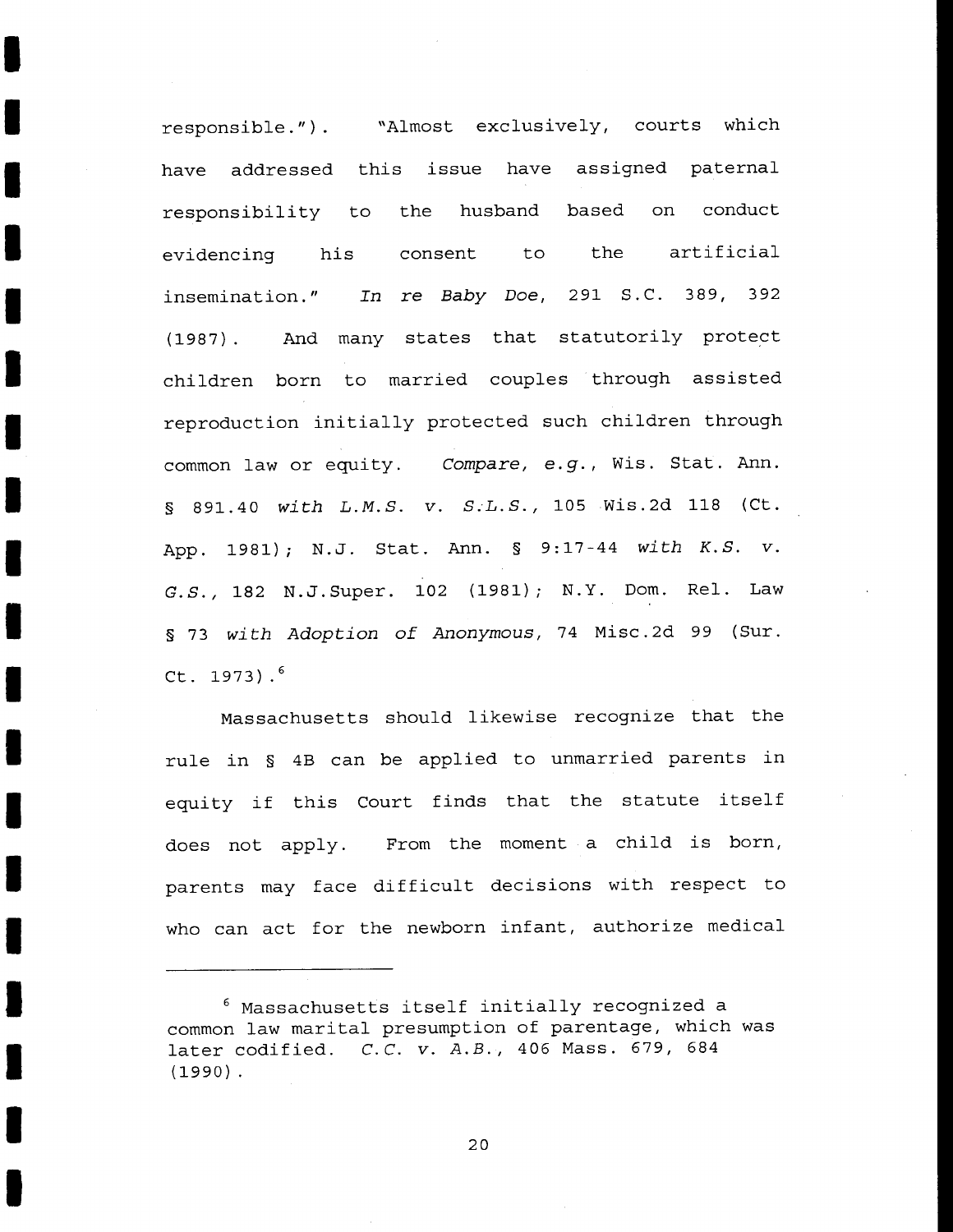treatment, consent to release from the hospital, and take other similar actions. In the event that the birth mother dies or is incapacitated during childbirth, the other parent's legal status and ability to make decisions for the child must be clear. Legal parentage is also necessary to ensure that the child can obtain health and survivorship benefits from both parents. *See, e.g., Culliton v. Beth Israel Deaconess Medical Center,* 435 Mass. 285, 292 (2001) (recognizing "the importance of establishing the rights and responsibilities of parents as soon as is practically possible"). Applying § 4B equally to marital and nonmarital children provides protections to all children from the moment of their birth.

I

I

I

I

I

I

I

I

I

I

I

I

I

I

I

I

I

I

I

The law fully protects children conceived by unmarried parents without assisted reproduction, recognizing that any parent who causes the conception of that child should be responsible for that child's care and support. Likewise, the law should fully protect nonmarital children whose parents intentionally caused their conception through assisted reproduction. Amici urge the Court to affirm the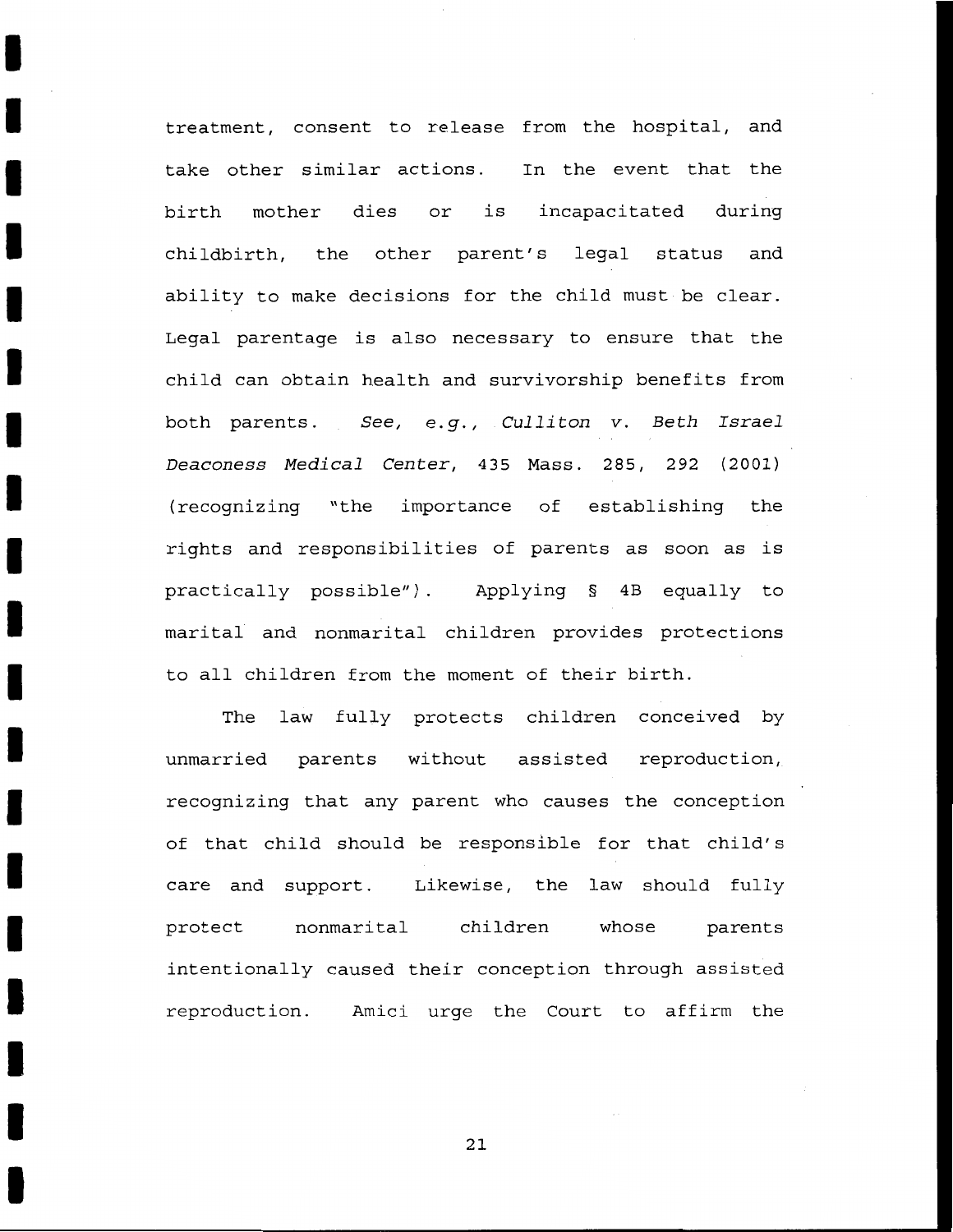Commonwealth's longstanding commitment to the welfare and equal protection of nonmarital children<sup>7</sup> by holding that their parentage must be determined based on the same rule applied to marital children in § 4B.

I

I

I

I

I

I

I

I

I

I

I

I

I

I

I

I

I

I

I

## **c. Denying Nonmarital Children the Protection of**  § **4B Would Be Unconstitutional**

Denying the protections of § 4B to nonmarital children born through assisted reproduction would violate these children's equal protection rights. Laws discriminating between children born to married and unmarried parents are subject to heightened scrutiny; such laws are presumptively invalid and must be struck down unless the distinction is "substantially related to an important governmental objective." *Clark v. Jeter,* 486 U.S. 456, 461 (1988). *See also, e.g., R.R.K. v. S.G.P.,* 400 Mass 12, 16 n. 2 (1987); *C.C. v. A.B.,* 406 Mass. 679, 685 (1990). Denying equal parentage rights to children born to unmarried parents through assisted reproduction cannot pass this test.

<sup>7</sup>*See, e.g., Goodridge v. Dep't of Public Health,*  440 Mass. 309 (2003); *Lowell v. Kowalski,* 380 Mass. 663 (1980); *Culliton v. Beth Israel Deaconess Medical Center,* 435 Mass. 285 (2001); *Woodward v. Commissioner of Social Sec.,* 435 Mass. 536 (2002).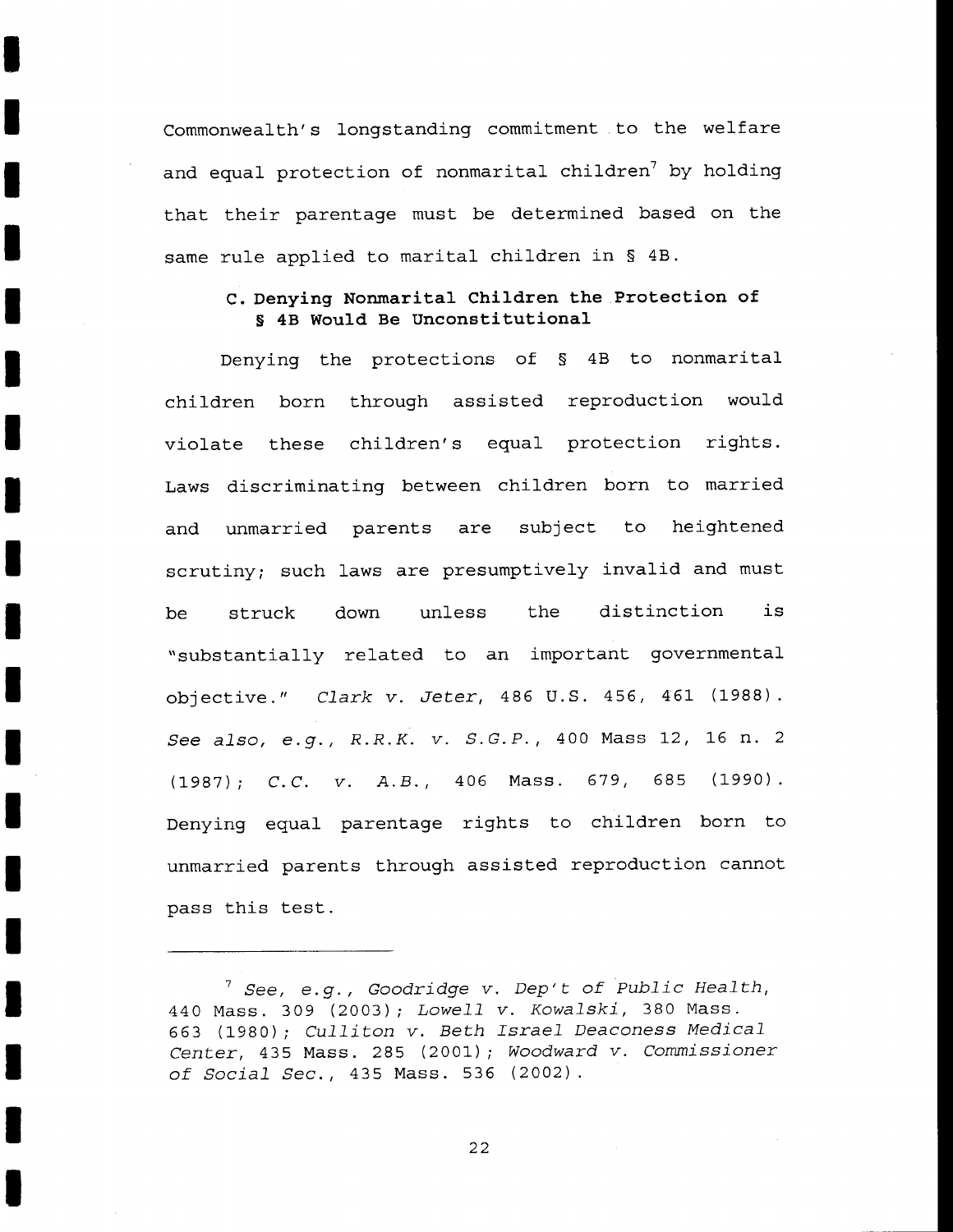Children conceived by unmarried and married parents through assisted reproduction have the same need for security and depend upon their parents in the same way as marital children. Recognizing the legal status of both parents also vests the child with numerous financial, legal and emotional benefits that can only be secured by recognizing a legal parentchild relationship, which protects the child by requiring both parents to be legally responsible for the child's care and well-being. *See, e.g., Woodward v. Commissioner of Social Sec.,* 435 Mass. 536, 545-46 (2002) (enumerating the rights and benefits children receive from having recognized legal parents) .

I

I

I

I

I

I

I

I

I

I

I

I

I

I

I

I

I

I

I

There is no legitimate reason for denying these protections to children born to unmarried parents, let alone an important reason. Limiting the protections of § 4B to married parents who conceive through assisted reproduction is evidentiary purpose because the statute already not necessary for any requires proof that the non-birth parent consented to the insemination with the intent to parent the child. The only apparent reason for limiting these parentage claims to married couples - preferring marital over nonmarital families - is not a constitutionally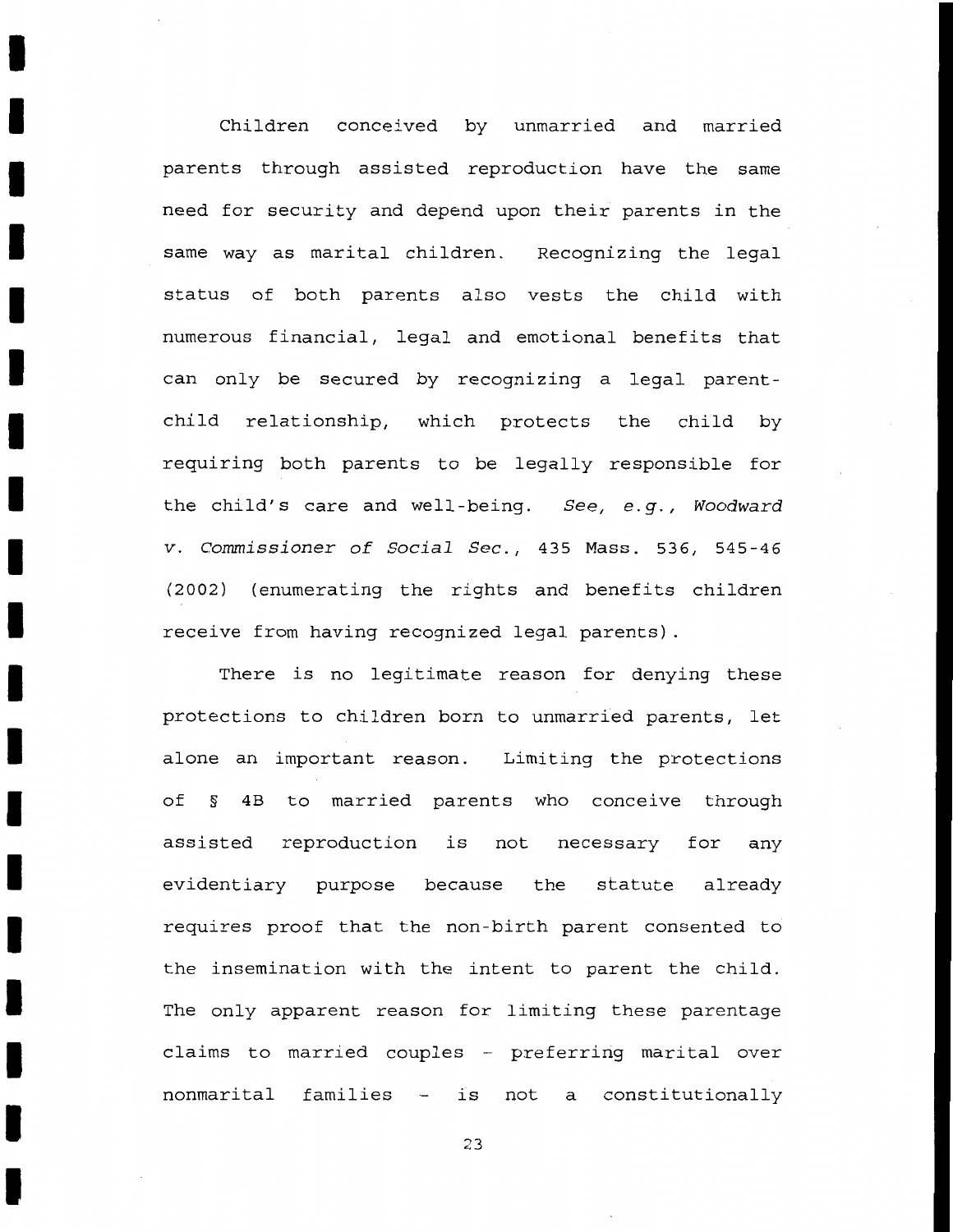permissible purpose. *See Weber*, 406 U.S. at 176 (discriminating against children in an attempt to encourage their parents to marry is "ineffectual . as well as . . . unjust" and is therefore unconstitutional) Creating a distinction that serves only to disadvantage children born to unmarried parents is precisely the type of disparate negative treatment that the United States Supreme Court recognized must be eradicated.

I

I

I

I

I

I

I

I

I

I

I

I

I

I

I

I

I

I

I

"[W] here a statute may be construed as either constitutional or unconstitutional, a construction will be adopted which avoids an unconstitutional interpretation." *Demetropolos v. Commonwealth,* 342 Mass. 658, 660 (1961). In order to avoid these serious constitutional concerns, this Court should interpret § 4B to apply equally to establish the parentage of children born to both married and unmarried parents.

II. **AN UNMARRIED PARENT WHO CONSENTS TO HAVE A CHILD THROUGH ASSISTED REPRODUCTION AND THEN LIVES WITH AND HOLDS THE CHILD OUT AS HER OWN IS A LEGAL PARENT UNDER THE HOLDING OUT PROVISION IN CHAPTER 209C** 

Amici also urge this Court to hold that the presumption of legal parentage under the holding out provision in Chapter 209C § 6 (a) (4) ("Chapter 209C")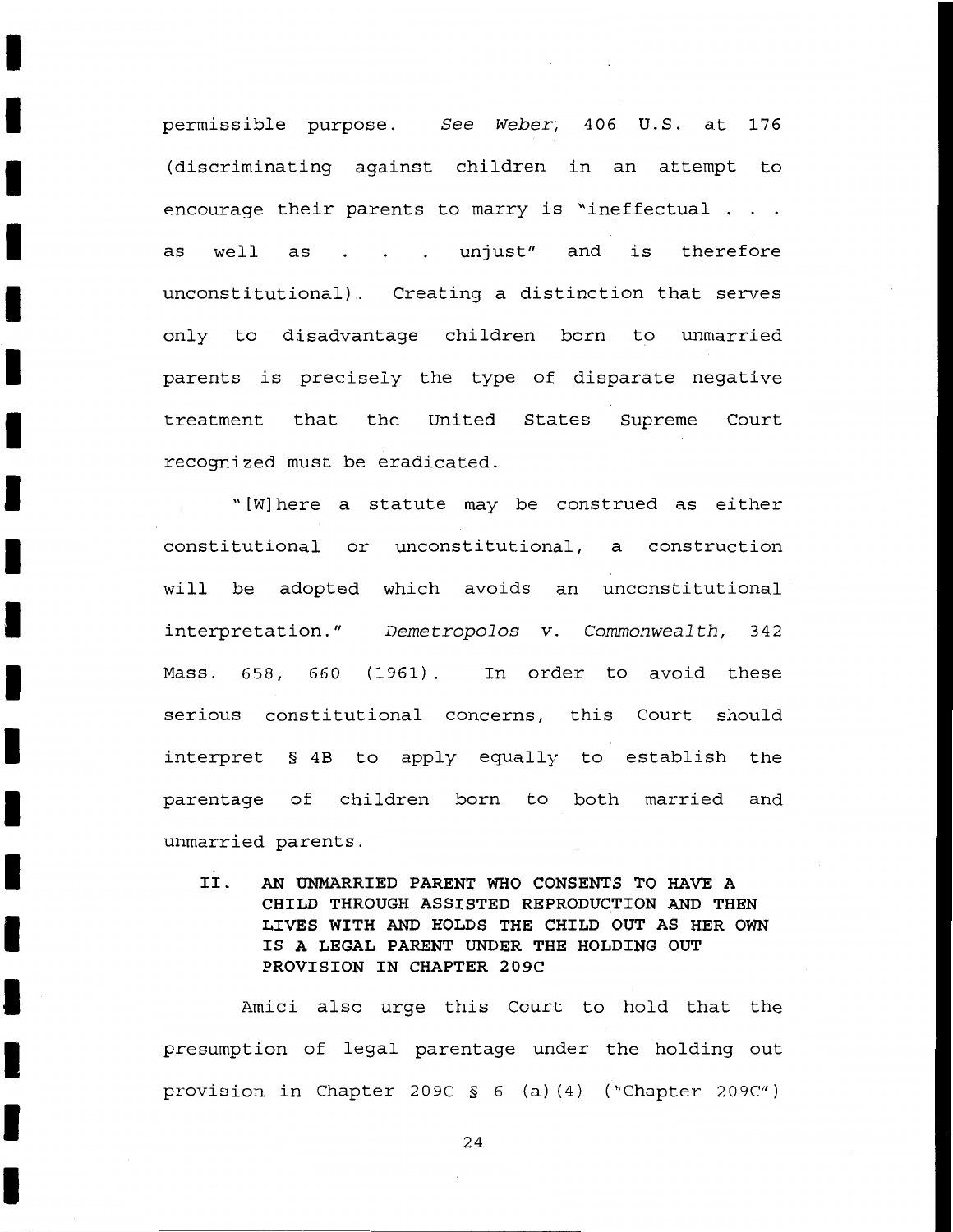provides an additional avenue for recognizing the parentage of an unmarried partner who consents to have a child through assisted reproduction and then lives with and holds the child out as her own.<sup>8</sup> Amici ask this Court to clarify that this provision applies equally to both men and women, and that the absence of a biological connection to the child does necessarily rebut the presumption.<sup>9</sup> not

I

I

I

I

I

I

I

I

I

I

I

I

I

I

I

I

I

I

I

# **A. Many Other Courts Have Applied Holding out Provisions to Same-Sex Parents who Conceive Children Through Assisted Reproduction**

Chapter 209C provides that "a man is presumed to be the father of a child . if while the child is under the age of majority, he, jointly with the mother, received the child into their home and openly held out the child as their child." Often referred to as the "holding out" provision, this type of provision

8 Amici urge this Court to treat nonmarital children equally by applying § 4B to these children that they can be protected from the moment of birth, just as marital children are.

<sup>9</sup> Any person who intentionally conceives a child through assisted reproduction and then goes on to live with the child and hold themselves out as a parent should be recognized as a legal parent. The Probate & Family Court then must determine the custody arrangement that serves the best interests of the child, including awarding joint or sole custody where appropriate.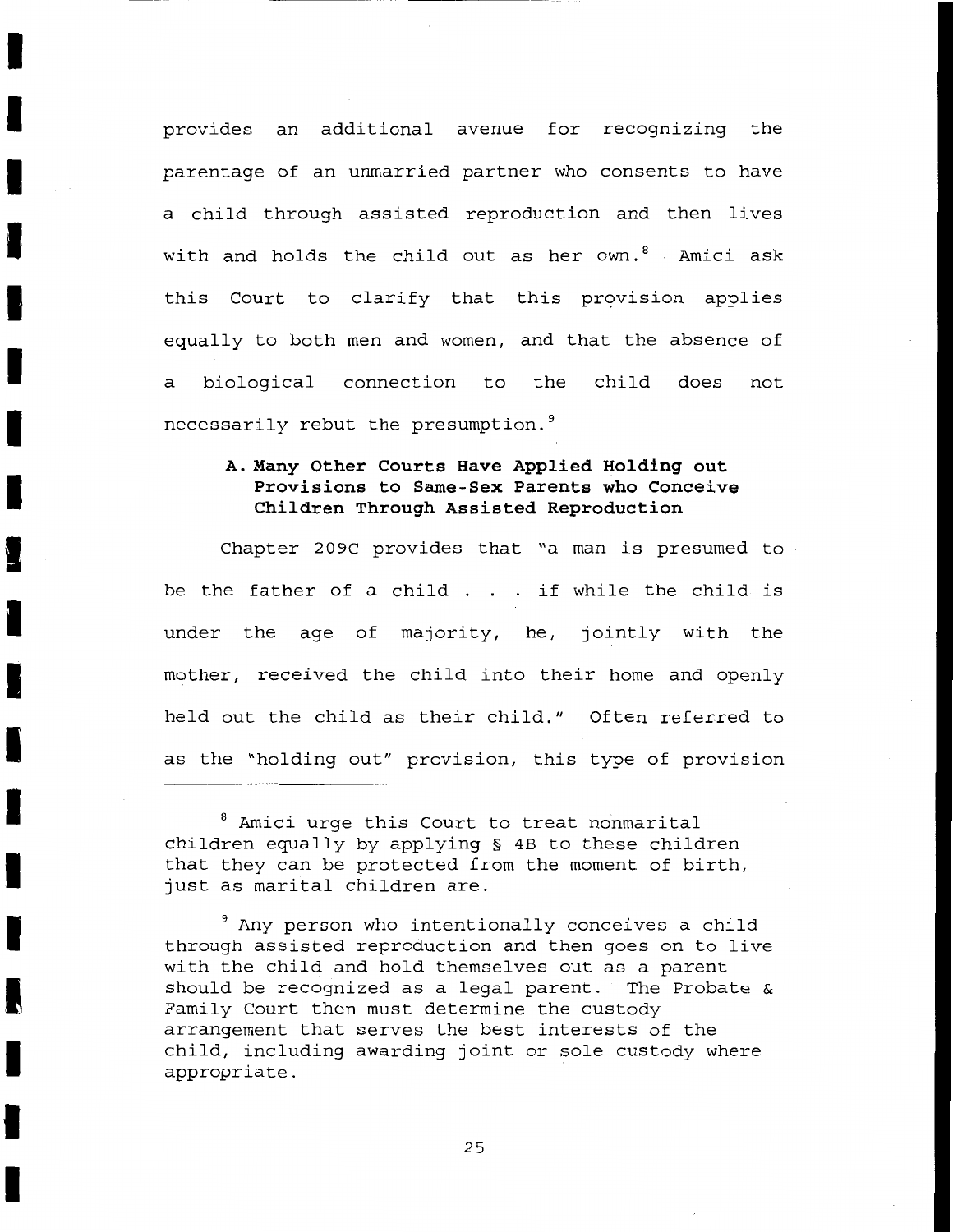first appeared in the Uniform Parentage Act of 1973 and was retained in the revised UPA of  $2002.^{10}$  It plays a critical role in the UPA's overarching goal of achieving parity for marital and nonmarital children. The comments to the revised UPA of 2002 note: "To more fully serve the goal of treating non-marital and marital children equally, the 'holding out' presumption is restored . . . . This mirrors the presumption applied to a married man . . . . " Unif. Parentage Act § 204, cmt. (2002) Just as a husband is presumed to be the legal father of a child born to a married woman, the holding out provision establishes a parallel presumption for children born to unmarried couples, providing that a man who has lived with a child and raised the child as his own is likewise presumed to be the child's legal father.

I

I

I

I

I

I

I

I

I

I

I

I

I

I

I

I

I

I

I

Many state courts have applied their holding out provisions to determine the parentage of children born to unmarried female couples through assisted

<sup>10</sup> The holding out provision in the UPA of 1973 provided that a man was presumed to be a father if "while the child is under the age of majority, he receives the child into his home and openly holds out the child as his natural child." Unif. Parentage Act § 5 (1973).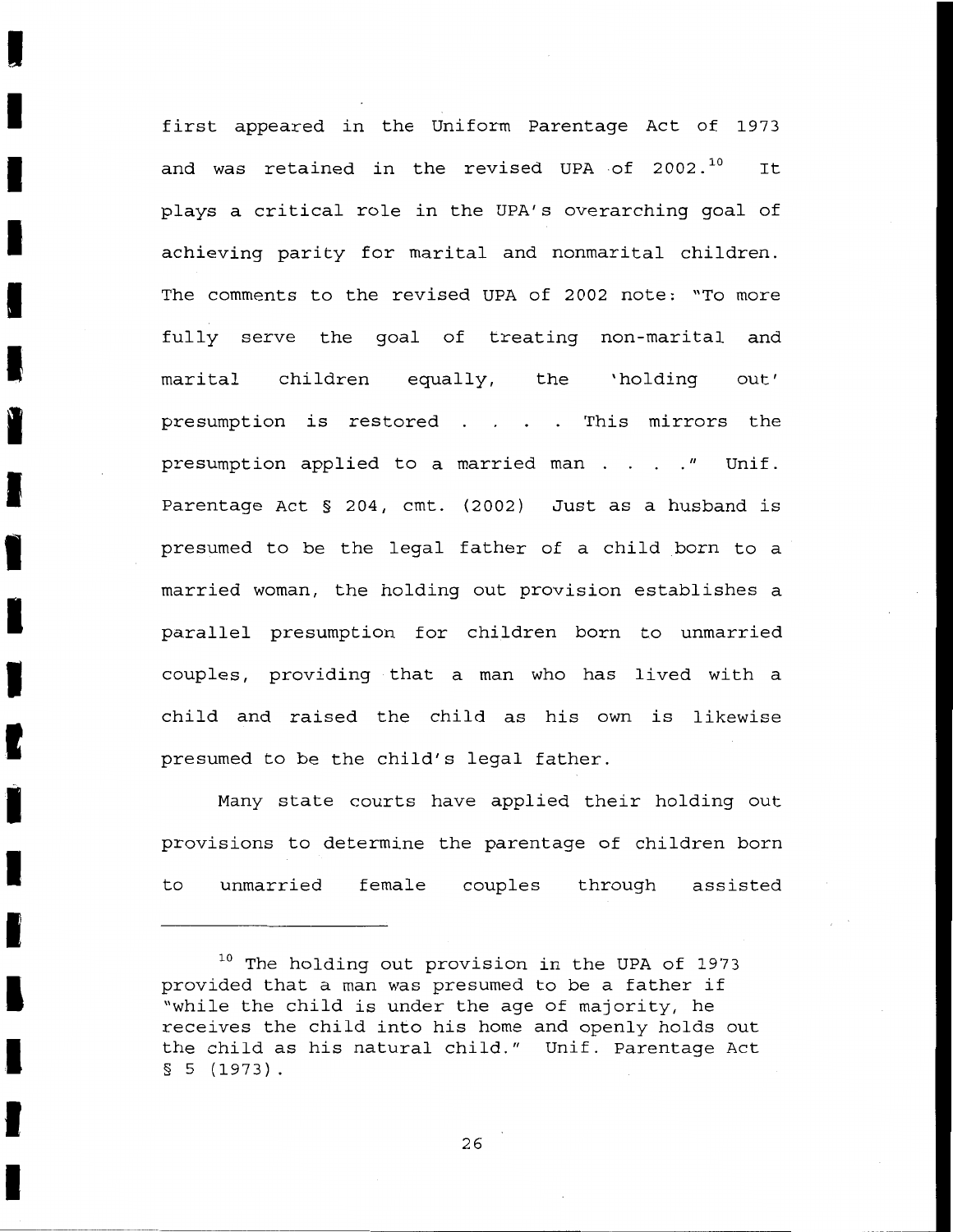reproduction. *See, e.g.* , *Elisa B. v. Superior* Court, 37 Cal.4th 108, 125 (2005) (holding that a woman who consented to have twins through assisted reproduction with another woman was a legal parent); *Frazier v. Goudschaal,* 296 Kan. 730, 746-47 (2013). *Accord Chatterjee v. King,* 2012-NMSC-019, 280 P.3d 283, 293 (N.M. 2012) (woman who raised a child adopted as a newborn by her female partner was a legal parent under New Mexico's holding out law) ; *In* re *Parental Responsibilities of A.R.L.*, 2013 COA 170, 1 20, 318 P.3d 581 (Colo. Ct. App. 2013).

I

I

I

I

I

I

I

I

I

I

I

I

I

I

I

I

I

I

I

For example, in *Elisa B.*, a female couple had twins using assisted reproduction, including one child with serious disabilities. 37 Cal.4th at 114. After the parents separated, the non-biological mother sought to avoid her obligation to support the children. *Id.* at 115. The California Supreme Court held that Cal. Fam. Code § 7611 (d), which provided that " [a] man is presumed to be the natural father of a child if  $\ldots$  [h]e receives the child into his home and openly holds out the child as his natural child," applied to a woman who had raised two children with their biological mother. *Id.* at 119. Massachusetts'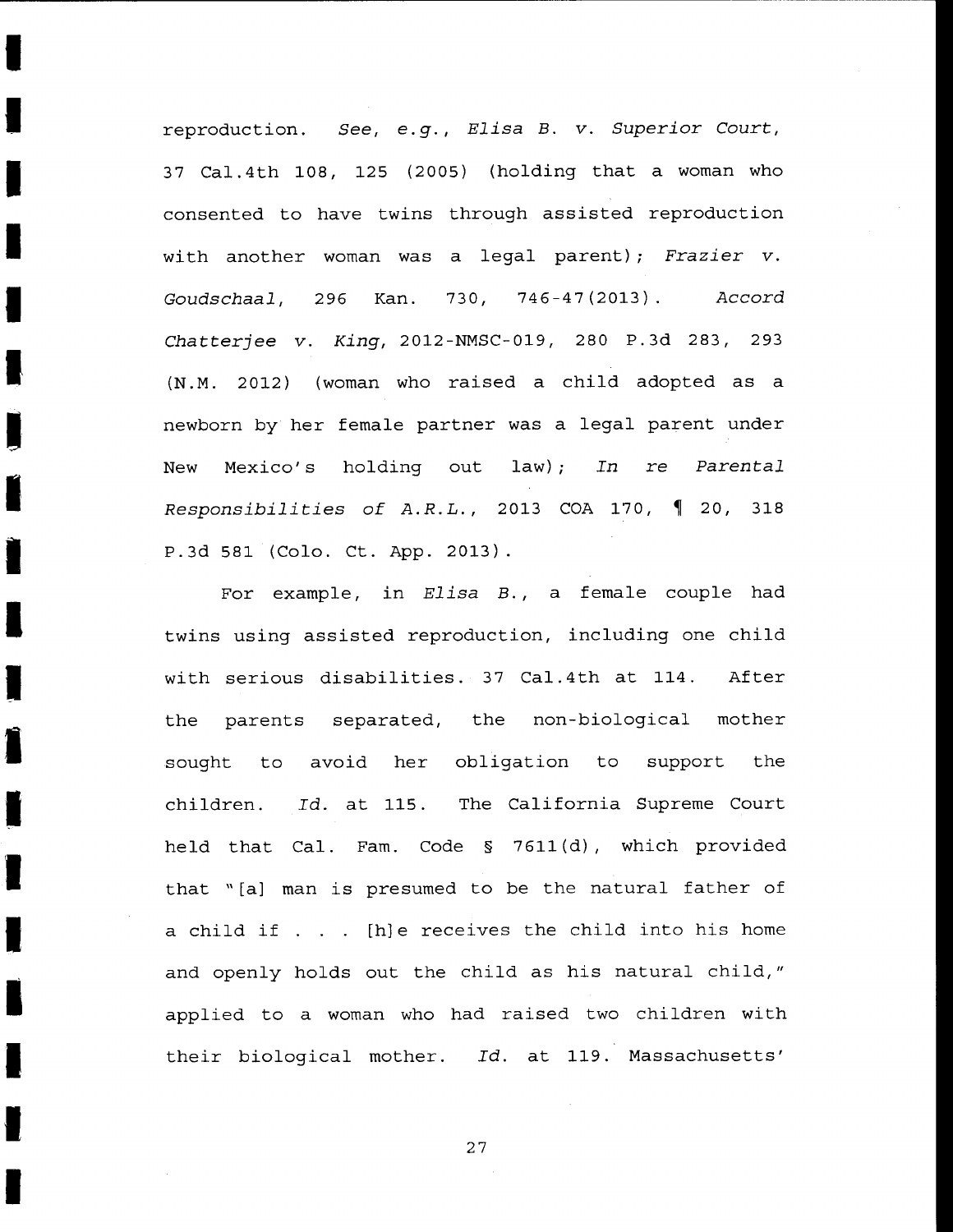holding out provision is nearly identical to the California statute. *See* G. L. c. 209C, § 6.

I

I

I

I

I

I

I

I

I

I

I

I

I

I

I

I

I

I

I

This Court should likewise recognize that the holding out provision must be applied to women even though it uses the terms "man" and "father." This result is mandated by G. L. c. 209C, § 21, which provides that: "Insofar as practicable, the provisions of [Chapter 209C] applicable to establishing paternity shall apply." Other states have applied holding out provisions equally to women based on statutory language virtually identical to § 21. *Elisa B.,* <sup>37</sup> Cal. 4th at 119 {holding that Cal. Fam. Code § 7650, which provides that "[i]nsofar as practicable, the provisions of this part applicable to the father and child relationship apply" to the "mother and child relationship" means that the holding out provision must be applied equally to women); *Chatterjee v. King,*  2012-NMSC-019, 280 P.3d 283, 287; *Frazier Goudschaal,* 296 Kan. 730, 735 {2013); *In* re *Parental Responsibilities of A.R.L.*, 2013 COA 170,  $\parallel$  20, 318 P.3d 581, 584-85. *Accord In Re Guardianship of Madelyn*  B., 166 N.H. 453, 462 (2014) (holding out provision applied to women under general principles of statutory interpretation requiring gender-neutral reading of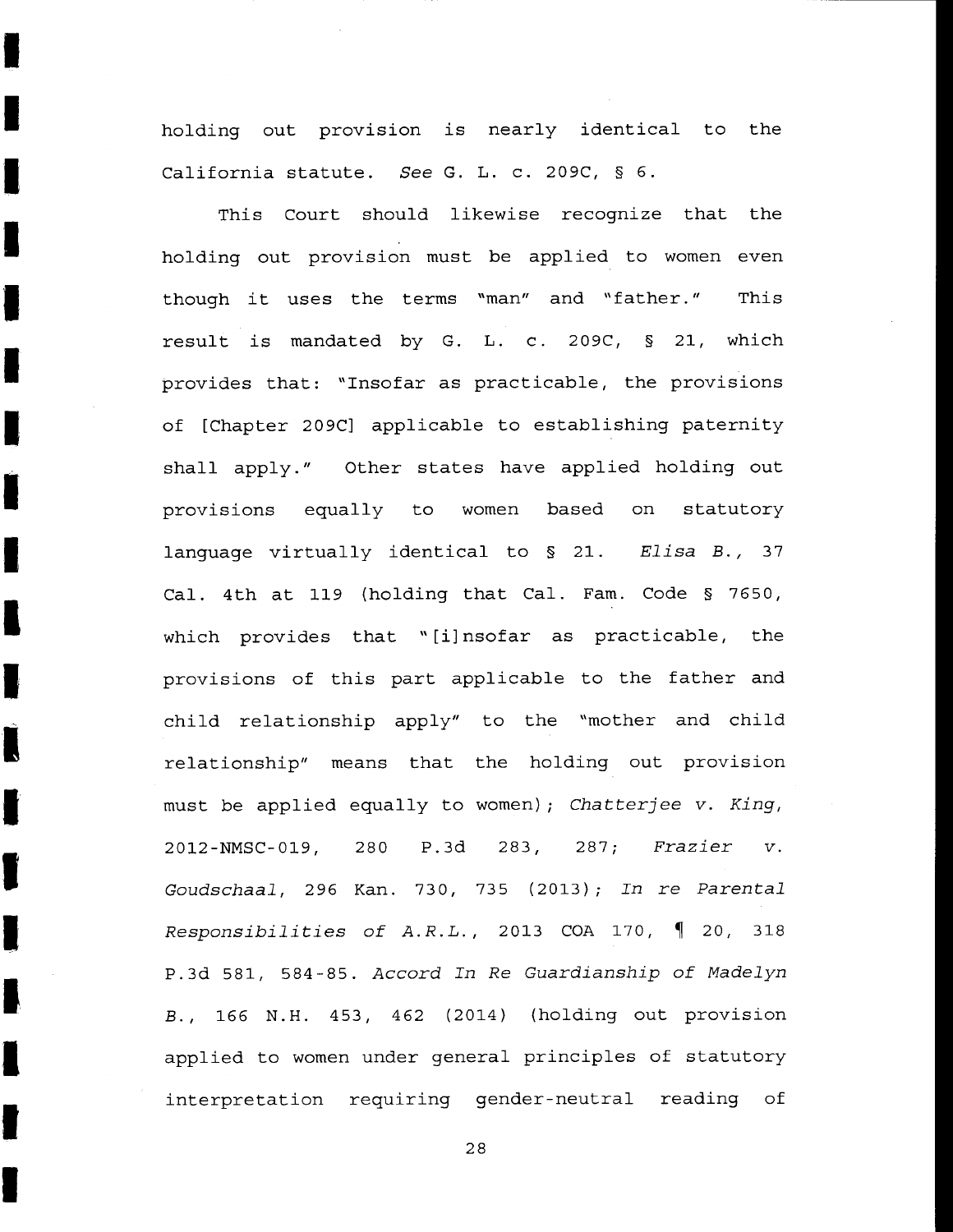statutes) . This Court has already held that another provision in Chapter 209C -  $\S$  6 (a)(1) - must be applied to wives even though its language refers only to husbands. *Hunter v. Rose,* 463 Mass. 488, 491  $(2012)$ .

I

I

I

I

I

I

I

I

I

I

I

I

I

I

I

I

I

I

I

This Court should also hold that the absence of a biological connection does not necessarily rebut the presumption of parentage under the holding out provision. The absence of a biological tie does not necessarily rebut the marital presumption, particularly where a parent has lived with a child and established a parent-child bond. *Id.* (applying marital presumption equally to same-sex female couples where one spouse was not biologically related to the child); *see also Ex parte Presse,* 554 S0.2d 406 (Ala. 1989) (man claiming to be biological father of child born during marriage of mother to another man did not have standing to initiate parentage action or to rebut paternity of mother's husband); *Dawn D. v. Superior Court,* 17 Cal. 4th 932 (1998) (same). The holding out provision, which provides parallel protection for nonmarital children, should likewise not necessarily be rebutted merely because a presumed parent is not biologically related to the child.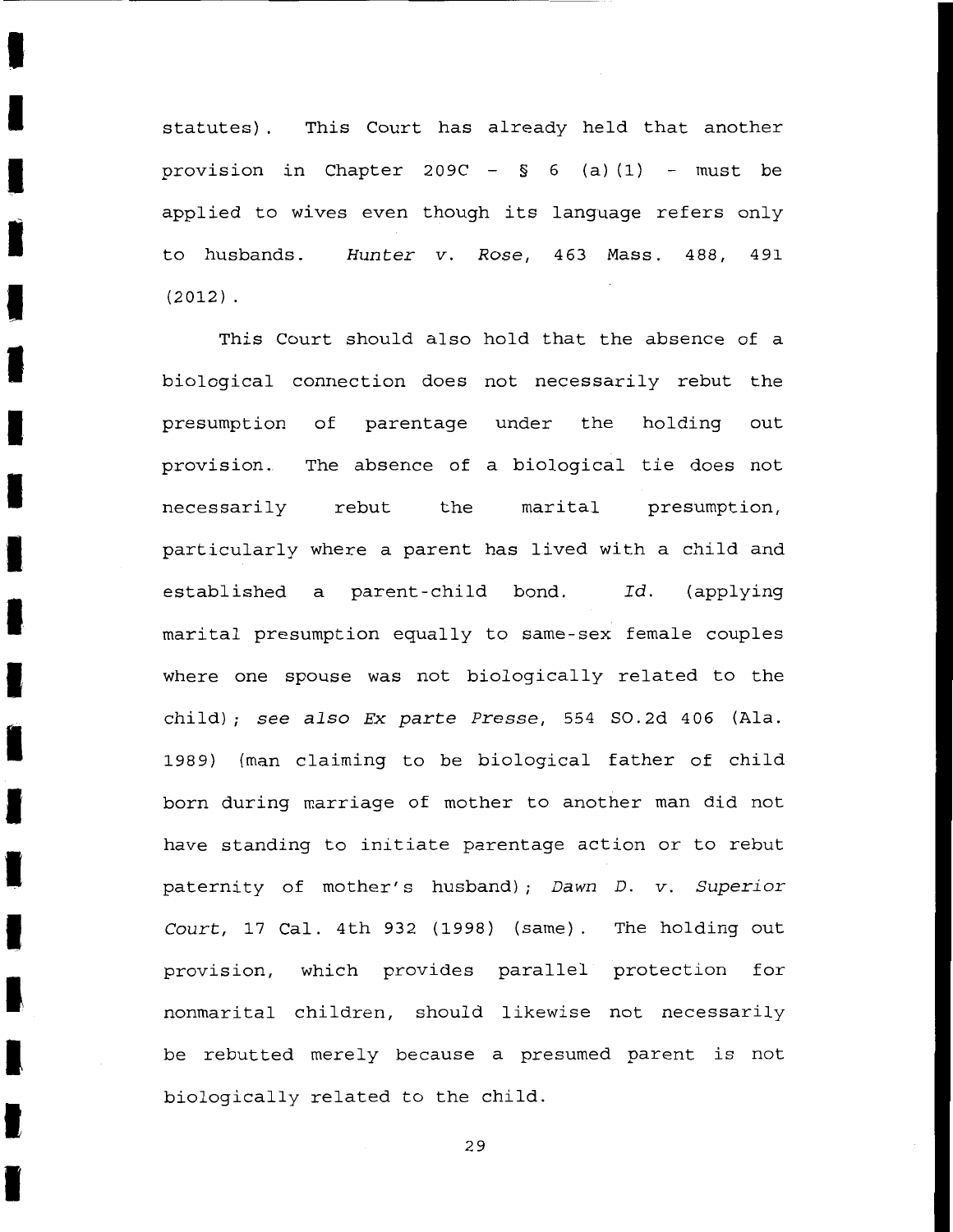Other courts have rejected arguments that a holding out parent must be biologically related to a child. The New Hampshire Supreme Court explained in *Madelyn B.* : "The familial relationship between a nonbiological [parent] and an older child [over two years of age] , resulting from years of living together in a purported parent/child relationship  $\ldots$  should not be lightly dissolved." 166 N.H. at 461. For this reason, "[t] he paternity presumptions are driven, not by biological paternity, but by the state's interest in the welfare of the child and the integrity of the family." Id. (internal citations omitted); see also *In* re *Paternity* of *Cheryl,* 434 Mass. 23, 31 (2001) ("consideration of what is in a child's best interests will often weigh more heavily than the genetic link between parent and child"); *Frazier v. Goudschaal,* 296 Kan. 730, 746 (2013) (noting numerous circumstances under which "the parental relationship for a father can be legally established . . . without the father actually being a biological or adoptive parent"); *Chatterjee v. King,* 280 P.3d at 293; *In* re *Parental Responsibilities of A.R.L.*, 2013 COA 170, 1 20, 318 P.3d at 584; *St. Mary v. Damon*, 309 P.3d, 1027 1032 (Nev. 2013) (explaining that "a determination of

I

I

I

I

I

I

I

I

I

I

I

I

I

**'I** 

I

I

I

I

I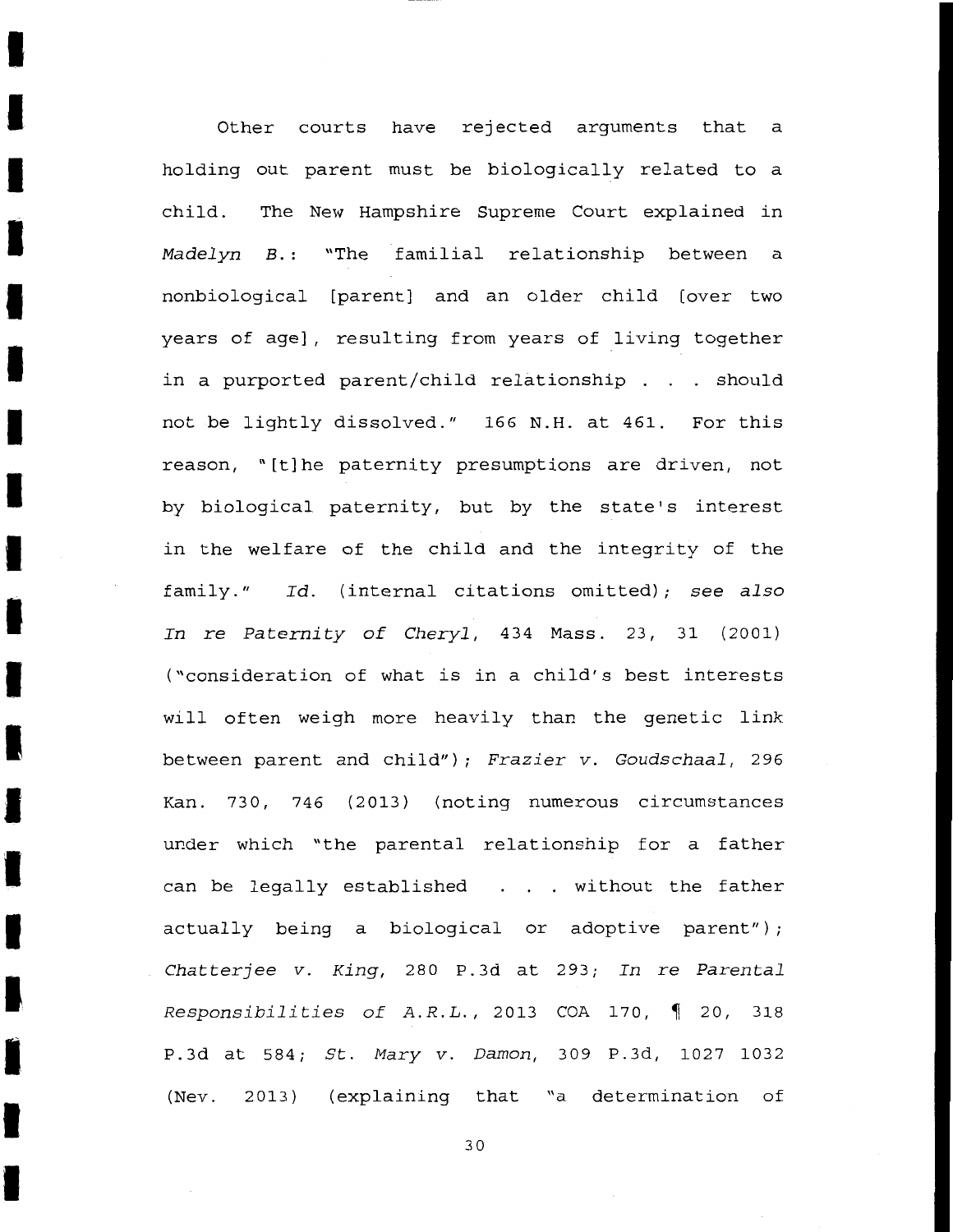parentage rests upon a wide array of considerations rather than genetics alone").

I

I

I

I

I

I

I

I

I

I

I

I

I

I

I

I

I

I

I

Finally, this Court should follow the reasoning of other states and recognize that unmarried parents who conceived children through assisted reproduction should not be required to adopt in order to protect the children's rights. The children in this case and others like them had no choice about the circumstance of their birth, and they should not be penalized for having unmarried parents or parents who did not take steps to adopt them before a dispute arose. *See Stanley v. Illinois,* 405 U.S. at 648 (holding that children of unmarried father should not be punished by their father's "failure to petition for adoption"). In a case applying New Mexico's holding out provision to an unmarried same-sex couple, the New Mexico Supreme Court explained that the very purpose of parentage presumptions is to ensure that parent-child relationships are protected even when a parent "has not taken any steps to legalize that relationship." *Chatterjee,* 280 P.3d at 296.

Holding that nonmarital children conceived through assisted reproduction can have two parents only if their parents adopted them also contradicts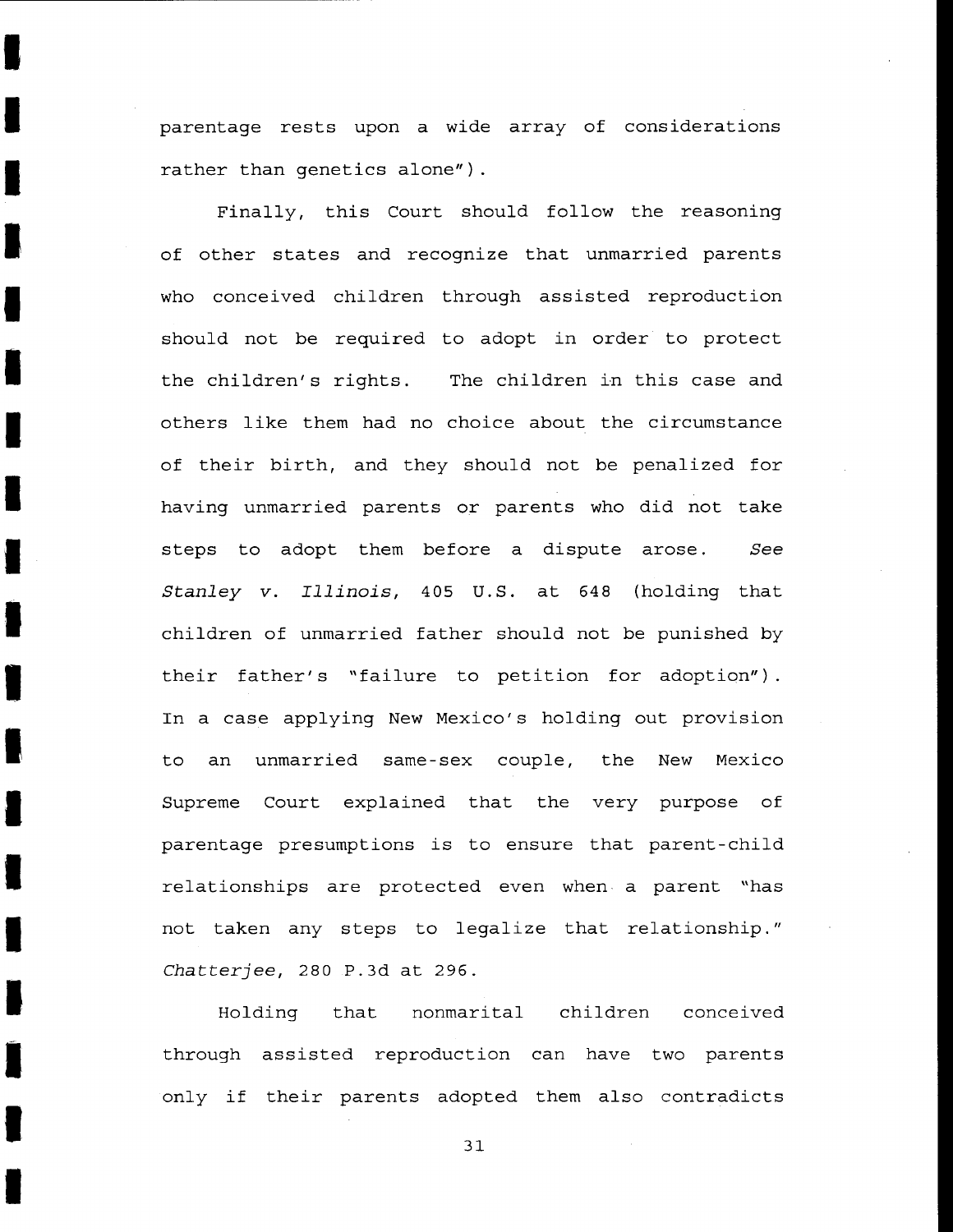the Commonwealth's policy that children should be supported and cared for by both of their parents where possible. The people who bring children into the world, rather than taxpayers, should be primarily responsible for their children's care and support. Chapter 209C was enacted to improve the collection of child support from parents and to "provide economic justice for vulnerable families." Office of Governor Michael S. Dukakis, News Release: Dukakis Signs Sweeping Child Support Legislation; Says New Law Will Provide Economic Justice for Vulnerable Families, (July 22, 1986). This was based, in part, on findings that "the emotional and economic costs of divorce, separation and single parenthood are high for all parties involved and no party pays a higher price than the innocent child." Governor's Office of Human Resources, *Fact Sheet: Recommendations of the Governor's Commission on Child Support,* 2 (Oct. 30, 1985) . Severing "a substantial parent-child relationship" where the parent "has provided the child with consistent and emotional and financial support," and has sought to protect the "financial security and other legal rights" of the child has a "devastating"

I

I

I

I

I

I

I

I

I

I

I

**I** 

I

I

I

I

I

I

I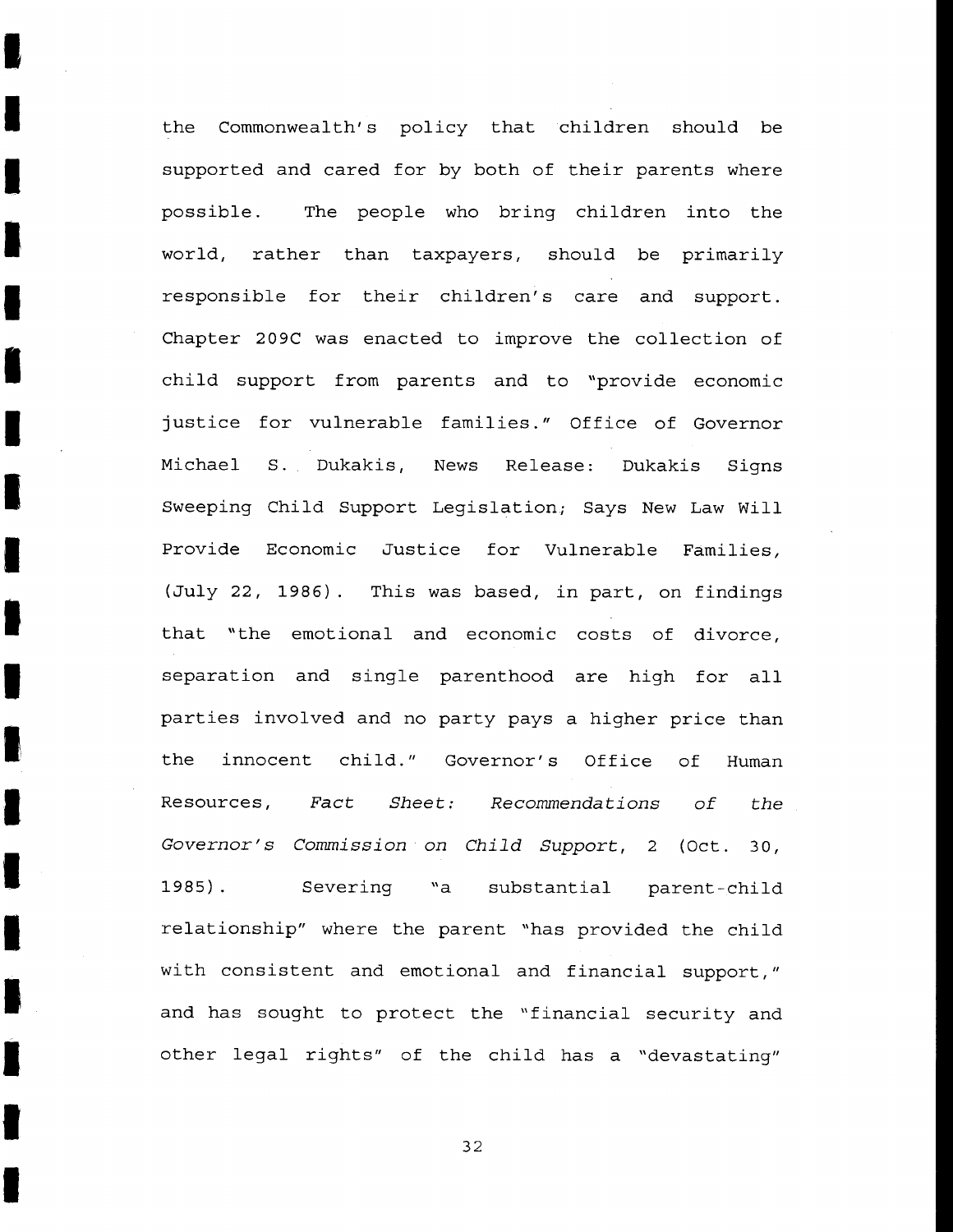effect on a child. In re Paternity of Cheryl, 434 Mass. 23, 32, 38 (2001) .

I

I

I

I

I

i<br>I

I

I

I

I

I

I

I

I

I

I

I

I

I

This Court should follow the decisions of other states and hold that an unmarried woman like Partanen who consented to the conception of children through assisted reproduction and then lived with her children and held herself out as the children's parent can be a parent under Chapter 209C.

However, if this Court finds that Chapter 209C § 6(a)(4) does not apply to Partanen, this Court is empowered to apply the same rule in this provision to Partanen by exercising its equitable powers to protect the welfare of children. See G. L. c. 215, § 6; Hodas v. Morin, 442 Mass. 544, 547 (2004) (explaining that Massachusetts courts have equitable powers to determine questions of parentage where statutes do not  $apply)$ .<sup>11</sup> Amici urge this Court to hold that the

 $11$  Other states have likewise recognized that, where statutes do not apply, equity can recognize as a legal parent a person who consents to the conception of a child through assisted reproduction and then parents the child with the encouragement of the biological parent. See In re Parentage of L.B., 155 Wash. 2d 679, 683 (2005) ("Washington's common law recognizes the status of de facto parents and grants them standing to petition for a determination of the rights and responsibilities that accompany legal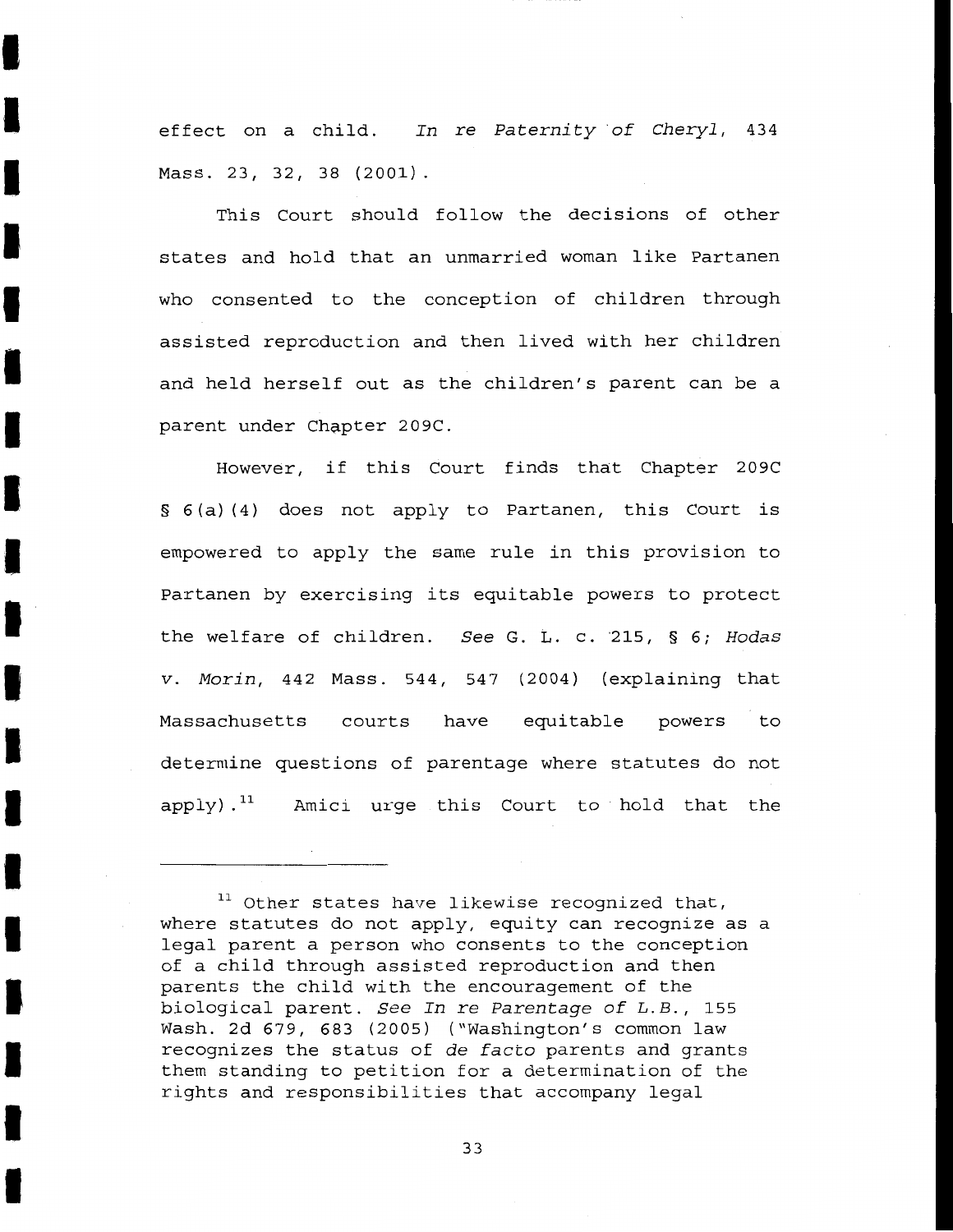presumption of legal parentage under the holding out provision in Chapter 209C applies to a woman who lives with a child where both parents held her out as a parent, either through statutory interpretation or in equity, and that the absence of a biological connection to the child does not rebut presumption. the

I

I

I

I

I

I

I

I

I

I

I

I

I

I

I

I

# **B. Application of the Holding out Provision in These Circumstances is Constitutionally Required**

Refusing to apply Chapter 209C to women would violate their right to equal protection under the state and federal Constitutions. Under Article 106 of the Amendments to the Massachusetts Constitution (amending Article I to the Declaration of Rights) , statutes that discriminate based on sex are subject to the strictest judicial scrutiny and "are permissible only if they further a demonstrably compelling interest and limit their impact as narrowly as possible consistent with their legitimate purpose."

parentage in this state."); *C.E.W. v. D.E.W.,* 2004 ME 43 (2004), 845 A.2d 1146; *T.B. v. L.R.M.,* 567 Pa. 222, 228-29 (2001); *In re Parentage of A.B.,* 837 N.E.2d 965 (Ind. 2005); *Latham v. Schwerdtfeger,* 282 Neb. 121 (2011).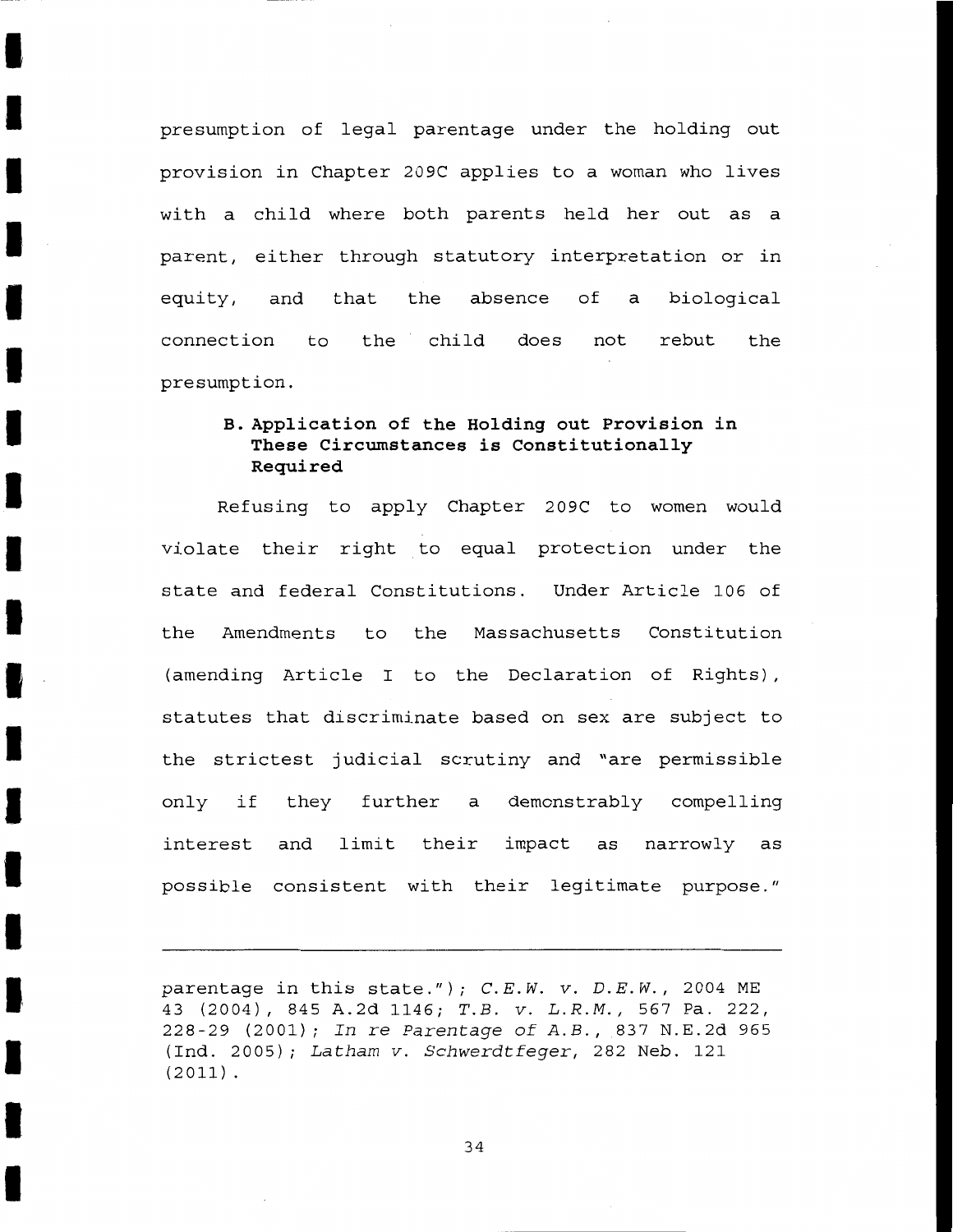*See Commonwealth v. King,* 374 Mass. 5, 21, (1977) (holding that "the people of Massachusetts view sex discrimination with the same vigorous disapproval as they view racial, ethnic, and religious discrimination.") Sex-based classifications are subject to heightened scrutiny under the federal Constitution as well, which requires that they must be supported by "an exceedingly persuasive justification." *United States v. Virginia,* 518 U.S. 515, 531 (1996).

I

I

I

I

I

I

I

I

I

I

I

I

I

I

I

I

I

I

I

Here, applying the holding out presumption only to men would create a sex-based classification by providing men a means of establishing legal parentage that is closed off to all women. Persons of either gender can receive a child into their home and hold a child out as their own, and both women and men have an equally strong interest in protecting the resulting parent-child bonds. $^{12}$ 

 $12$  As explained above, when assisted reproduction is used to conceive a child, the holding out presumption should not be rebutted based on the child's lack of biological connection to the second parent, regardless of the gender of the parent.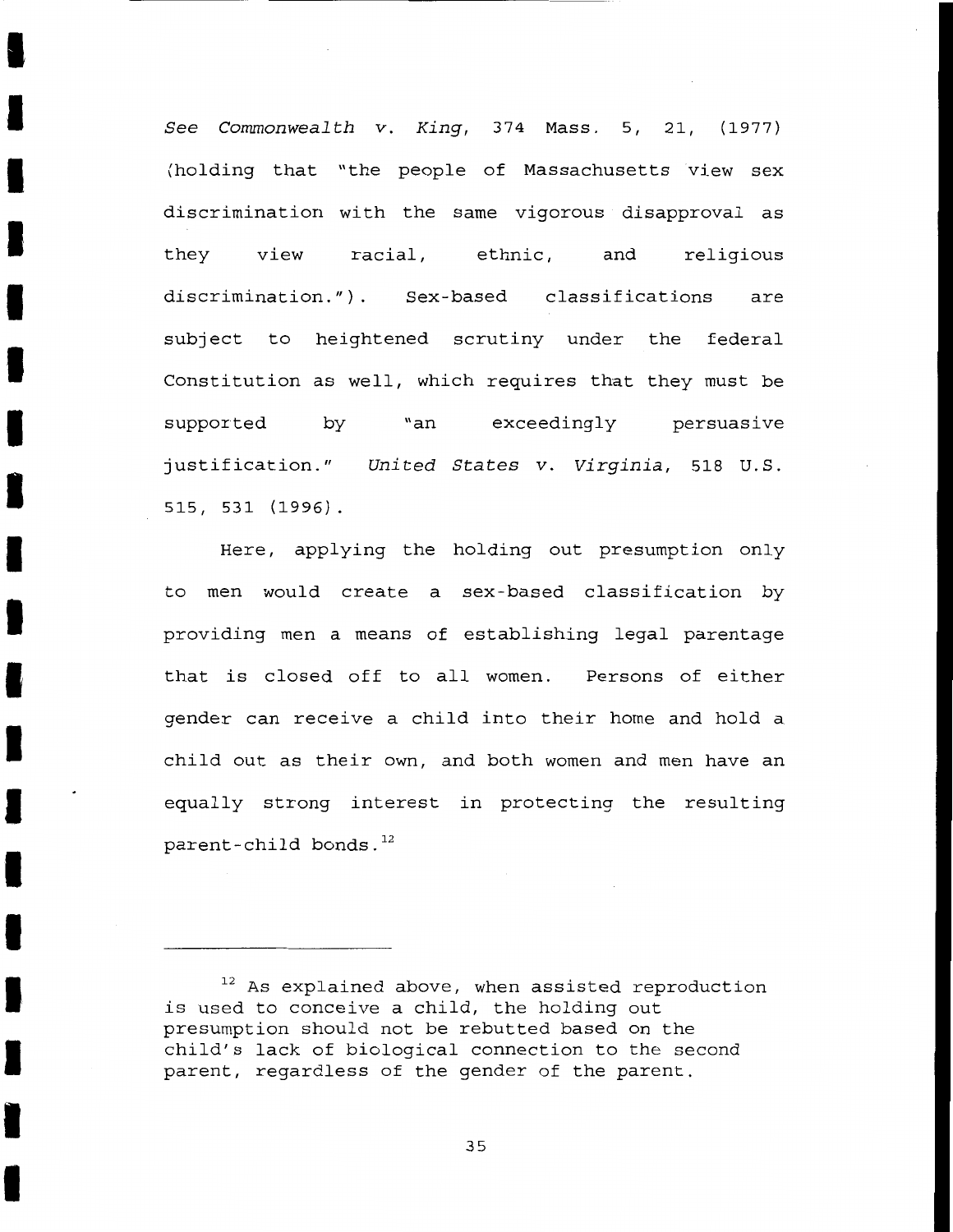This Court should apply the same analysis it applied in Hunter v. Rose, where it held that the marital presumption of parentage in G. L. c. 209C, § 6 and the recognition of spouses who consent to assisted reproduction as parents in § 4B must be applied equally to male and female spouses of birth mothers. 463 Mass. 488, 493. As explained above in Section II, G. L. c. 209C, § 6(a) (4) is intended as a corollary to the marital presumption of parentage and affords nonmarital children the equivalent protections of G. **L.** c. 209C, § 6 (a) (1). There is no important or compelling reason why statutes providing parentage protections to married couples should be applied gender-neutrally, as this Court did in Hunter, while the parentage protections afforded to unmarried couples, like the holding out provision, are limited to men.

I

I

I

I

I

I

I

I

I

I

I

I

I

I

I

I

I

I

I

# **III. BOTH PARENTS WHO CONCEIVE A CHILD THROUGH ASSISTED REPRODUCTION HAVE EQUAL CONSTITUTIONAL RIGHTS TO PRESERVE THEIR RELATIONSHIP WITH THEIR CHILDREN**

When two people jointly decide to conceive children through assisted reproduction with the intent to parent the child together, the biological parent has no constitutional right to prevent the other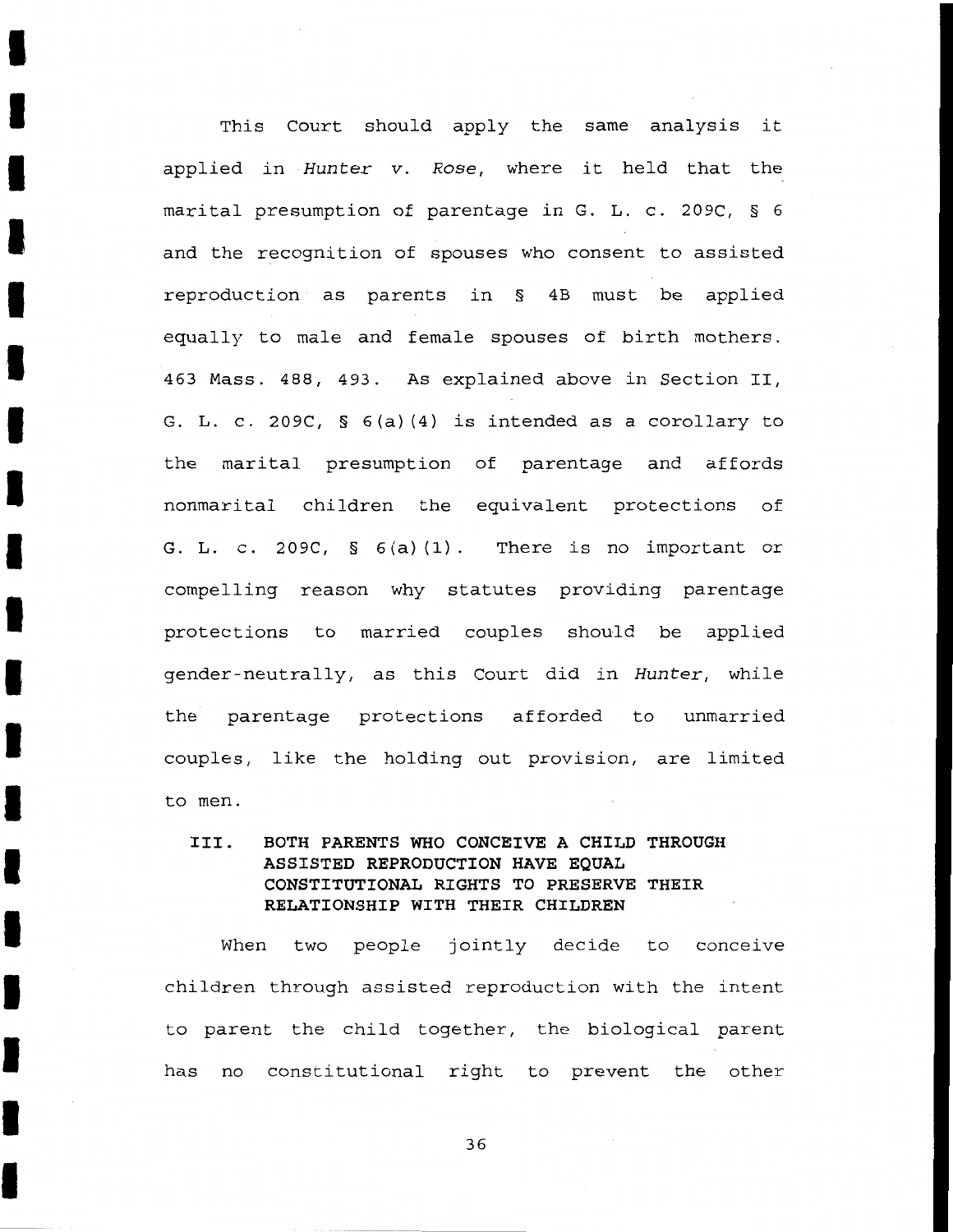parent from being legally recognized as a parent. Both parents have equal constitutional rights to maintain and preserve their relationship with their children. The core of the parent-child relationship protected by the Due Process Clause derives not from biology, but rather from the "emotional bonds that develop between family members as a result of shared \_daily life." *V.C. v. M.J.B.,* 163 N.J. 200, 221 (2000) citing Lehr v. Robertson, 463 U.S. 248, 261 (1983). In Smith v. Org. of Foster Families for Equal. & Reform, 431 U.S. 816, 844 (1977), the U.S. Supreme Court explained:

I

I

I

I

I

I

I

I

I

I

I

I

I

I

I

I

I

I

I

[T]he importance of the familial relationship, to the individuals involved and to the society, stems from the emotional attachments that derive from the intimacy of daily association, and from the role it plays in "promot[ing] a way of life" through the instruction of children . . . as well as from the fact of blood relationship.

Accordingly, biology alone is neither necessary nor sufficient to establish this constitutionally protected parental relationship. In Michael H. v. Gerald D., 491 U.S. 110, 119-30 (1989), the Supreme held that even where a child's biological parent is known and that person seeks to establish his legal parentage, the child's established relationship with a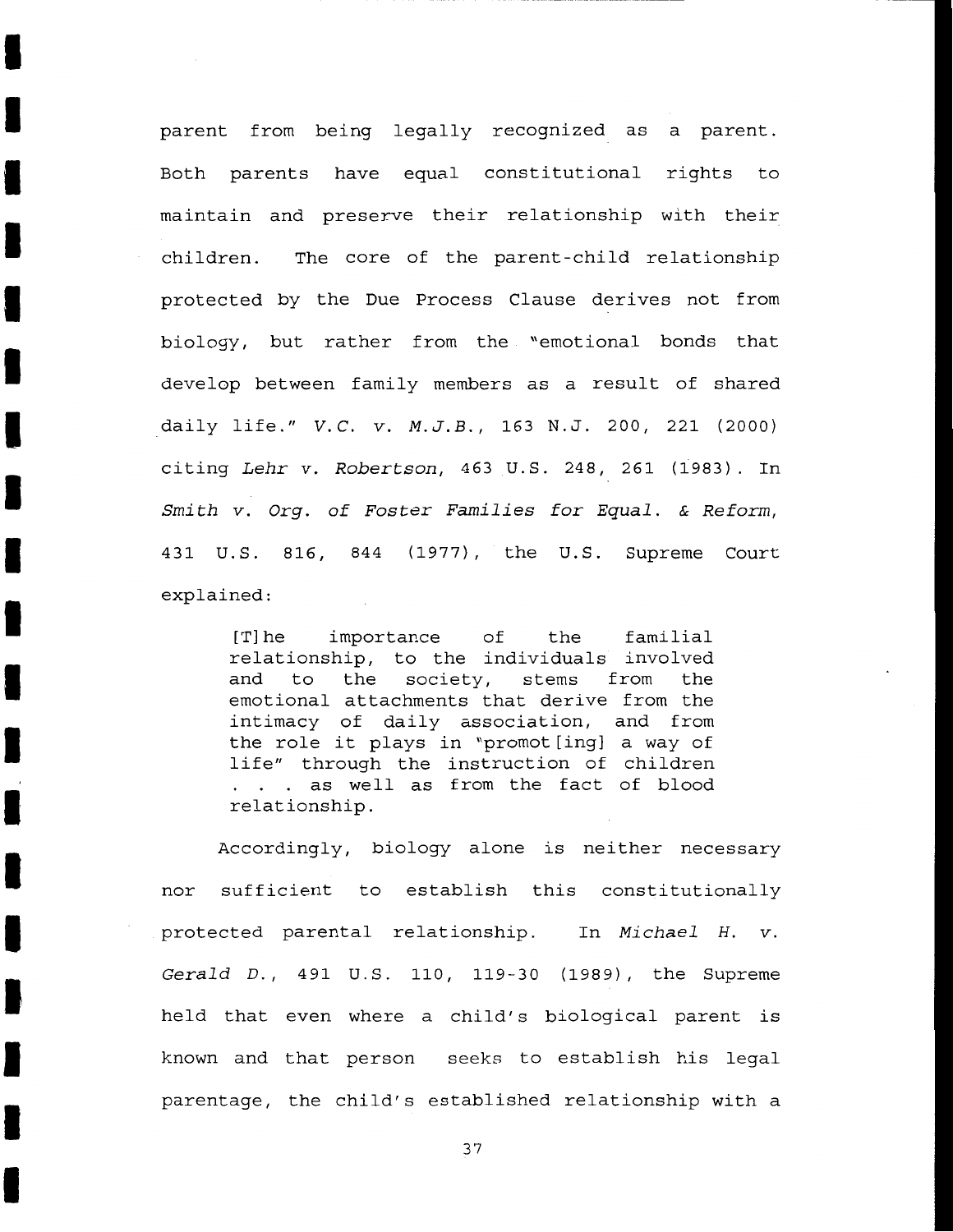non-biological· parent can be protected. The Court held that California could prevent a biological father from bringing a paternity case when the child already had an established relationship with a presumed father. *Id.* at 124; *see also C.C. v. A.B.,* 406 Mass. at 691 (holding that a husband who has an established parent-child relationship has a protected constitutional interest against putative biological father where the putative father the claims of a has no substantial parent-child relationship with the child) . This Court has also recognized that adoptive parents have the same protected constitutional rights as biological parents, despite their obvious lack of a genetic connection to their children. *See In* re *Adoption of Vito,* 431 Mass. 550, 562 (2000)

I

I

I

I

I

I

I

I

I

I

I

I

I

I

I

I

I

I

I

Some have argued that finding a non-biological parent to be a biological parent's due process rights, citing the legal parent interferes with a Supreme Court's decision in *Troxel v. Granville,* 530 U.S. 57 (2000) However, *Troxel* is not relevant to determinations of parentage; rather, *Troxel* applies only to a request for custody or visitation by a third party who does not have an established parental relationship and who was not involved in the decision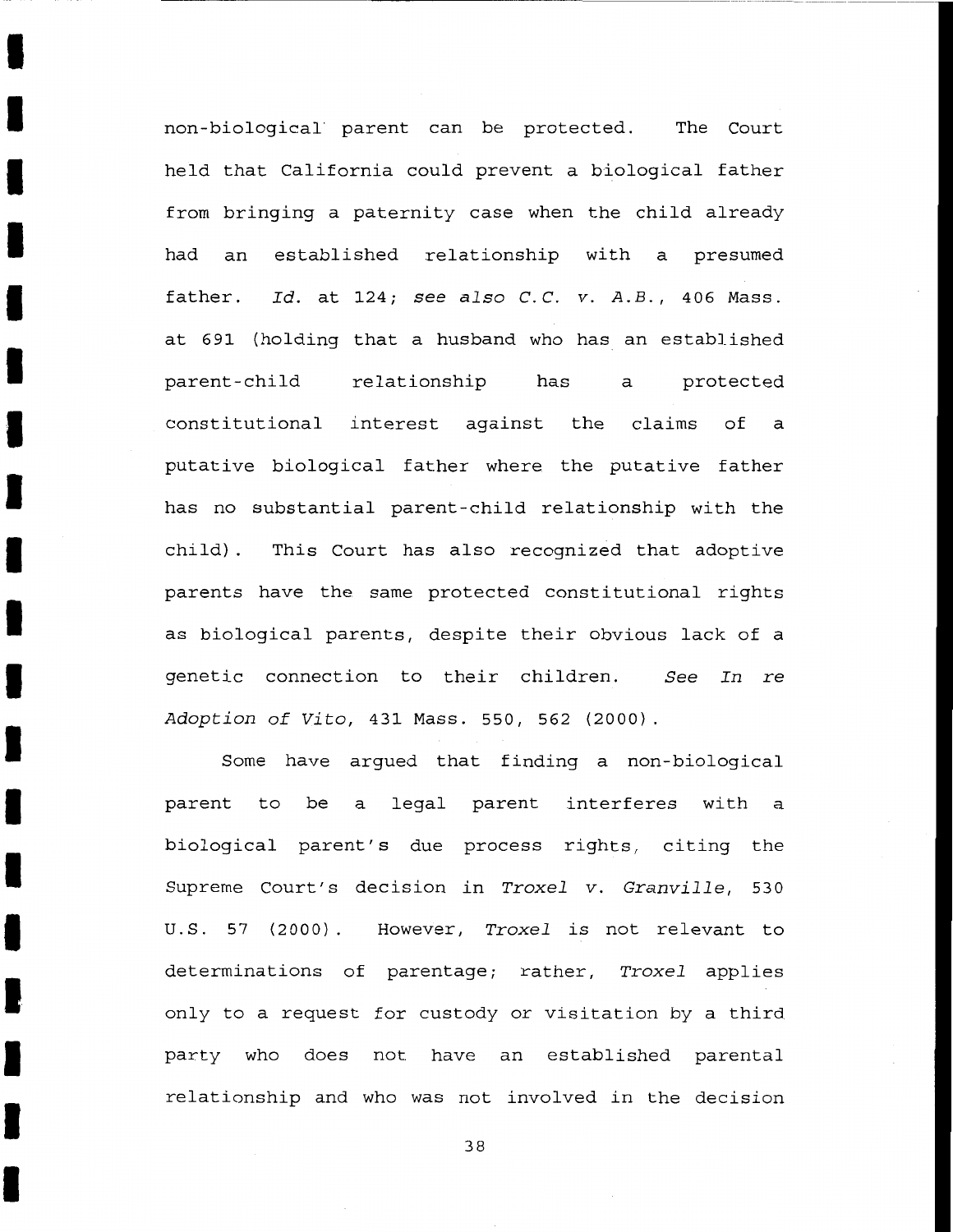to conceive the child. In *Troxel,* the Court held that allowing grandparents who did not have a bonded parent-child relationship to seek visitation without placing any special weight on the wishes of the legal parent infringed upon the constitutional rights of the child's legal parent. In contrast, this case involves the right of a parent to seek custody and other parental rights with regards to her own children. *Troxel* reaffirmed the Supreme Court's longstanding recognition of parents' fundamental right to the care and custody of their children as superior to that of third parties who do not have a parental relationship with their child. As explained above, longstanding Supreme Court precedent also provides this protection equally to parents regardless of biological ties, so both Gallagher and Partanen have the same fundamental right to the care and custody of their children under *Troxel.* 

I

I

I

I

I

I

I

I

I

I

I

I

I

I

I

I

I

I

I

Other states have held that *Troxel* does not apply to parentage determinations. For example, in *Charisma R. v. Kristina S.*, the former same-sex partner of a biological parent sought to establish her rights as a parent under California parentage statutes. 175 Cal. App. 4th 361, 387-88 (2009). The biological parent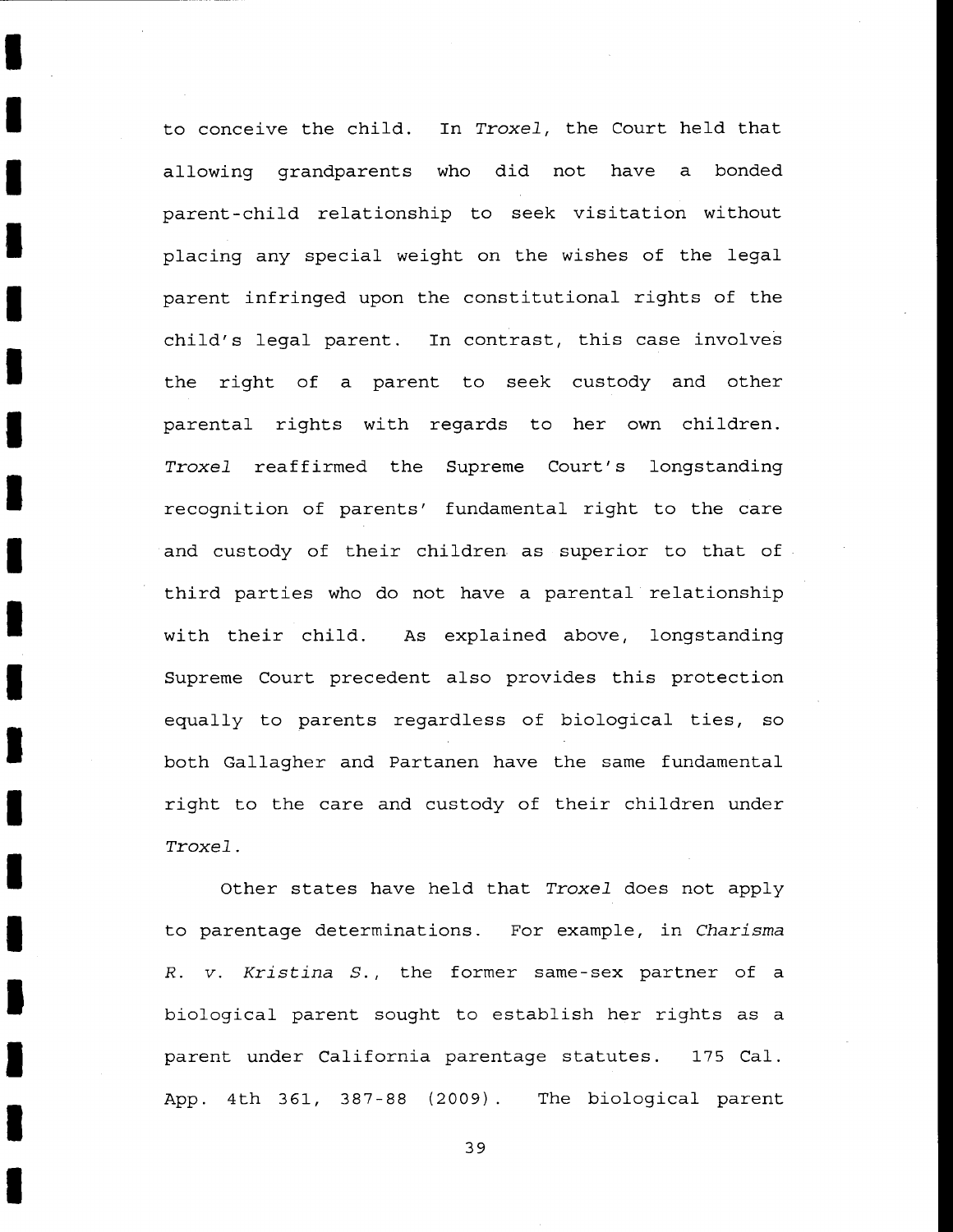argued that, pursuant to the Supreme Court's holding in *Troxel,* a finding that Charisma was a parent of the children would violate her fundamental right as a parent to care and control of her child. *Id.* at 386. The California Court of Appeals found that *Troxel* was "inapposite," explaining that in *Troxel* "the court considered a nonparental visitation statute," whereas "declaring [Charisma] a parent is not giving parental rights to an unrelated individual; it is recognizing the parental role that existed from birth." *Id.* at 387-88. *See also, e.g., Smith v. Guest,* 16 A.3d 920, 931 (Del. 2011) (no violation of adoptive mother's constitutional rights as a parent where former samesex partner was held to be a co-equal legal parent); *In* re *Parentage of* A.B., 837 N.E.2d 965, 967 (Ind. 2005) (biological mother's rights were not violated by allowing non-biological mother to bring an action to determine her parentage); *Frazier v. Goudschaal,* 296 Kan. 730, 753 (2013) (same); T.B. *v.* L.R.M., 567 Pa. 222, 233 (2001) (same); *In* re *Parentage of* L.B., 155 Wash. 2d 679, 712 (2005) (same); *In* re *T.P.S.,* 978 N.E.2d 1070, 1084-85 (biological mother had no constitutional right to object to determination that non-biological mother's parentage where they had both

I

I

I

I

I

I

I

I

I

I

I

I

I

I

I

I

I

I

I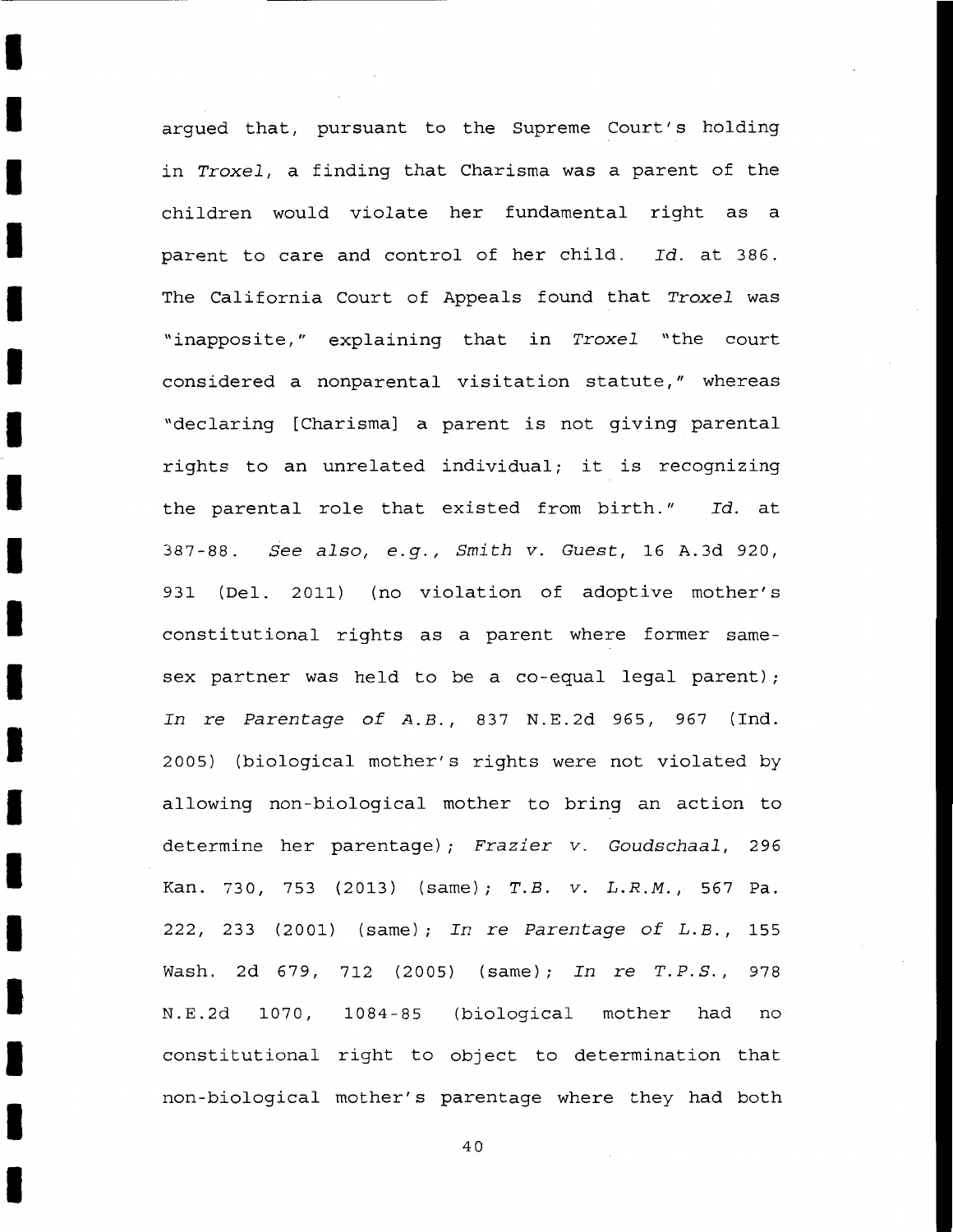agreed to have children through assisted reproduction) .

I

I

I

I

I

I

I

I

I

I

I

I

I

I

I

I

I

I

I

Amici urge this Court to follow sister state decisions that have recognized that an existing parent has no constitutional right to object to the identification of a second legal parent where the children were conceived through assisted reproduction and both parents intended to parent the children together.

## **Conclusion**

For the foregoing reasons, amici request that this Court reverse the trial court order and remand the case so that Partanen may be adjudicated as a legal parent.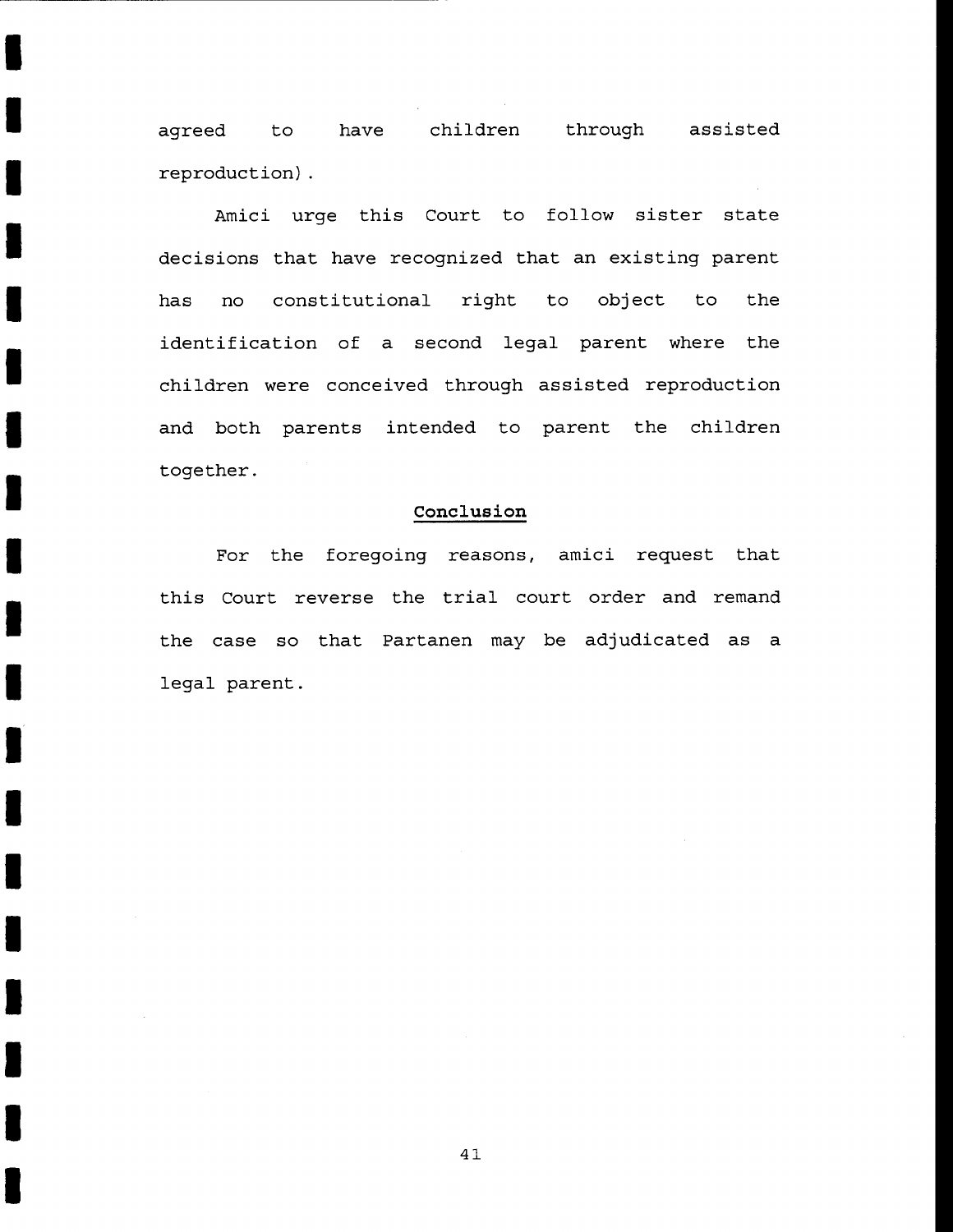I

I

I

I

I

I

I

I

I

I

I

I

I

I

I

I

I

I

Respectfully submitted,

By: Marco J. Quina

BBO # 661660 Emma S. Winer BBO # 693453 Foley Hoag LLP Seaport West 155 Seaport Blvd. Boston, MA 02210-2600 (617) 832-1000 mquina®foleyhoag.com

Shannon Minter\* National Center for Lesbian Rights 870 Market St., Ste. 370 San Francisco, CA 94102 (415) 392-6257 sminter®nclrights.ors \*Motion for Admission Pro Hac Vice Pending

Attorneys for Amici Curiae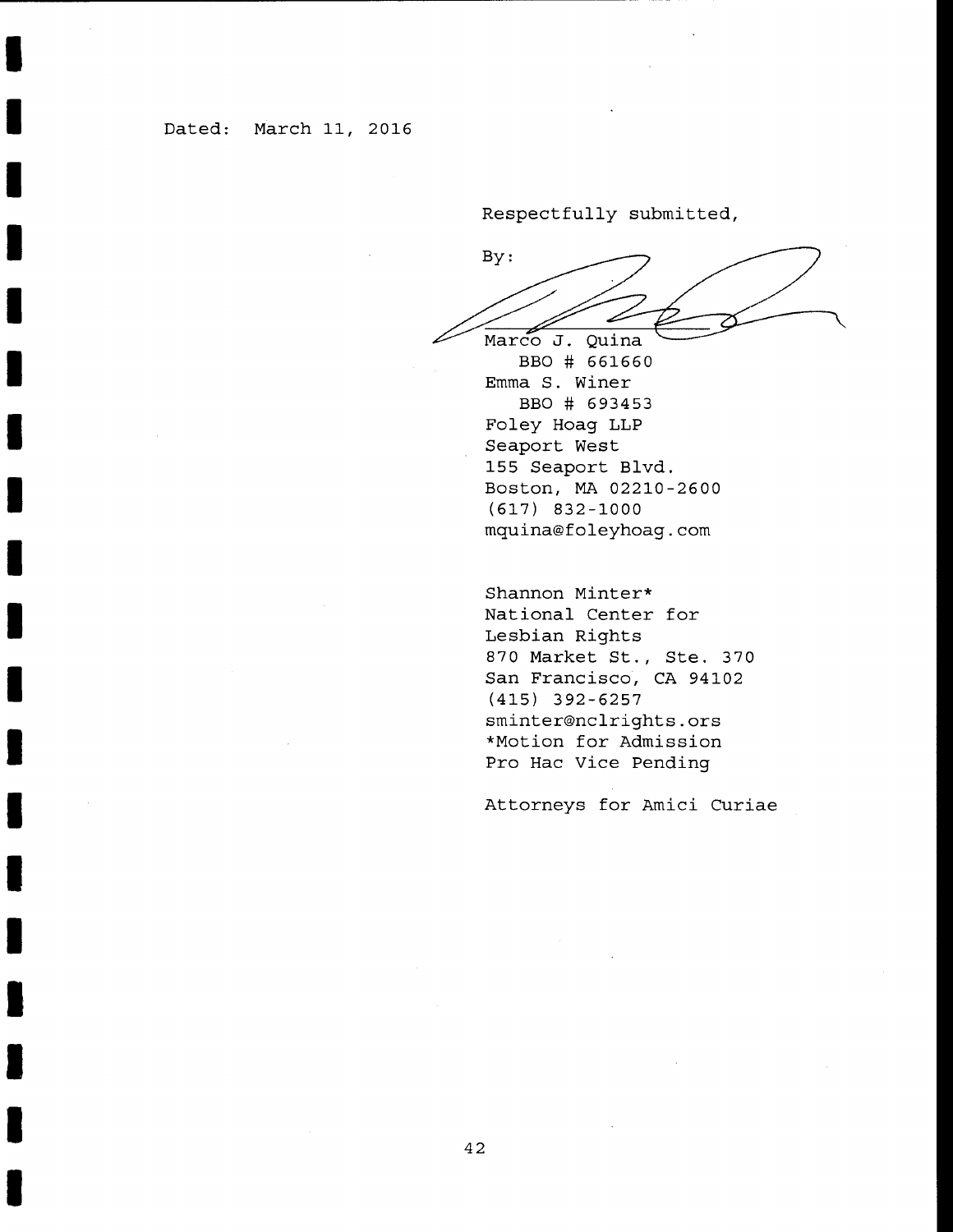# **Certification of Compliance With Massachusetts Rules of Appellate Procedure**

As required by Mass. R.A.P. 16(k), Counsel certifies that this Brief complies with the rules of court that pertain to the filing of briefs, including, but not limited to: Mass. R.A.P. 16(a) (6); Mass. R.A.P. 16(e); Mass. R.A.P. 16(f); Mass. R.A.P. 16(h); Mass. R.A.P. 18; and Mass. R.A.P. 20.

March 11, 2016 Marco J. Quina

I

I

I

I

I

I

I

I

I

I

I

I

I

I

I

I

I

I